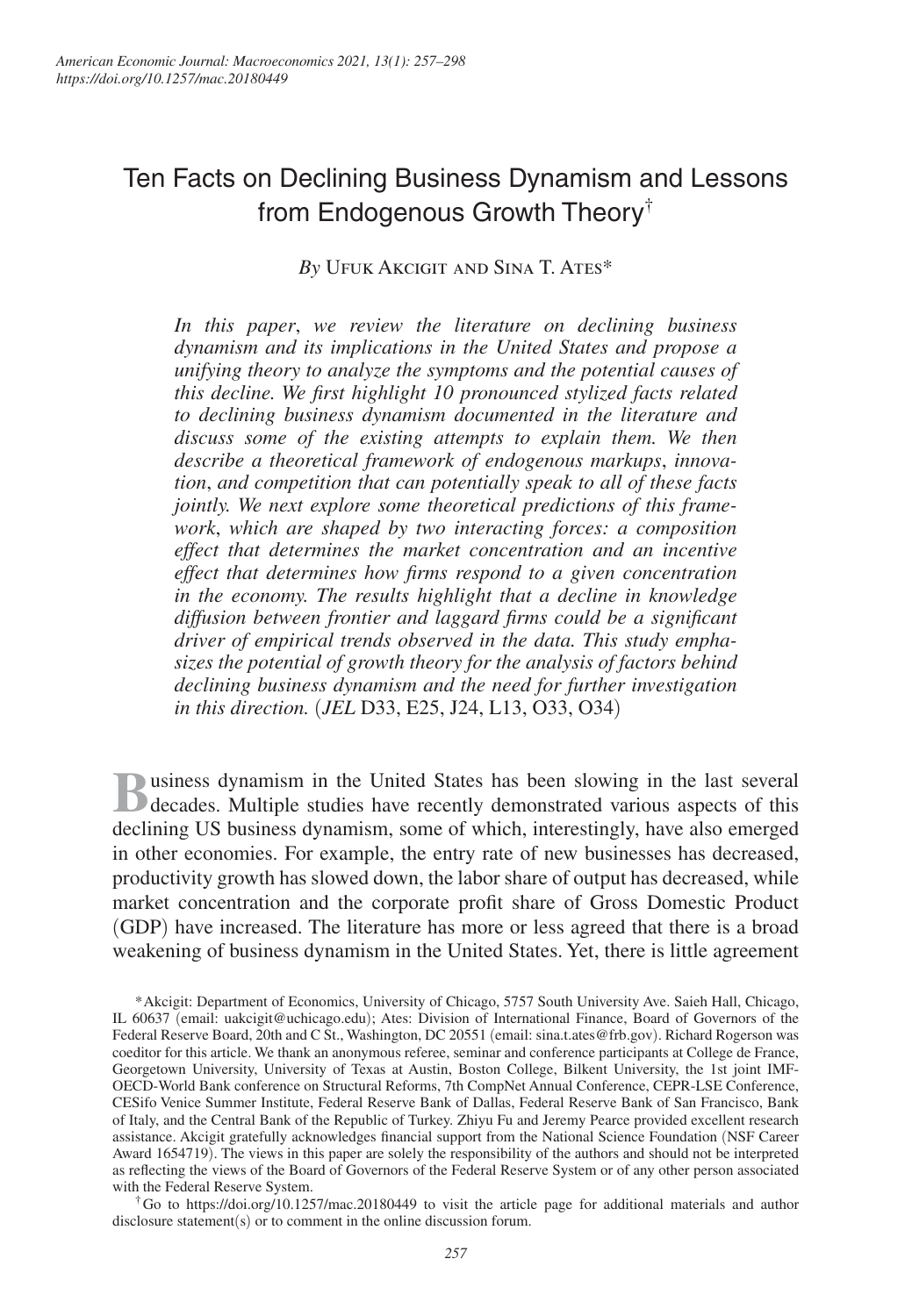on the underlying causes of these empirical trends, and these trends have mostly been discussed in isolation. In a current research agenda, we strive to shed light on this discussion using new growth theory.

To better understand the drivers of declining US business dynamism, we analyze the symptomatic empirical trends together in a unifying theoretical model that allows for the quantitative analysis of alternative explanations proposed in the literature. We conduct this analysis in two separate but complementary papers. In this one we focus on the empirical and theoretical aspects of the analysis. In particular, we first review a broad set of stylized facts documented in the literature. These facts are as follows: $<sup>1</sup>$ </sup>

- (1) *Market concentration has increased*.
- (2) *Markups have increased*.
- (3) *Profit share of GDP has increased*.
- (4) *The labor share of output has declined*.
- (5) *Market concentration and labor share are negatively associated*.
- (6) *Labor productivity gap between frontier and laggard firms has widened*.
- (7) *Firm entry rate and the share of young firms in economic activity have declined*.
- (8) *Job reallocation and churn have slowed*.
- (9) *The dispersion of firm growth rates has gone down*.
- (10) *The productivity growth has fallen*.

Next, we propose a unifying theoretical framework to assess the plausibility of potential drivers of what has plagued the US business environment. In particular, we demonstrate that the new theory of firm dynamics and endogenous growth proves especially useful in this regard. Our analytical investigation shows that a fairly stylized version of a step-by-step innovation model of creative destruction and endogenous competition is capable of replicating salient features of declining business dynamism. Our analysis also demonstrates that the ramifications of endogenous growth theory continue to help us understand the intriguing aspects

<sup>&</sup>lt;sup>1</sup>Many of these trends have also caught public attention, raising concerns that they may indicate a decline in business competition. The *Economist* has published a special report on the subject matter (*Economist* 2018b). Policymakers are also concerned. Indeed, the Federal Trade Commission has recently held the "Hearings on Competition and Consumer Protection in the 21st Century" with special attention to competition and market concentration.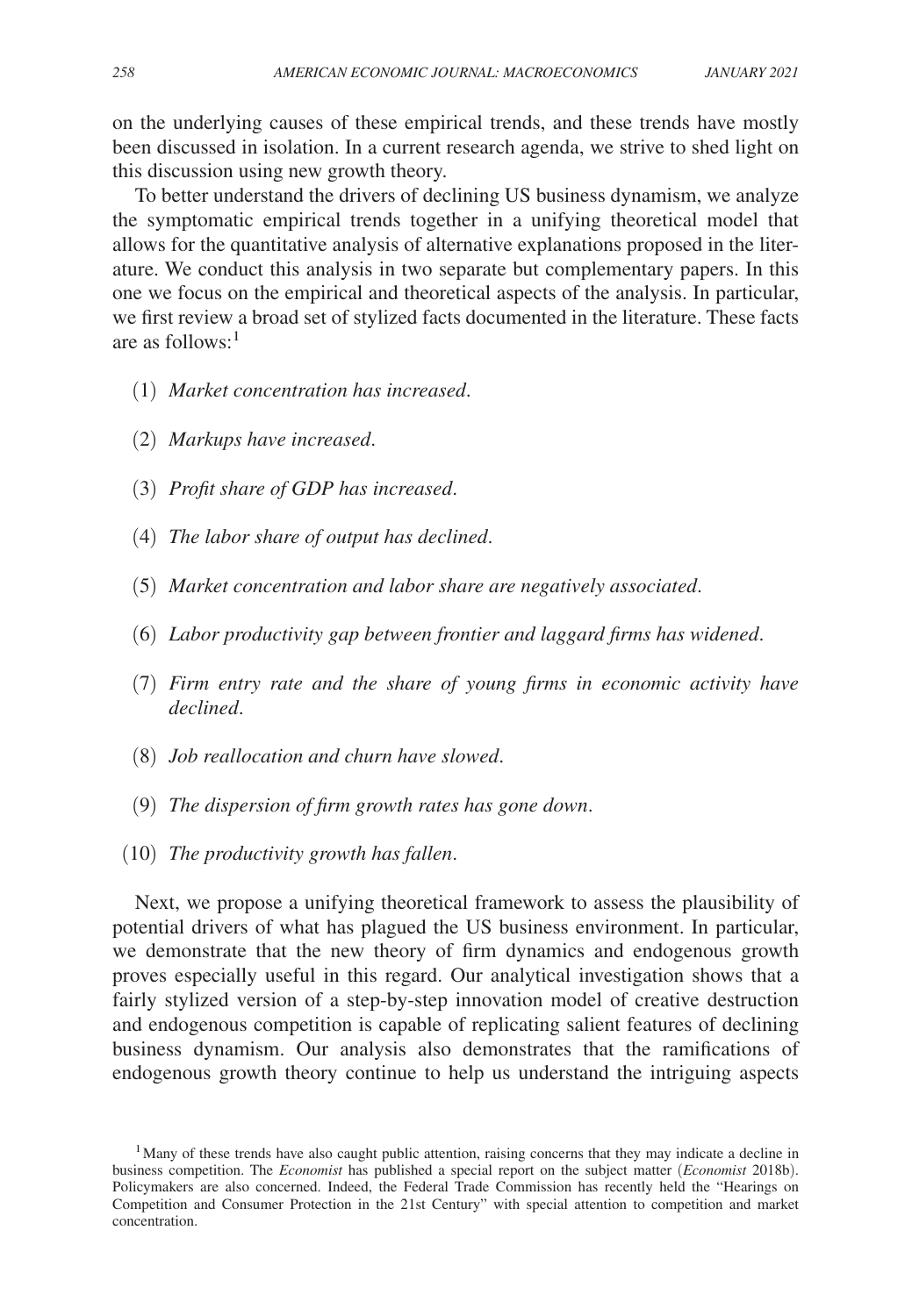of business dynamics, underscoring the scope and the depth of this theory, which deservedly earned it the Nobel Prize in economics in 2018.

The key ingredient of our model is the strategic interaction between two competing firms in each market. Our theoretical framework draws on the research and development (R&D) race models of the industrial organizations literature (e.g., Harris and Vickers 1985, 1987; Budd, Harris, and Vickers 1993), where typically two players race for a prize and players exert different efforts depending on their own position relative to their competitors. A fruitful branch of endogenous growth literature has introduced these partial equilibrium models into a macro general equilibrium setting to study various aspects of product market competition with strategic interaction between competing firms (e.g., Aghion, Harris, and Vickers 1997; Aghion et al. 2001, 2005; Acemoglu and Akcigit 2012; Akcigit, Ates, and Impullitti 2018). Similar to these studies, our theoretical framework centers on an economy that consists of a measure of intermediate product lines. In each of these lines, two incumbent firms compete à la Bertrand for market leadership.<sup>2</sup> These firms produce the same good with different labor productivities; hence, the firm that has a better technology serves the market. Sectors are of two types. In *leveled* sectors, both firms have the same productivity and, therefore, both firms have the same market share and competition is strongest. In *unleveled* sectors, one of the two firms has a strictly higher productivity and serves the entire market; hence, market concentration is highest. Crucially, in this model, the markups are endogenous. More specifically, the markup the leader firm can charge, and thus its profits, depends on the technological edge it has over its competitor. Firms invest in R&D to improve their productivity, hoping to obtain market leadership or increase their profits. The key benefit of this framework is that it explicitly models the relationship between product market competition and firms' endogenous innovation decisions. While the strength of competition affects firms' innovation efforts, the technological advantage of a firm determines its relative position to its rival and thus its markup and profits. Therefore, this framework allows us to explore different margins that could have distorted firm-level decisions and thus have led to endogenous changes in business dynamism.

For the sake of exposition, in this paper we present a fairly standard version of the model, where we abstract from entry and limit the technology gaps the firms can potentially have. This comes with a big advantage: We are able to analytically derive theoretical predictions that illustrate most of the stylized facts, although at the expense of remaining silent on a few other ones. A crucial margin that we explore is *knowledge diffusion* between frontier and laggard firms. In the model, we include an exogenous probability of catch-up, which makes the laggard close its technology difference with the leader. This feature can be considered as a reduced-form representation of any mechanism that makes followers learn from

 $2$ This framework emphasizes the crux of competition between firms—their strategic behavior. Strategic firm behavior creates a complex state space of firm decisions, as each of these depend on the decisions of other firms. The model overcomes this complexity by summarizing the web of strategic actions by the decisions of only two firms—a leader and the follower. These two firms stand for the best firm versus the rest of the firms in an industry. Therefore, the structure should not be interpreted as reflective of competition between only two firms; rather, it summarizes the competition between a market leader and the rest of firms, which strategically invest in innovative activities with the aim of overtaking the leader.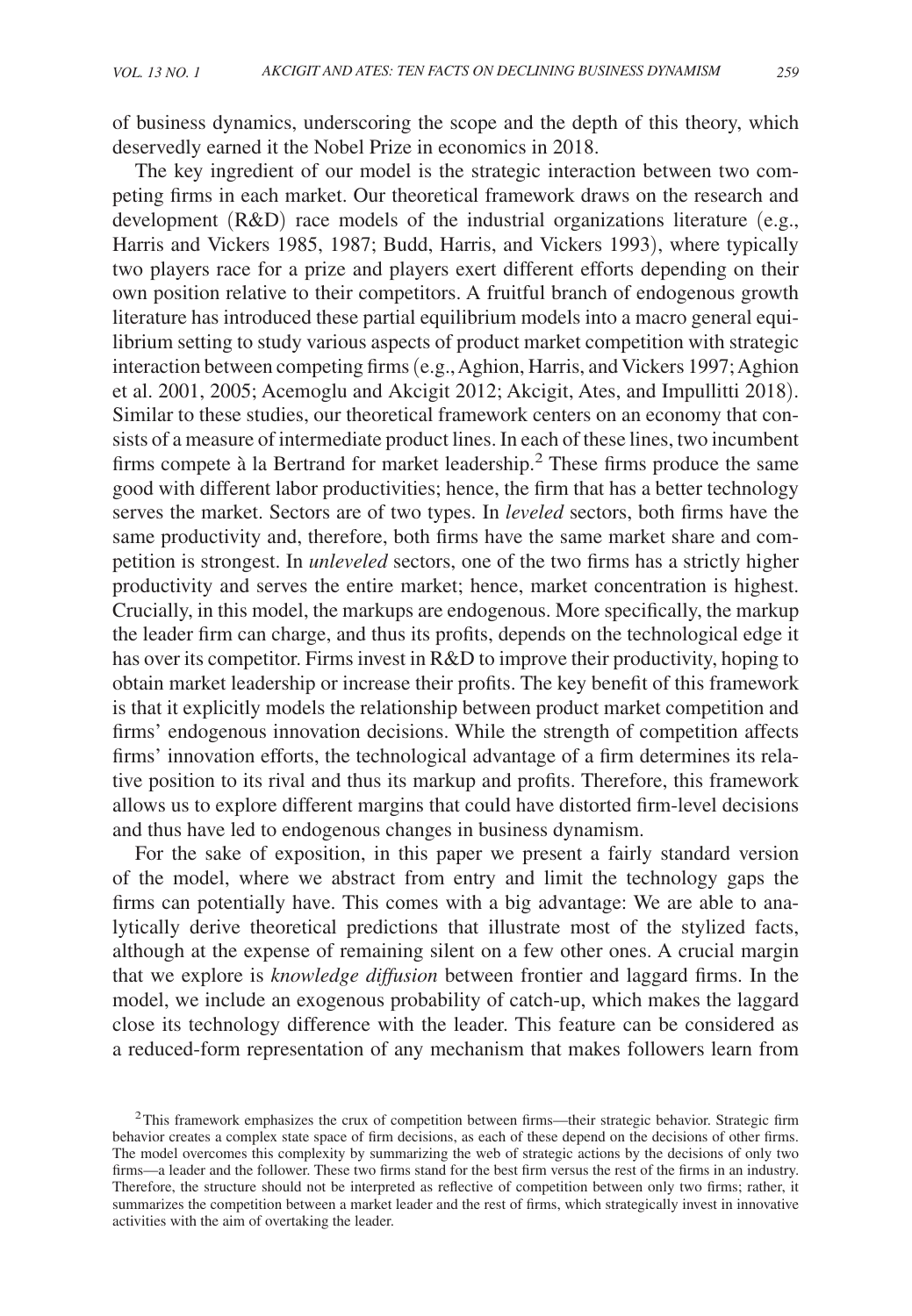leaders and a reduction of it leads to slower knowledge diffusion (e.g., due to more intense use intellectual property protection or firm-specific customer data). While such a spillover appears to be beneficial for laggard firms, in reality, it also entails a cost for the leading firm in terms of higher competition. In the model, this cost is reflected by the fact that the frontier firm loses its technology advantage and, thus, the leadership of the market.

We demonstrate theoretically that a *decline in knowledge diffusion* implies higher concentration with higher markups and profits, in line with empirical findings in the literature (Facts 1, 2, and 3). It also generates a decrease in the labor share of output (Fact 4). The dominant force behind these results is the compositional shift in the economy to more unleveled and concentrated sectors where more productive firms pay less to their workers (Fact 5). As sectors become more concentrated, the productivity gap between the competing firms opens up (Fact 6). We also note that the lack of free entry of firms leaves our model agnostic about the age-related trends (Fact 7). Similarly, the combined variation in both the composition and incentive margins (affecting firms' innovation efforts) yields ambiguous results for other incumbent-growth related moments (Facts 8 and 9), and also aggregate economic growth (Fact 10), calling for a quantitative investigation. Nevertheless, even though the simple theoretical analysis here falls short of replicating all stylized facts listed above, it demonstrates the potential of this framework to contribute to the discussion of declining business dynamism and shows that the reduction in knowledge diffusion may be a reason for the observed declining business dynamism. We leave a quantitative and more in-depth investigation (accounting for free entry of firms) to our complementary study Akcigit and Ates (2019).

The reason why we focus on the knowledge diffusion margin is twofold. First, Fact 6 suggests that there has been a divergence between productivity performance of frontier and laggard firms, with laggards falling behind even more in recent years. While this may be a symptom of a variety of causes, the empirical evidence discussed by Andrews, Criscuolo, and Gal (2016) hints toward changes in the diffusion margin. Moreover, in our complementary study Akcigit and Ates (2019), we find that among competing alternative theories—changes in entry costs, corporate tax schemes, and R&D tax incentives—the decline in the intensity of knowledge diffusion is the only margin that can explain all observed trends both qualitatively and quantitatively. We also present some new empirical evidence that supports a slowdown in knowledge diffusion at the end of the paper.

While we explicitly focus on the declining US business dynamism in this paper, we find it valuable to briefly discuss the model's implications for aggregate productivity growth. The balanced growth path of the model predicts an ambiguous effect of a decline in the intensity of knowledge diffusion on aggregate productivity growth, similar to Facts 8 and 9. Again, this result hinges on the combination of a positive incentive effect and a negative composition effect. However, the sequencing of these effects would matter if we consider the transition path of the economy adjusting to a decline in knowledge diffusion. While the initial stimulation of neck-and-neck firms to innovate would raise the growth rate, the subsequent shift of the economy toward unleveled sectors would cause a growth decline, creating a hump-shaped response in aggregate productivity growth. This insight can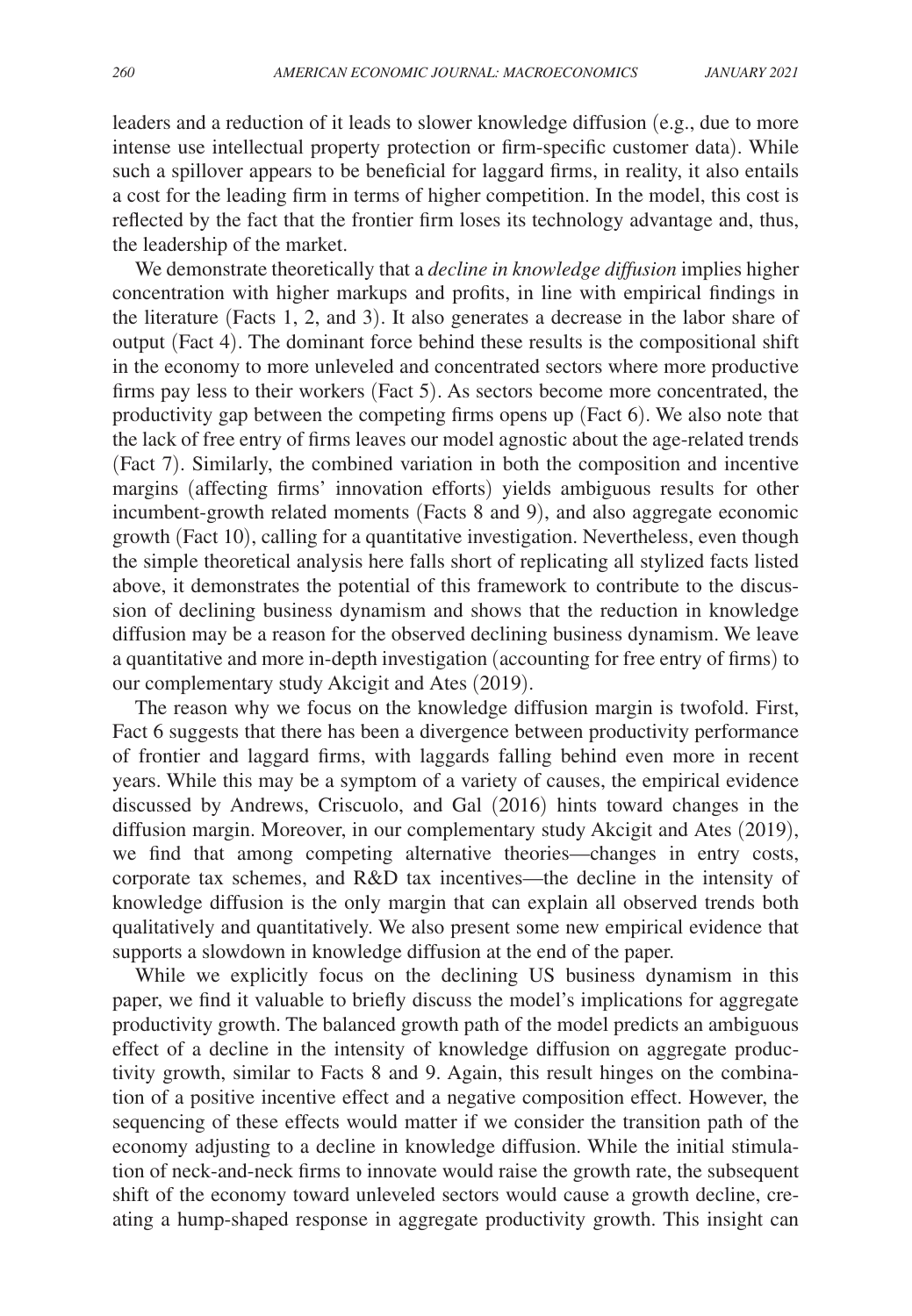shed a light on the recent "fast/slow" cycle observed in US productivity growth—in other words, faster growth between roughly the mid-1990s and mid-2000s, which many economists see as a by-product of diffusion of information and communication technologies (ICT) in the economy, followed by a slower growth rate (Fernald 2014; Syverson 2017).

The rest of the paper is structured as follows. Section I presents the empirical evidence on declining business dynamism. Section II discusses potential causes of these trends proposed in the literature. Section III presents the theoretical model and its analytical implications. Section IV discusses the knowledge diffusion margin. Finally, Section V concludes.

## **I. Empirical Trends in the United States**

In this section, we briefly discuss the empirical trends on which we focus throughout our analysis.

## A. *Fact 1: Market Concentration Has Increased*

Market concentration has been rising in the US economy, as documented by Autor et al. (2017a, b). 3 Figure 1 demonstrates this trend in terms of the fraction of sales captured by the largest top 4 and top 20 firms, respectively, in each industry, while concentration measured by the Herfindahl-Hirschman index exhibits similar results.<sup>4</sup> Grullon, Larkin, and Michaely (2017), analyzing Compustat data, arrive at a similar conclusion documenting the marked increase in market concentration in most US industries in the post-2000 era. Akcigit and Ates (2019) show a similar pattern in patenting activity. Several other studies focus on rising market concentration and its aggregate implications (see Barkai 2017; Gutiérrez and Philippon 2016, 2017; Eggertsson, Robbins, and Wold 2018; among others). 5, 6

## B. *Fact 2: Markups Have Increased*

The level of markups has been on the rise in the United States, as illustrated in Figure 2 (see Nekarda and Ramey 2013; De Loecker and Eeckhout 2017; Gutiérrez and Philippon 2017; Eggertsson, Robbins, and Wold 2018; Hall 2018, among

<sup>&</sup>lt;sup>3</sup> See Council of Economic Advisors (2016) and OECD (2018a) for a thorough discussion. By contrast, notes by some participating delegations (see OECD 2018c by the US delegation and OECD 2018b by Business at OECD (BIAC)) on the same subject doubt the notion of increased market concentration on the grounds of mismeasurement concerns and the lack of focus on relevant markets.

<sup>4</sup>An article in The *Economist* (2016) also emphasizes a rise in US market concentration, providing evidence on the across-the-board increase from 1997 to 2012 in the share of sectoral revenues accruing to the top four firms in the United States.

<sup>5</sup>In his *Wall Street Journal* column, Larry Summers suggests that a rise in market power may be driving the symptoms of what he dubs "secular stagnation" (https://wapo.st/1UUF0sm?tid=ss\_tw&utm\_term=.4df9b0193380). In a recent speech, Stiglitz (2017) emphasizes the role of regulation in the rise of firms' market power across the US economy and discusses the adverse economic and political consequences of this shift, especially in terms of higher inequality.

<sup>&</sup>lt;sup>6</sup>In a similar vein, Azar, Marinescu, and Steinbaum (2017) document concentration in the US labor market using disaggregated data at the geographical-occupational level.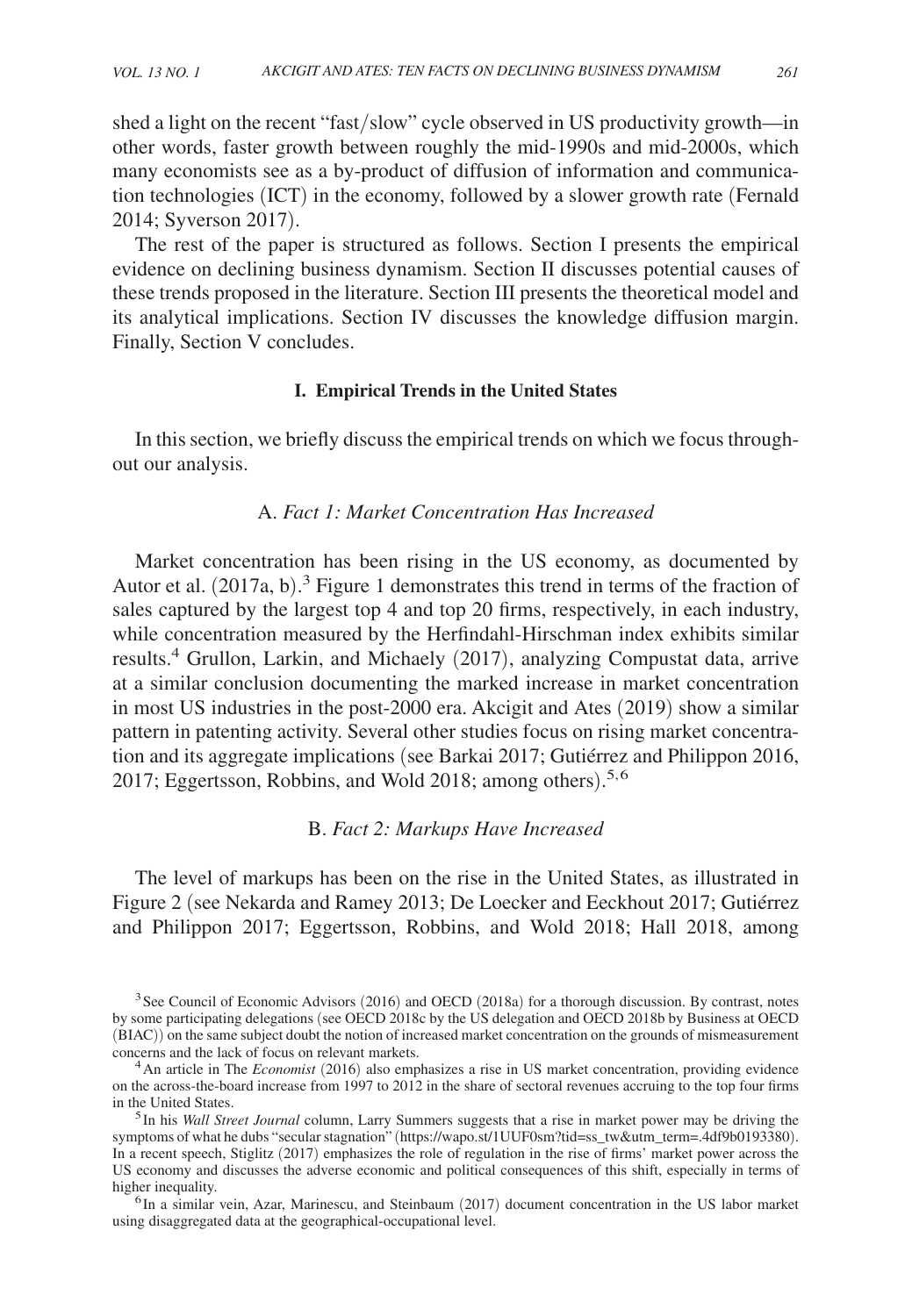

Figure 1. Market Concentration

*Notes:* "Top 4 CR with sales" refers to the fraction of total sales accrued by the four largest firms. "Top 20 CR" is defined similarly.

*Source:* Autor et al. (2017b)



Figure 2. Average Markup over Time

*Source:* De Loecker and Eeckhout (2017)

 others; see De Loecker and Eeckhout 2018 for an international comparison). Using cross-country data, Calligaris, Criscuolo, and Marcolin (2018) also find a global rise in markups (driven by firms in the top decile of the markup distribution) and a widening average markup gap between digitally-intensive and other sectors. This trend has received notable attention because markups serve as a proxy for market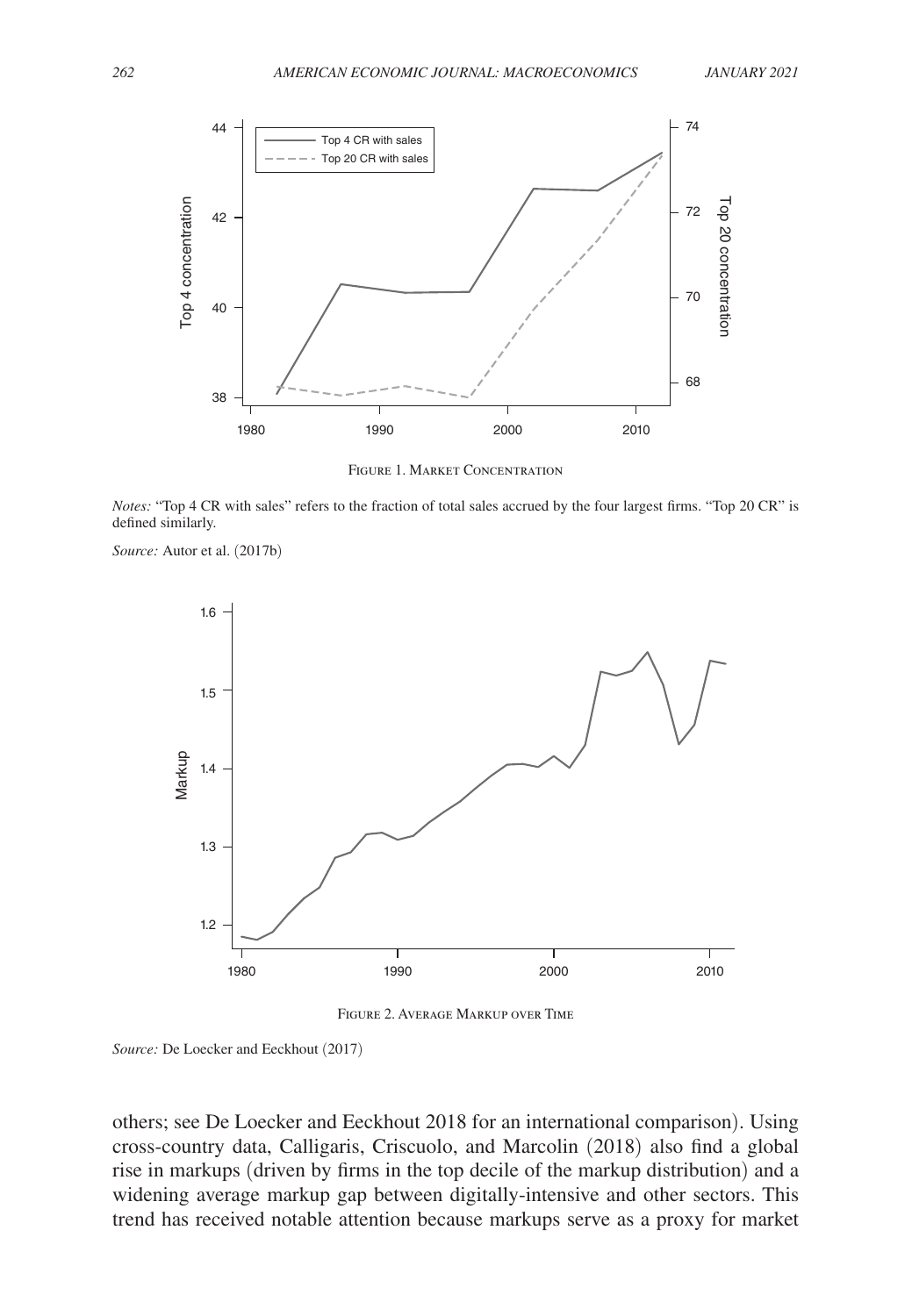power and concentration. Eggertsson, Robbins, and Wold (2018) argue that a rise in the market power and markups of firms along with a lower natural rate of interest are responsible for several macroeconomic and asset-pricing trends in the United States observed since the 1970s. Similarly, Farhi and Gourio (2018) also find a notable contribution from rising market power to several macro-finance trends.<sup>7</sup> Barkai (2017) also focuses on the effect of declining competition and establishes a similar link between higher markups and lower capital and labor shares. It is, however, worth noting that recently there has been criticism regarding the evidence of rising markup trends on the grounds of measurement concerns—more precisely, the lack of "selling, general and administrative expenses" from variable input costs when computing markups (Karabarbounis and Neiman 2018; Traina 2018).

## C. *Fact 3: Profit Share of GDP Has Increased*

Similar to markups, the profit share of GDP has been on the rise, as shown in Figure 3. Some recent papers investigate the implications of this trend. Gutiérrez and Philippon (2016) argue that higher within-industry concentration measured in terms of profitability is associated with weak investment. This result resonates with the findings of Eggertsson, Robbins, and Wold (2018), who explore mechanisms that can give rise to higher profitability and lower investment-to-output ratio, along with several other changes.<sup>8</sup> In a different approach, Aghion et al. (forthcoming) explore the link between innovation and top income inequality in the United States and show evidence of the tight association between innovative activity per capita and profit share of output.

## D. *Fact 4: The Labor Share Has Declined*

Figure 4 demonstrates the steady decline in the labor share of output in the United States since the early 1980s (Karabarbounis and Neiman 2014; Elsby, Hobijn, and Sahin 2013; Lawrence 2015). Kehrig and Vincent (2018) highlight an even stronger drop in the labor share in US manufacturing sector between the late 1960s and early 2010s. This trend has also an international nature, as highlighted by Karabarbounis and Neiman (2014) and Autor et al. (2017b).

## E. *Fact 5: Market Concentration and Labor Share Are Negatively Associated*

Autor et al. (2017b), Barkai (2017), and Eggertsson, Robbins, and Wold (2018) all point to a tight relation between the fall in the labor share and a rise in market concentration. Indeed, Figure 5, reproducing the findings of Autor et al. (2017b), demonstrates the negative correlation between the two variables across US industries. Moreover, Autor et al. (2017b) contend that to the extent that changes such

 $7$  Of note, the authors emphasize that accounting for unmeasured use of intangible capital reduces the estimated effect of market power.

<sup>8</sup>The *Economist* (2018c) also documents rising average profitability of nonfinancial corporations in both the United States and Europe.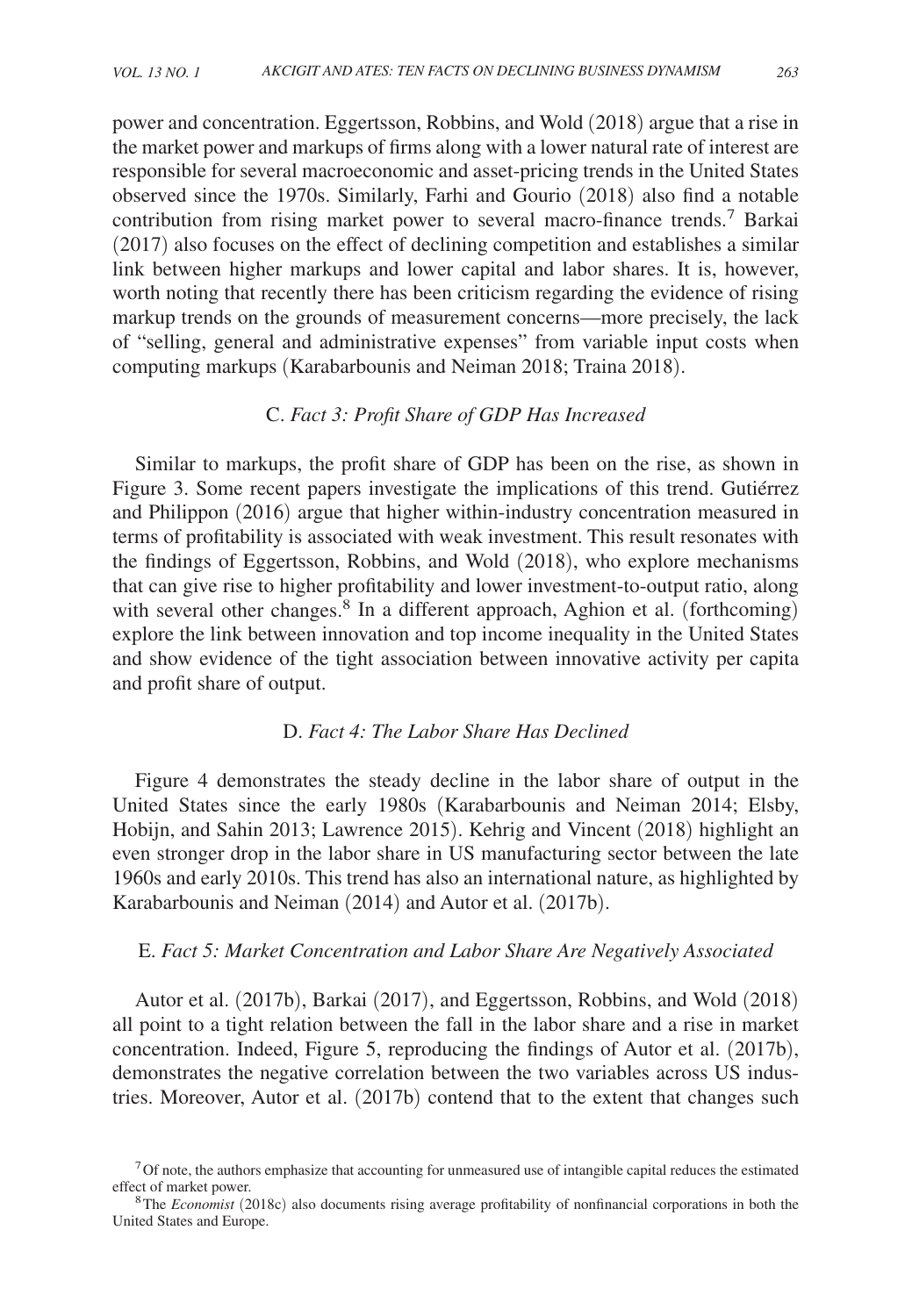

Figure 3. Profits as a Fraction of GDP over Time

*Note:* The figure shows corporate profits of nonfinancial domestic US firms adjusted for inventory valuation and capital consumption.

*Source:* Authors' own calculation using the BEA NIPA Table 1.15



Figure 4. Labor Share

*Source:* Karabarbounis and Neiman (2014)

as globalization or new technological advances favor more productive companies, there arises a positive relationship between the level of firm productivity and its labor use (measured by payroll-to-sales ratio). The authors also provide suggestive evidence in this regard, namely, a positive association between industry-level productivity (measured by output per worker, patents per worker, etc.) and concentration (measured by fraction of sales accrued by 20 largest firms).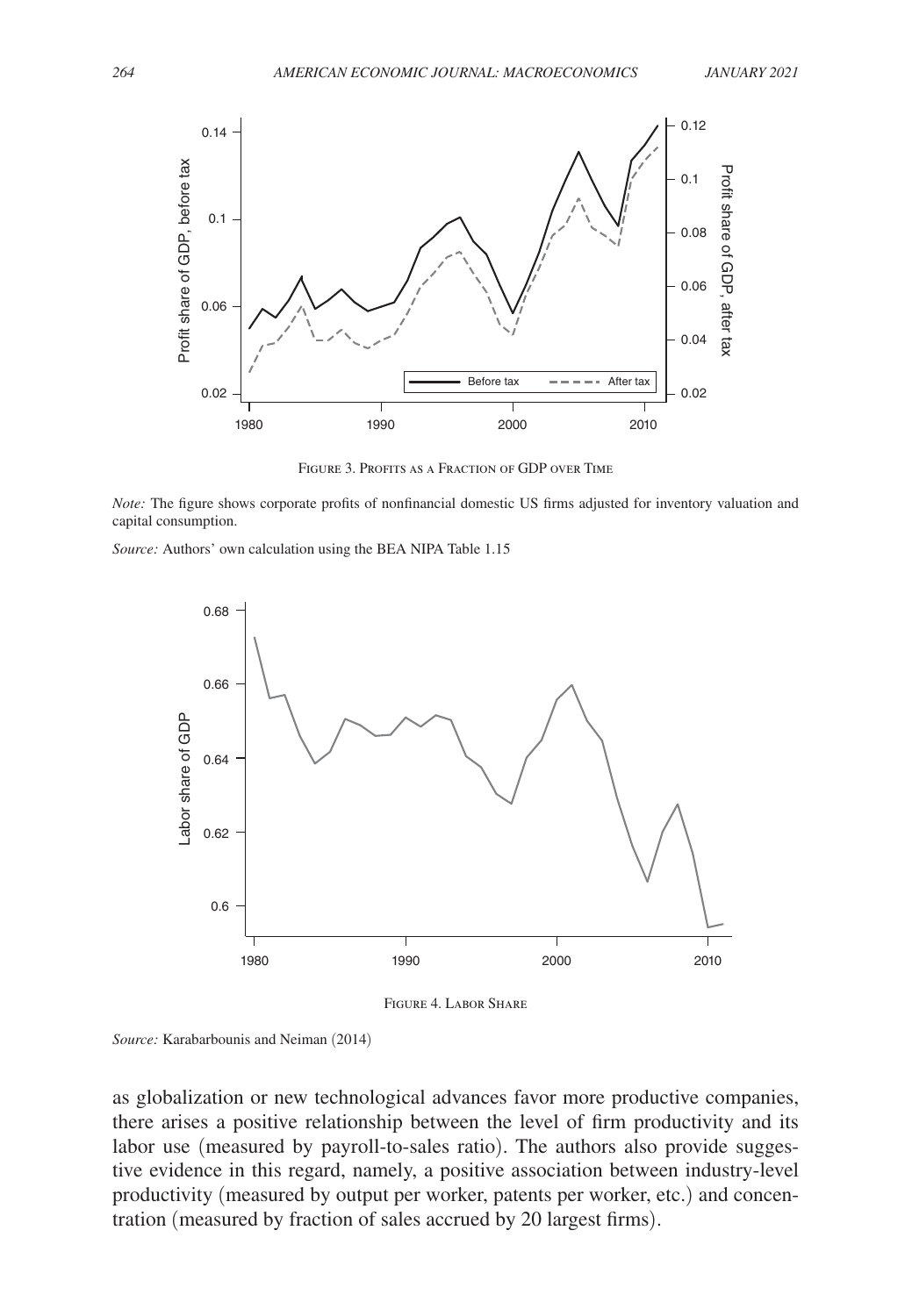



Figure 5. Correlation between Sector-Level Changes in Concentration and Labor Share

 $^{−0.4}$ 

 $-0.3$ 

−0.2

−0.1

 $\Omega$ 

∩ 27

# F. *Fact 6: Labor Productivity Gap between the Frontier and Laggard Firms Has Widened*

One fact that is particularly informative about the underlying mechanism behind declining business dynamism concerns the labor productivity gap between frontier and laggard firms. Indeed, as shown in Figure 6, this gap—measured in terms of real value added per worker—has been on the rise (Andrews, Criscuolo, and Gal 2015, 2016). This figure replicates the findings of Andrews, Criscuolo, and Gal (2016), which are based on a cross-country comparison of the top five percent of firms with the highest labor productivity level (frontier) to the rest of firms (laggard). 9 The authors assert that this trend is worrisome in light of their finding that the aggregate productivity performance is weaker in industries where the divergence between frontier and laggard firms is stronger. Of note, van Heuvelen, Bettendorf, and Meijerink (2018) argue that a productivity divergence between frontier and laggard firms is nonexistent in the case of the Netherlands.

*Source:* Autor et al. (2017b)

<sup>9</sup>Although the study uses the Orbis database, whose coverage of US firms is rather limited, the authors argue in a complementary work that the firms from advanced economies are well represented in the frontier group (Andrews, Criscuolo, and Gal 2015).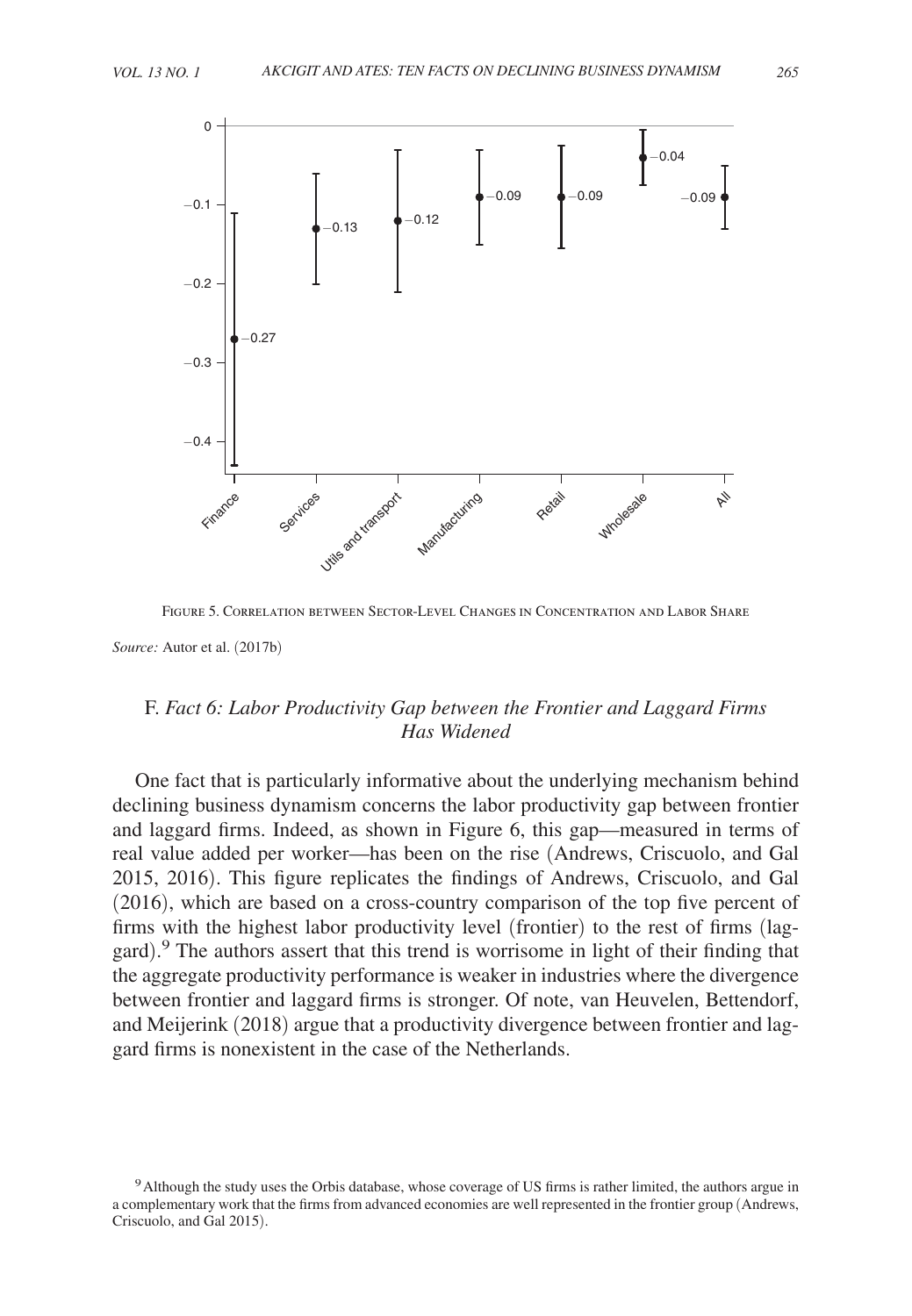

Figure 6. Labor Productivity of Frontier and Laggard Firms

*Note:* Labor productivity is defined as real value added per worker.

*Source:* Andrews, Criscuolo, and Gal (2016)

## G. *Fact 7: Firm Entry Rate and the Economic Share of Young Firms Have Declined*

A widely debated symptom of declining business dynamism in the United States is the fall in firm entry (see Decker et al. 2016; Karahan, Pugsley, and Şahin 2016; Gourio, Messer, and Siemer 2014, among others). Figure 7 illustrates this phenomenon using Business Dynamics Statistics data. This pattern is also common to individual industries. A back-of-the-envelope calculation by Gourio, Messer, and Siemer (2014) suggests that lower firm entry between 2006 and 2011 cost more than 1.5 million jobs. In their follow-up study, Gourio, Messer, and Siemer (2016) use US state-level data to find significant output losses driven by the forgone "missing generations."

In parallel, the share of young firms in economic activity has been on a secular decline since the early 1980s, as highlighted by Decker et al. (2016) and Furman and Orszag  $(2018)$  (see Figure 8).<sup>10</sup> Interestingly, other studies have shown that similar trends are present in several other advanced economies as well (e.g., Criscuolo, Gal, and Menon 2014; Bijnens and Konings 2018). This decline is particularly concerning given the outsized contribution of surviving young firms to job creation of rapid growth (see Haltiwanger, Jarmin, and Miranda 2013 in the context of the United States and Bravo-Biosca, Criscuolo, and Menon 2013 for an international comparison). Similarly, contrasting the life-cycle dynamics of businesses in India and the United States, Akcigit, Alp, and Peters (2016) show that managerial impediments to the selection and growth of highly productive young firms have considerable aggregate consequences in terms of productivity and income.

 $10G$ oldschlag and Miranda (2016) document that the decline has been especially pronounced in high-tech-intensive sectors in the post-2000 period.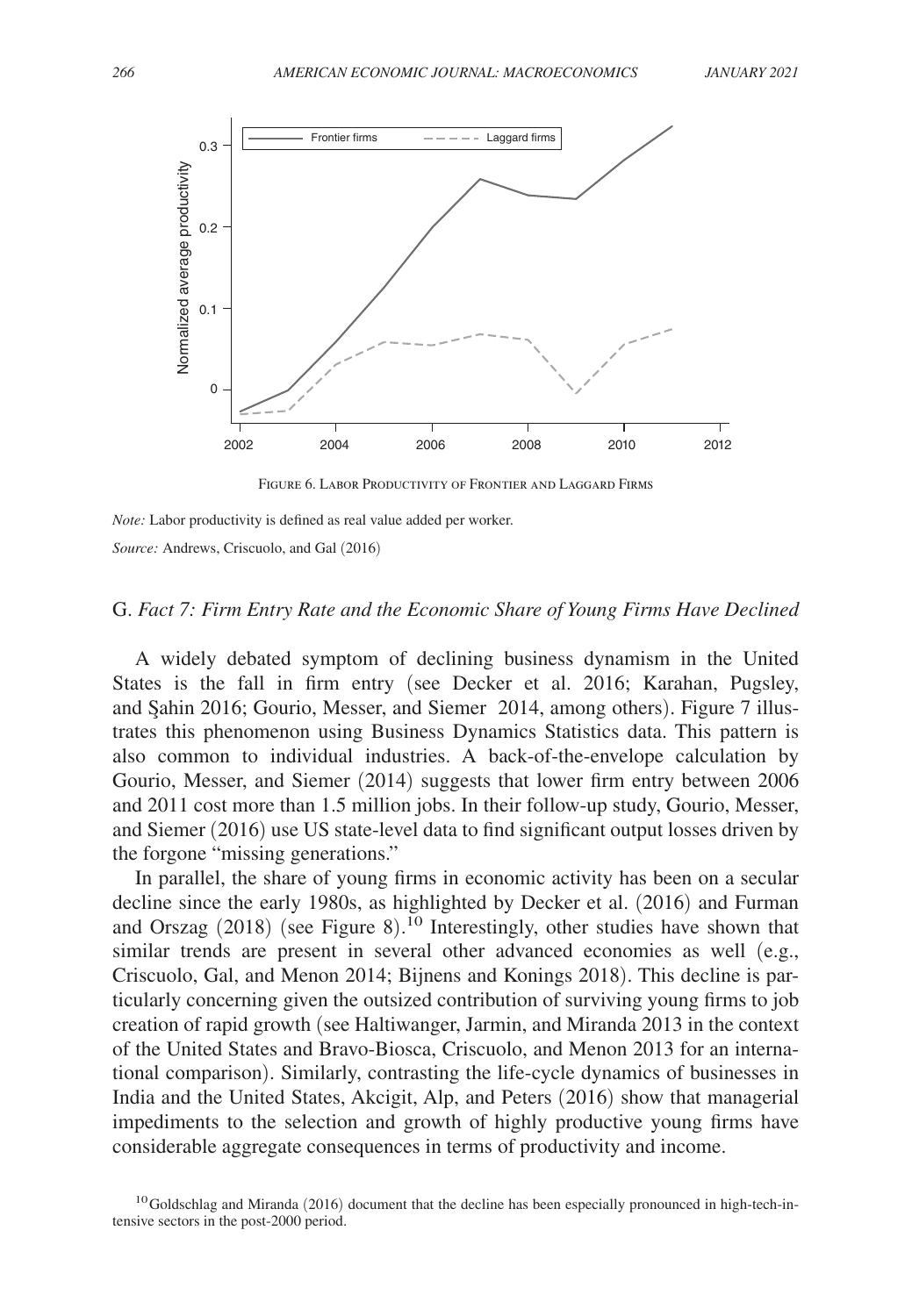

Figure 7. Firm Entry and Exit Rates in the United States

*Source:* Authors' calculations from BDS database (see also Decker et al. 2016)



Figure 8. Employment Share of < 5-Year-Old Firms

*Source:* Decker et al. (2016)

# H. *Fact 8: Job Reallocation and Churn Have Gone Down*

Figure 9 shows the secular decline in the gross job reallocation rate (defined as the sum of job creation and destruction rates) in the United States. Decker et al. (2016) provide a thorough analysis of this trend using confidential data from the Census Bureau. The decline has been apparent in the retail trade and services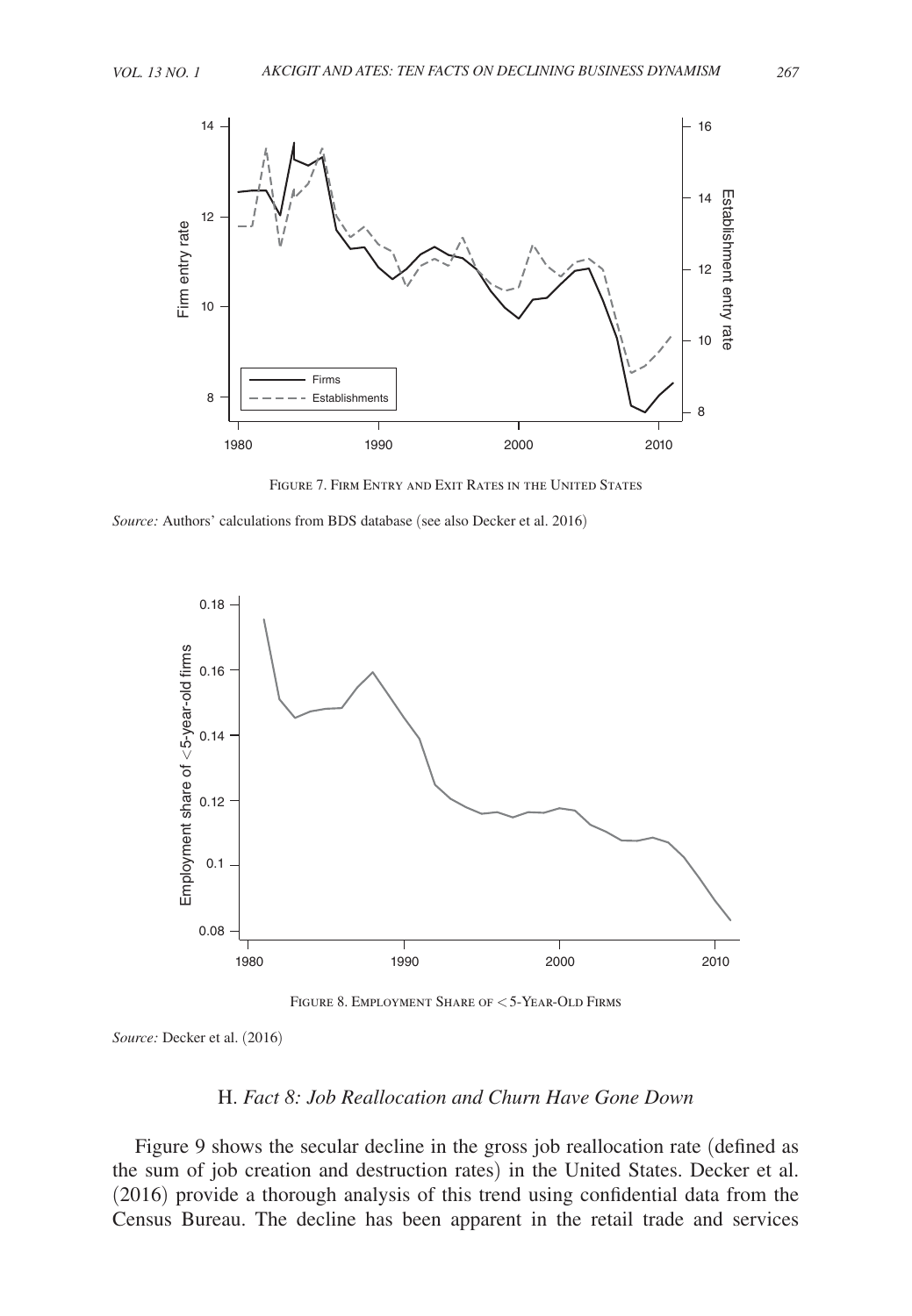

Figure 9. Gross Job Reallocation

*Source:* Decker et al. (2016)

 sectors for several decades, whereas in the information sector a pronounced decline started in the early 2000s. Davis and Haltiwanger (2014) show that a fall in labor market fluidity was common to several other countries during the 2000s, though to a weaker extent than in the United States in most of them. This phenomenon is possibly a concern for the health of the economy because it implies fewer job opportunities, longer unemployment spells, lower wage growth (Hagedorn and Manovskii 2013), and worse job-worker matches (Akerlof, Rose, and Yellen 1988).

## I. *Fact 9: The Dispersion of Firm Growth Rates Has Gone Down*

Along with a decline in the activity by young (and high-growth) firms, the dispersion of firm growth (measured by standard deviation or skewness) moved down as well, as demonstrated by Decker et al. (2016) (see Figure 10). Using data from the US Census Bureau, Decker et al. (2016) also document industry-level heterogeneity in this margin. In particular, they argue that the decline in growth dispersion has become stronger in the post-2000 period, as young firm activity in high-tech sectors, which were the sectors that exhibited high growth dispersion to begin with, started to lose steam.

## J. *Fact 10: The Productivity Growth Has Fallen*

Finally, a heated debate on which our discussion of declining business dynamism could potentially shed some light concerns trends in US aggregate productivity growth (labor or multi-factor) in the last several decades. Except for a short period of increase between roughly the mid-1990s and mid-2000s, US productivity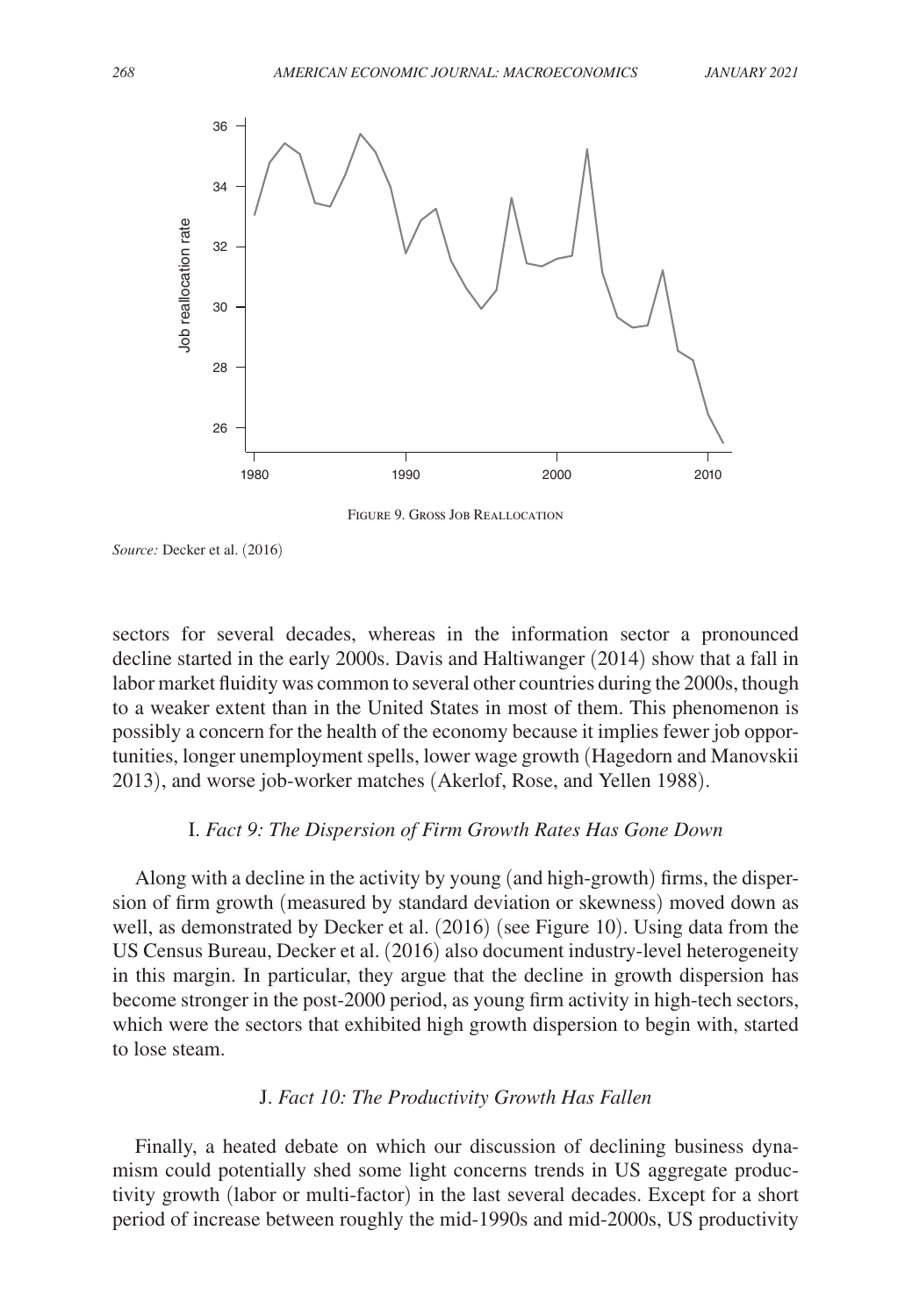

Figure 10. Growth Rate Dispersion Has Shrunk

*Source:* Decker et al. (2016)



Figure 11. Average TFP Growth Has Slowed Down

*Notes:* The thin solid line illustrates the pre-1980 (1960–1980) and post-1980 (1980–2011) trends in utility-adjusted TFP growth. The average trend growth declines from 1.57 percent in the earlier period to 0.92 percent in the later. For comparison, the straight dashed line extends the pre-1980 trend into late 1990s.

*Source:* Fernald and Jones (2014)

growth appears to be have slowed down notably (Gordon 2012; see Figure 11).<sup>11</sup> Gordon (2016) concludes that broad-impact innovations have been depleted, which

<sup>11</sup> Syverson (2017) and Ahmad, Ribarsky, and Reinsdorf (2017) refute the argument that the measured slowdown in aggregate productivity growth may reflect measurement problems. The studies conclude that even if there was mismeasurement, it could only account for a small part of the decline.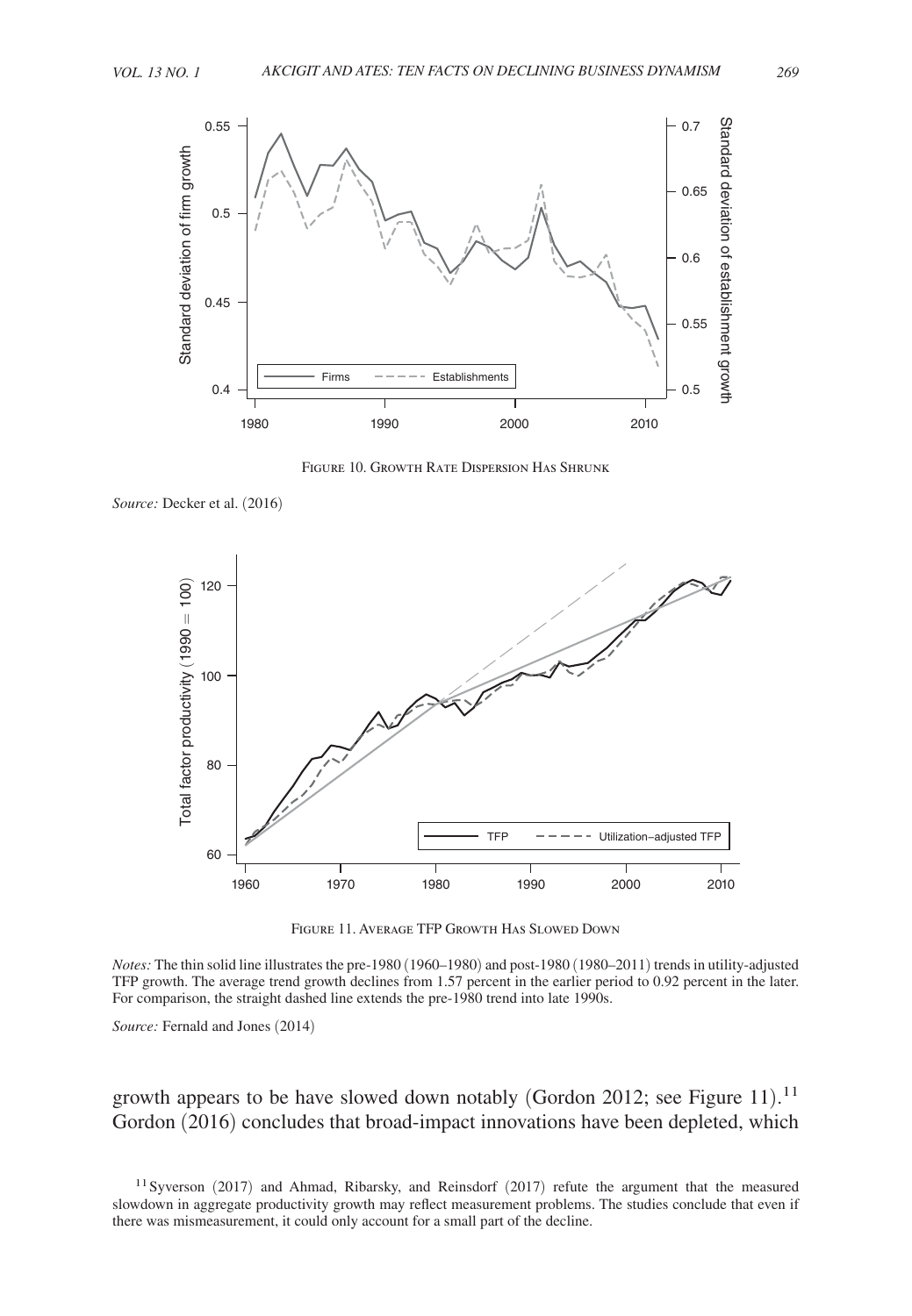implies a structurally low aggregate growth in the foreseeable future, a prediction shared by Fernald (2014). Brynjolfsson and McAfee (2014) and Brynjolfsson, Rock, and Syverson (2017) disagree, arguing that the diffusion of new technologies such as artificial intelligence will boost productivity growth going forward, whereas Nordhaus (2015) expects the opposite.<sup>12</sup>

While understanding the long-term future of aggregate productivity is very intriguing in itself and has far-reaching implications, resolving this debate is beyond the scope of this paper. Our priority here is to understand declining US business dynamism in an all-encompassing manner, which is a daunting task by itself. Yet we will also examine the growth implications of the framework that we will use for this task, which we hope would help set the stage for future research to explore potential links between changes in business dynamism and aggregate productivity growth.

#### **II. Potential Causes of Declining Business Dynamism**

As discussed in the previous section, a large and growing body of work presents evidence of a slowdown in US business dynamism and its manifestations through several potentially related dimensions. The question that naturally follows is, of course, What is the driving force behind these developments? The answer to this question is still being debated. The literature has proposed various candidates, albeit often focusing on specific aspects of business dynamics, including demographic shifts, sectoral changes, and regulations, among others. In this section, we summarize these likely candidates.

As the culprit for the declining pace of start-up creation, some researchers have focused on structural changes to the economy. Karahan, Pugsley, and Şahin (2016) argue that "demographic" shifts were the main driver of declining US entrepreneurship. In particular, they argue that the slowdown in the growth rate of the US labor force with the end of the "baby-boomer" generation led to a rise in wages and, in turn, a decline in the firm entry rate.<sup>13</sup> Another structural shift-based explanation for the fall in the firm entry rate relies on the Gordon (2016) argument that the economy has run out of low-hanging fruit innovations—i.e., ideas that are relatively easier to obtain and have far-reaching spin-off applications. Bloom et al. (2017) support this view, arguing that research efforts have been increasing, while their productivity has been falling, likely exacerbated by dead-end duplication of effort as described in Akcigit and Liu (2016). A decline in patent to R&D ratio was also observed by Kortum (1997). Through the lens of Gort and Klepper (1982), a lower arrival rate of impactful innovations would translate into lower rates of firm entry.

Focusing on job flows, Decker et al. (2018) argue that the culprit behind declining dynamism is the declining responsiveness of firms to shocks rather than a structural

 $12$ Fernald and Jones (2014) also point to a possible pickup in aggregate productivity growth due to the productivity-improving contribution of artificial intelligences (AI). They also mention potential spillovers from R&D conducted in developing countries such as South Korea and China, which are poised to provide vast resources for innovative activity.

<sup>&</sup>lt;sup>13</sup> Similarly, Aksoy et al. (2019) analyze the effects of demographic trends in 21 OECD countries over the period between 1970 and 2014 using a panel VAR framework. The authors find that population aging reduces aggregate output growth and investment by dampening innovative activity.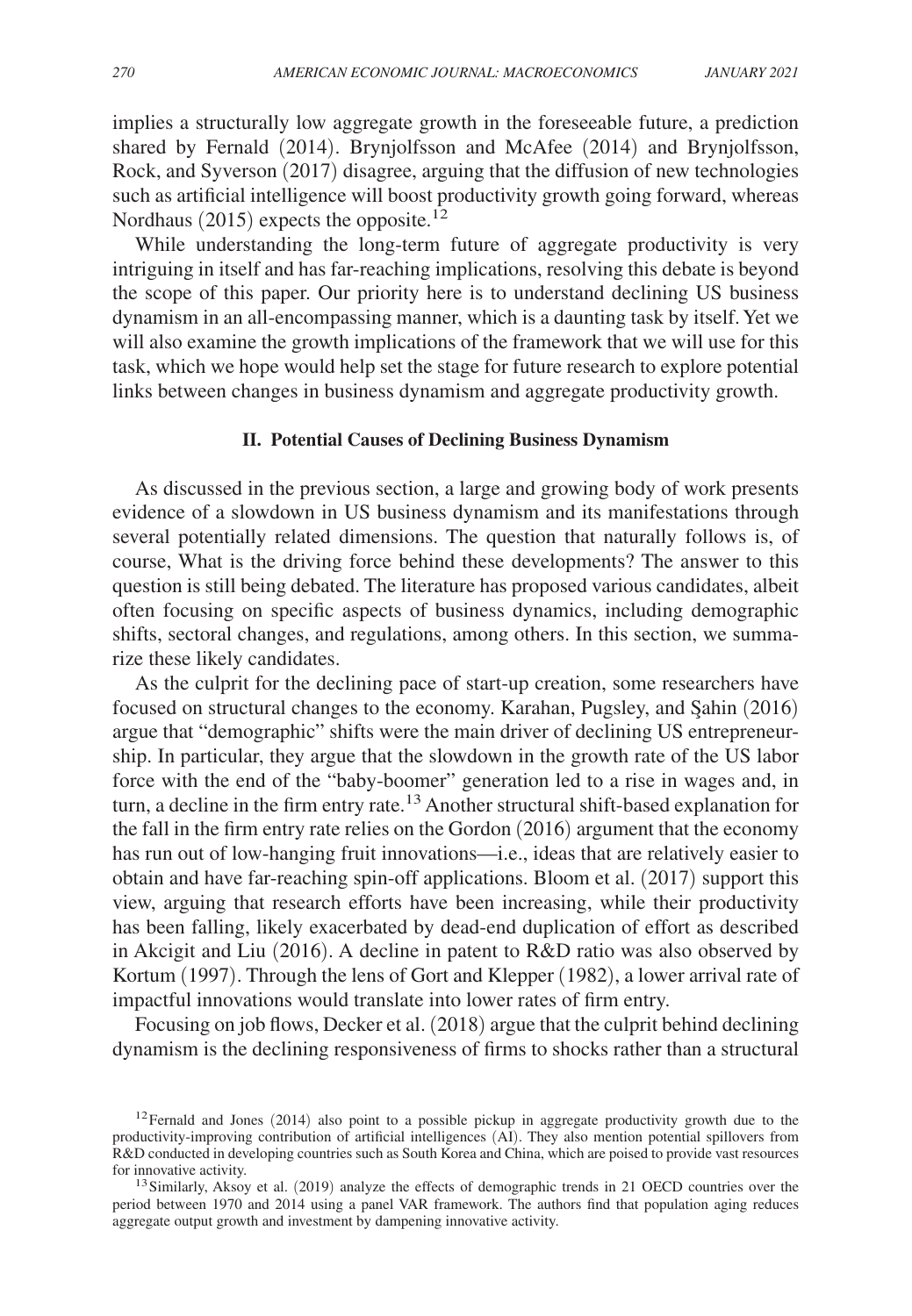change in the nature of those idiosyncratic shocks. They argue that the declining responsiveness likely reflects difficulties in the employment adjustment margin, which may depend on a variety of factors (see Decker et al. 2016 for a succinct overview). For instance, Davis and Haltiwanger (2014) suggest that lower worker fluidity may be a reflection of widespread occupational licensing practices or the inhibitory effects of employment protection regulations.<sup>14</sup>

Analyzing the decreasing labor share in the economy, some recent studies focus on the role of "superstar" firms—very productive firms that dominate the industries in which they operate—and the concentration of economic activity in the hands of these firms. Autor et al. (2017b) show that the product market concentration across US industries has been increasing in the last several decades and that the industries with the highest concentration of sales are the ones with the largest declines in the labor share. The authors also provide evidence that the concentration dynamics due to superstar firms are more pronounced in "winner-takes-all" industries.<sup>15</sup> These findings are consistent with the analysis of Kehrig and Vincent (2018) who, using data from US Census of Manufactures, document the shift of value added to hyper-productive, low labor-share establishments. Using cross-country data, Diez, Leigh, and Tambunlertchai (2018) also find empirical support for the increasingly dominant role of superstar firms. The authors argue that the market power of superstar firms, manifesting itself in higher markups and profit margins, has been on the rise and is negatively associated with the labor share of output. Similarly, Barkai (2017) also finds a link between higher concentration and lower labor (and capital) share $16, 17$ 

One potential driver of rising market concentration may be the nature of new technologies and the increasing importance of the use of (often big and proprietary) data and tacit knowledge in production processes along with the rise

<sup>&</sup>lt;sup>14</sup>Furman and Giuliano (2016) document that about a quarter of US workers hold occupational licenses, a dramatic increase since the 1950s. As to the effect of noncompete laws, see Marx, Strumsky, and Fleming (2009). Using a seemingly exogenous variation in noncompete laws in Michigan, the authors show the attenuating effect of such policies on labor mobility. White House (2016) highlights that noncompete contracts bind a sizable fraction of workers, even those without a four-year college degree and those earning less than \$40,000, suggesting an abuse of the laws, possible in ways harmful to job reallocation. See Wessel (2018) for a brief nontechnical account of regulatory concerns in light of competition.

<sup>&</sup>lt;sup>15</sup> Andrews, Criscuolo, and Gal (2016) show the prominence of ICT-intensive sectors, which are more likely to be of a " winner-takes-all" nature, in the differential productivity dynamics of frontier and nonfrontier firms. In his Jackson Hole remarks, Van Reenen (2018) contends that a growing part of the US economy has gained winner-takes-most/all characteristics, possibly thanks to globalization and/or technological advances.

<sup>&</sup>lt;sup>16</sup>As one of the manifestations of increasing market power of superstar firms, the literature has cited increasingly higher return on invested capital (ROIC) by superstar firms relative to others. A recent paper by Ayyagari, Demirguc-Kunt, and Maksimovic (2018) challenges this point. The authors argue that the increasingly unequal distribution of ROIC is driven by the mismeasurement of intangible capital. Still, the authors acknowledge that there may be other channels through which superstar firms exercise higher market dominance in ways that are harmful for the economic activity in the longer term. Preemptive mergers, in which large firms buy out smaller prospective competitors, is one such strategy (see Cunningham, Ma, and Ederer 2018, *Economist* 2018a). Similarly, Blonigen and Pierce (2016) find that mergers and acquisitions in the US manufacturing industry result in higher markups without generating any significant productivity gains.

<sup>&</sup>lt;sup>17</sup>Other explanations for declining labor share proposed in the literature include offshoring (Elsby, Hobijn, and Sahin 2013 and Boehm, Flaaen, and Pandalai-Nayar 2017 in the context of US manufacturing industry), declining corporate tax rates (Kaymak and Schott 2018), substitution of production workers by automated machinery (Acemoglu and Restrepo 2017), and a decline in population growth (Hopenhayn, Neira, and Singhania 2018).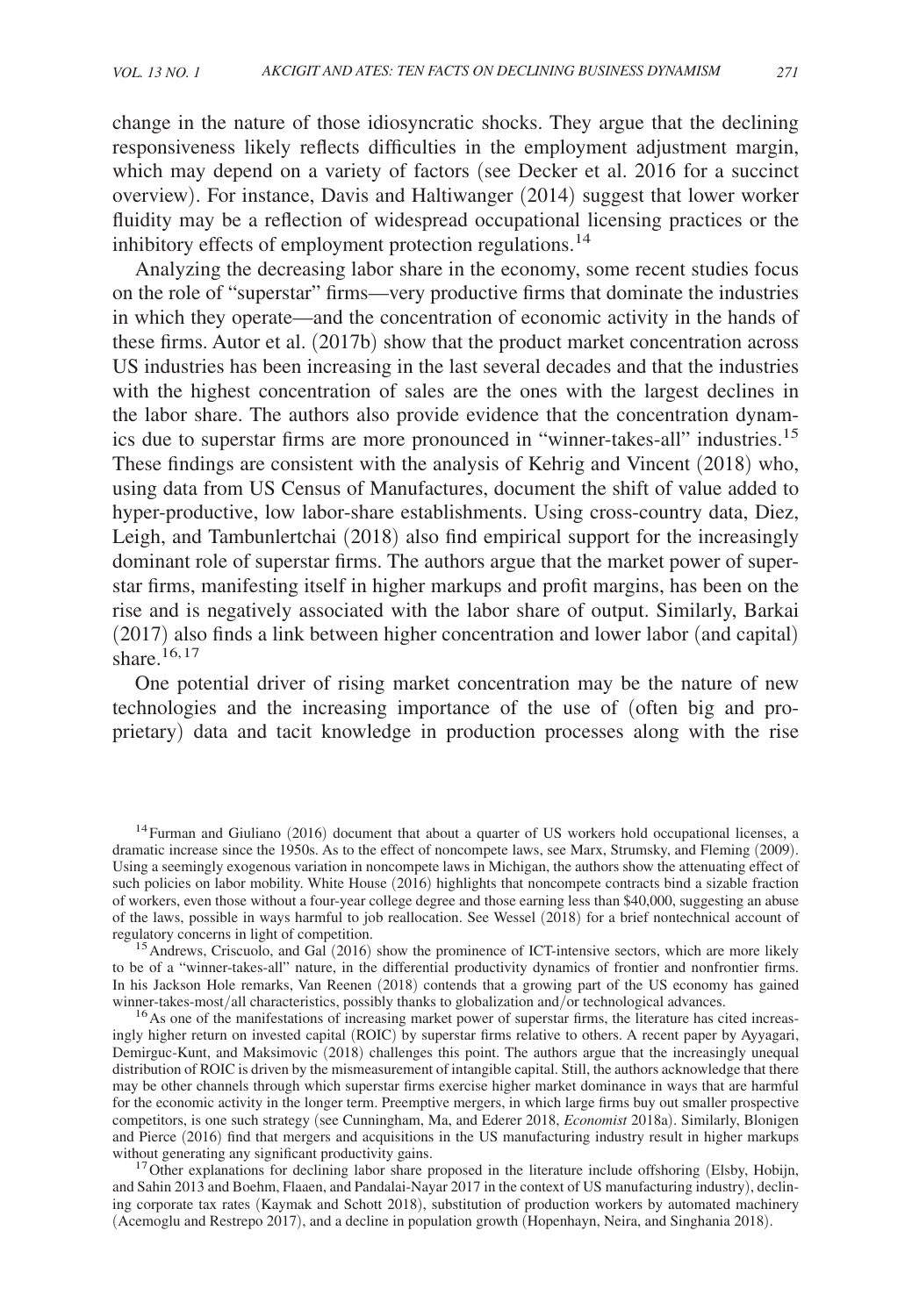of ICT-intensive sectors.18 Digitalization, reliance on data, and the use of tacit knowledge can favor large and more productive firms in ways that hamper the diffusion of technology from frontier to laggard firms, as stressed by Andrews, Criscuolo, and Gal (2016). <sup>19</sup> Calligaris, Criscuolo, and Marcolin (2018) find that markups are higher in digitally intensive sectors relative to nondigitally intensive ones. Bessen (2017) finds that industry concentration measured by sales ratios is strongly associated with the industry-level intensity of ICT use. Autor et al. (2017b) find evidence that suggests a negative association between industry concentration and slower technology diffusion measured by the speed of patent citations. These findings may reflect that firms that better adapt to new technologies can gain a relatively more advantageous position compared to their competitors and can capture outsized market power. For instance, Grullon, Larkin, and Michaely (2017) find that in the post-2000 period, US firms in more concentrated markets possess a larger number of patents as well as more valuable ones, which the authors interpret to be indicative of higher entry barriers in such sectors.

Regulations may be another driver of lower technology diffusion between firms, causing higher market concentration. Andrews, Criscuolo, and Gal (2016) argue that lack of pro-competitive and extensive product market reforms exacerbated the widening productivity gap between frontier and laggard firms in retail services sectors across OECD economies in the post-2000 period. Grullon, Larkin, and Michaely (2017) find support for weaker antitrust law enforcement in the United States. This finding resonates with several legal studies that underscore a paradigm shift in the application of antitrust regulations toward the Chicago school, which emphasizes product market efficiency in the interpretation of laws (see Baker 2013; Khan 2017; Lynn 2010). Using US data on lobbying and campaign spending activity, Bessen (2016) argues that political rent seeking played a disproportionate role in rising corporate profit margins in the United States in the post-2000 period. Using a cross-country approach, Haltiwanger, Scarpetta, and Schweiger (2014) also stress the role of strict hiring and firing regulations in the reduced pace of job reallocation.<sup>20</sup>

## **III. Model with Endogenous Markups and Innovation**

In this section, we present a theoretical model of innovation and firm dynamics. The framework draws on step-by-step innovation models of endogenous growth (Aghion et al. 2001, 2005; Acemoglu and Akcigit 2012; Akcigit, Ates, and Impullitti 2018) and is a simplified version of the model studied by Akcigit and Ates (2019).

<sup>&</sup>lt;sup>18</sup>In their Jackson Hole remarks, Crouzet and Eberly (2018) document the positive association between the intensity of intangible-capital use and concentration at both the industry and firm level. See also Furman and Seamans (2018) for the growing role that AI plays in economic activity. The authors also discuss the case for a tailored regulatory framework in the face of economic implications specific to AI and the productive use of data more broadly.

<sup>&</sup>lt;sup>19</sup> An article by the *Economist* (2017b) also highlights the concern that large proprietary data bring an outsized market advantage to firms that possess them.

 $^{20}$ Goldschlag and Tabarrok (2018) find no relationship between increasing federal regulations and declining US entrepreneurship and challenge the notion that regulations might be behind secular trends in US business dynamism.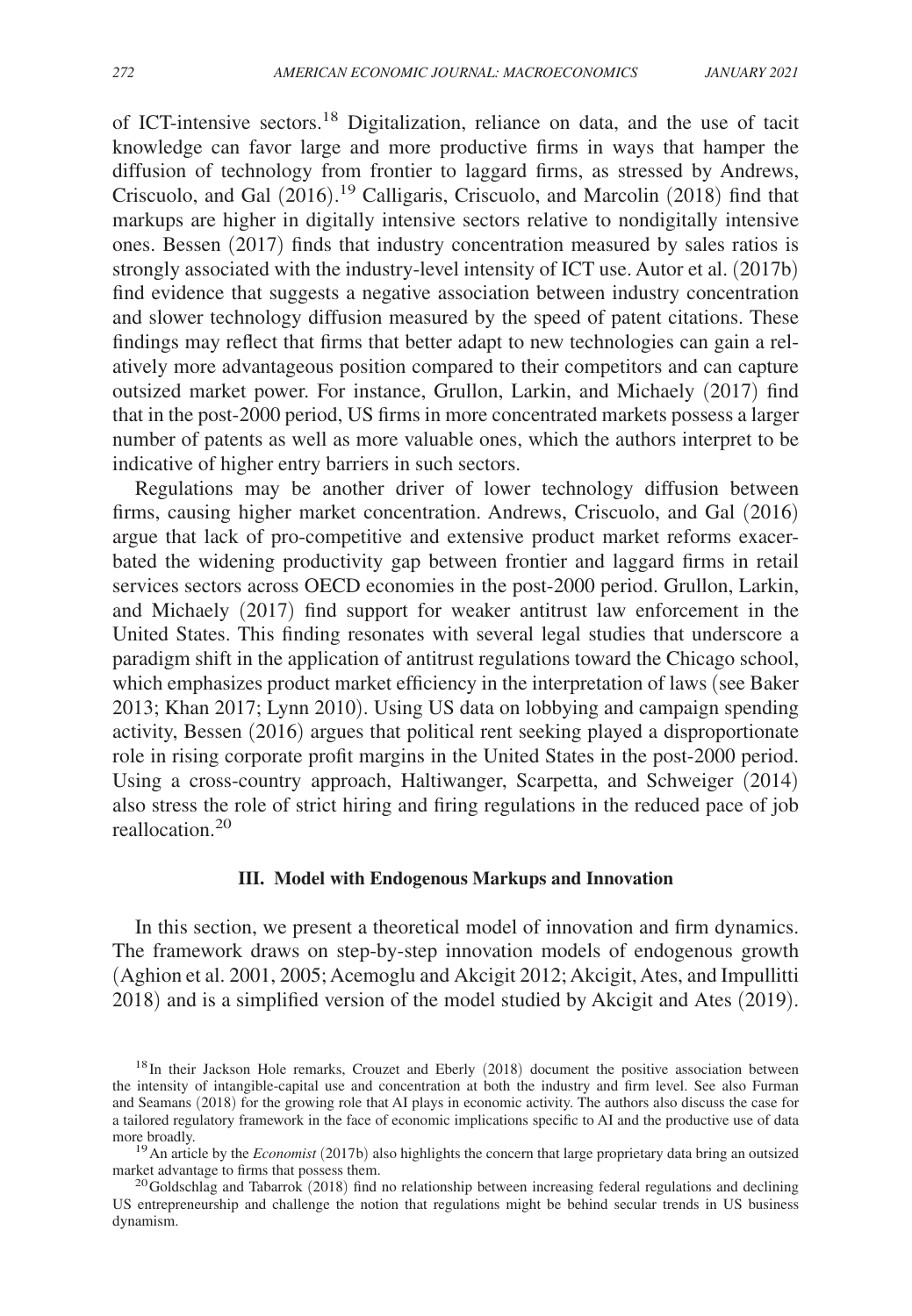In our analysis, we will discuss the analytical implications of the model in light of the empirical regularities listed in Section I, focusing on the balanced growth path (BGP) equilibrium. For a quantitative analysis that also accounts for the transition path, we refer the interested reader to Akcigit and Ates (2019). A number of crucial features of the model are worth emphasizing: (i) Firms have strategic investment decisions—a key to understanding declining business dynamism, (ii) productivity enhancing innovation decisions are endogenous, (iii) thus, markups are endogenous, depending on the technology gap between competitors, and (iv) a reduced-form parameter governs the process of knowledge diffusion, keeping technology gaps within some limits.

In our model, a representative final good firm combines a continuum of intermediate goods to produce the final output. There is a unit measure of intermediate good product lines, and in each of them, two intermediate good firms compete to enjoy the monopoly power of production. $2<sup>1</sup>$  Intermediate firms produce the same product but with different productivities. The firm with a higher productivity—the leader—is able to capture the market and reaps the monopoly rents. Firms invest in research and development activities to improve their productivity and take over the market ownership. Importantly, we assume that there is an exogenous flow of knowledge from the market leader to the follower that allows the follower to close the productivity gap with the leader, bringing them to a neck-and-neck position. The Poisson rate of this knowledge diffusion will be crucial in our analysis; in particular, we will show that a weakening in this margin can generate some of the observed changes in the economy.

## A. *Basic Environment*

*Preferences*.—We consider the following closed economy in continuous time. A unit measure of representative households consumes the final good with log-utility preferences

$$
U_t = \int_t^\infty \exp(-\rho(s-t)) \ln C_s ds,
$$

where  $C_t$  represents consumption at time *t*, and  $\rho > 0$  is the discount rate. The budget constraint of the representative consumer reads as

$$
C_t + \dot{A}_t = w_t L_t + r_t A_t,
$$

where  $A_t$  denotes total assets and  $L_t$  denotes labor (supplied inelastically). We normalize the total labor supply to one, such that  $L<sub>t</sub> = 1$ . The relevant prices are the interest rate  $r_t$ , and the wage rate  $w_t$ . We normalize the price of the consumption good to one without loss of any generality. Households own the firms in the economy, and the asset market clearing condition implies that the total assets  $A_t$  equal the sum of firm values,  $A_t = \int_{\mathcal{F}} V_{ft} df$ , where  $\mathcal{F}$  is the set of firms in the economy.

 $^{21}$  Azar and Vives (2018) analyze some of the observed trends in US business dynamism in a general equilibrium model of oligopoly that explicitly accounts for common ownership of firms.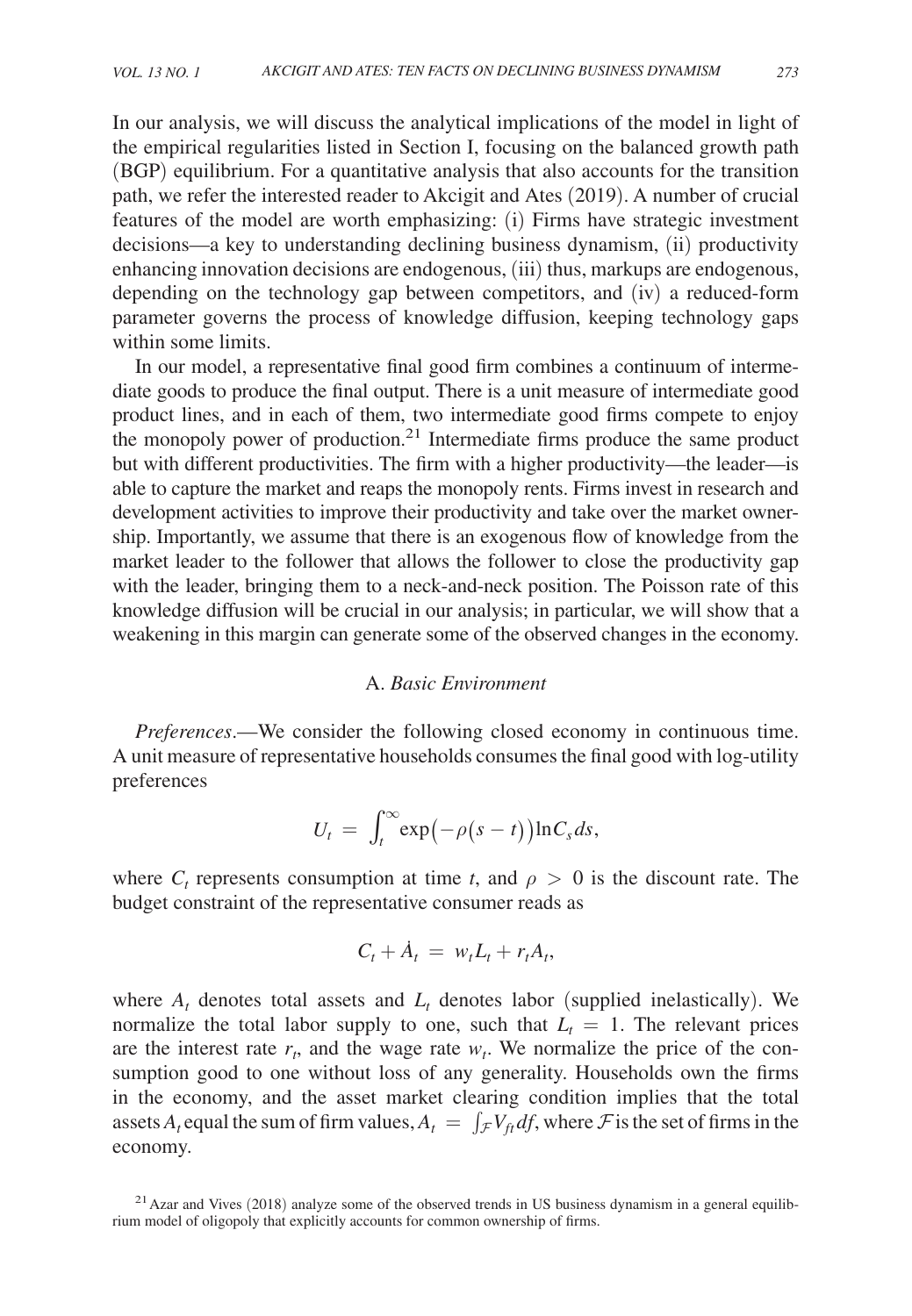*Final Good*.—The final good *Y<sup>t</sup>* is produced in a perfectly competitive market according to the following production technology:

$$
\ln Y_t = \int_0^1 \ln y_{jt} \, dj,
$$

where  $y_{jt}$  denotes the amount of intermediate variety  $j \in [0,1]$  used at time *t*. The final good is used for consumption and R&D investment. Hence, the resource constraint of the economy is simply

$$
Y_t = C_t + R_t,
$$

with  $R_t$  denoting the aggregate  $R&D$  expenditure. Next, we describe the production of intermediate varieties.

*Intermediate Goods and Innovation.*—In each product line *j*, there are two incumbent firms  $i \in \{1,2\}$  that can produce a perfectly substitutable variety of good *j* . Total output of variety *j* is given by

$$
y_j = y_{ijt} + y_{-ijt},
$$

where  $-i$  denotes the competitor of firm *i*, such that  $-i \in \{1,2\}$  and  $-i \neq i$ . Each firm produces according to the following linear production technology:

$$
y_{ijt} = q_{ijt} l_{ijt}.
$$

Here,  $l_{ijt}$  denotes the labor employed, and  $q_{ijt}$  is the associated labor productivity of firm *i* . These firms compete for market leadership à la Bertrand. The firm that has a higher labor productivity enjoys a cost advantage, which enables it to supply the entire market of good *j*. We call firm *i* the market leader and  $-i$  the follower in *j* if  $q_i > q_{-i}$ . The two firms are neck-and-neck if  $q_i = q_{-i}$ .

Firms can improve their productivity by investing in innovation activity. If an innovation arrives in time  $(t, t + \Delta t)$ , it increases the innovating firm's productivity level proportionally by a factor  $\lambda > 1$  such that

$$
q_{ij(t+\Delta t)} \, = \, \lambda q_{ijt}.
$$

Assuming an initial value of  $q_{ii0} = 1$ , we can summarize the productivity levels at time *t* by  $q_{ijt} = \lambda^{n_{ijt}}$ , where  $n_{ijt}$  captures the number of productivity improvements that took place by firm *i* since time 0. The productivity difference between a leader and its follower reflects the difference between the total number of technology rungs these firms' productivities build on. In this simplified setting, we assume that this difference can be at most one step, such that the economy consists of two types of product lines: leveled and unleveled. Then, the relative productivity level is given by

$$
\frac{q_{ijt}}{q_{-ijt}} = \frac{\lambda^{n_{ijt}}}{\lambda^{n_{-ijt}}} = \lambda^{n_{ijt} - n_{-ijt}} \equiv \lambda^{m_{ijt}},
$$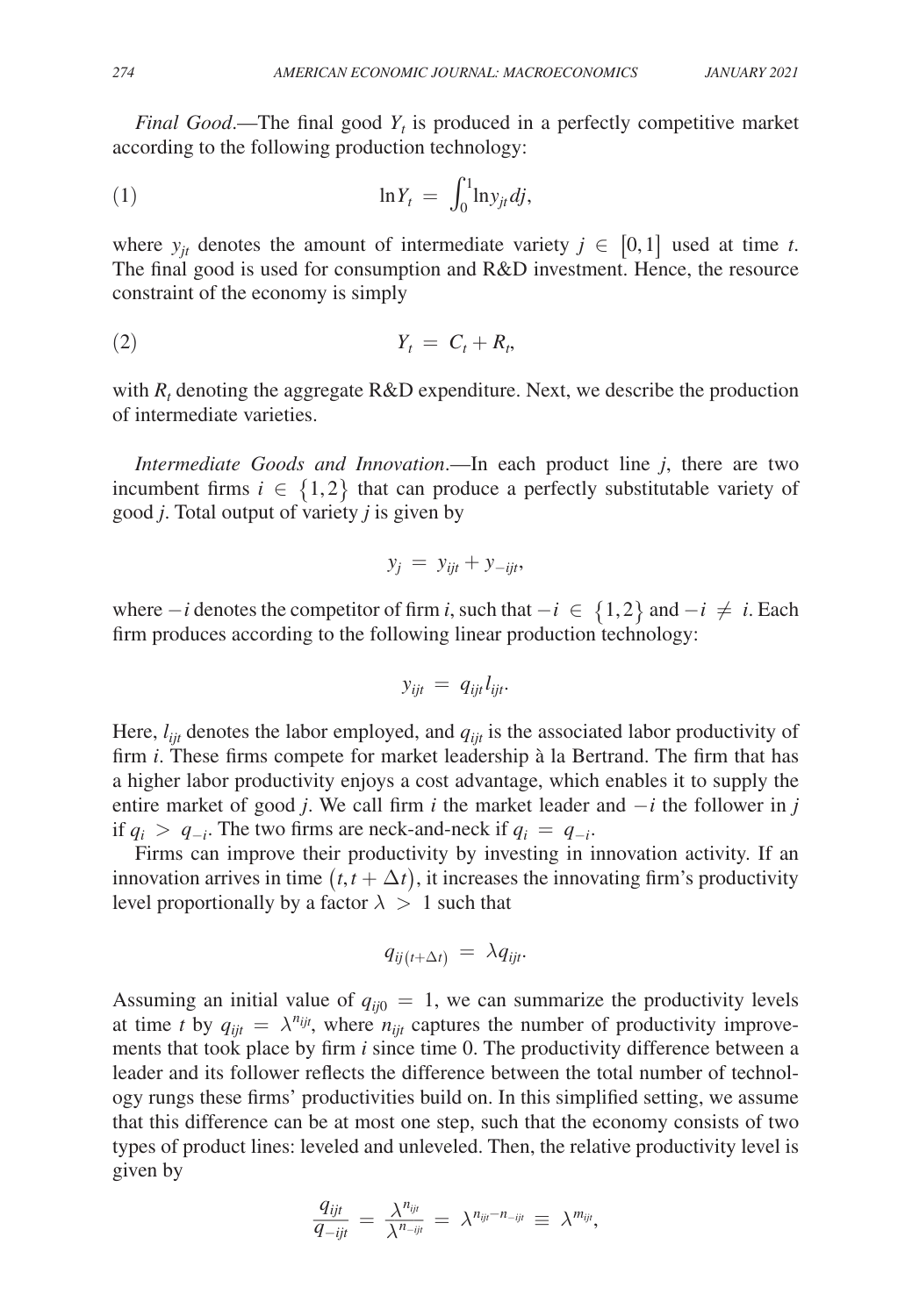where  $m_{ijt}$  ∈ {-1,0,1} defines the technology gap between the firm *i* and  $-i$  in sector *j*. The technology gap between the two firms is a sufficient statistic to describe firm-specific payoffs, and, therefore, we will drop industry subscript *j* and use the notation  $m_{it} \in \{-1, 0, 1\}$  whenever *m* is specified to denote a firm-specific value. Likewise, we will use  $m_{ij} \in \{0,1\}$  to index sectors that are leveled or unleveled.

Firms invest in R&D to eventually take over the production by improving their productivity. When a firm invests  $R_{ijt}$  units of final good, it generates an innovation with the arrival rate of *xijt* . Following a large empirical literature that estimates the innovation cost function,<sup>22</sup> we consider a quadratic cost of generating the arrival rate  $x_{ijt}$ , denoted by  $R_{ijt}$ , such that

$$
R_{ijt} = \alpha \frac{x_{ijt}^2}{2} Y_t.
$$

In this expression,  $\alpha$  determines the scale of the cost function and  $Y_t$  ensures that the cost scales with the size of the economy.

In addition, we assume that knowledge may diffuse from the leader to the follower at an exogenous Poisson flow rate  $\delta$ . Knowledge diffusion enables the follower to catch up with the leader's productivity level, bringing both firms to a neck-and-neck position. We interpret this exogenous catch-up probability to reflect the degree of *knowledge diffusion* or *intellectual property rights* (*IPR*) *protection* as in Acemoglu and Akcigit (2012), with lower values of  $\delta$  implying higher protection and lower catch-up. A leaders' patent expires with the flow rate  $\delta$ , allowing the follower to replicate the frontier technology and catch-up with the leader.

In Figure 12, we demonstrate how leadership positions in intermediate product lines evolve as a result of innovations. The left panel exhibits five product lines with different degrees of competition, with the first three lines being unleveled and the last two being leveled. Red circles denote leaders, blue squares denote followers, and black diamonds denote neck-and-neck firms. If firm *i* leads in an unleveled line, then  $q_i = \lambda q_{-i}$ . The right panel shows the changes in leadership. In line 1, the follower catches up with the previous leader with the help of an exogenous shock of knowledge diffusion, while in line 2, the follower catches up with an endogenous innovation. In line 4, a neck-and-neck firm innovates and escapes intense competition, capturing the market leadership. In lines 3 and 5, there is no change as no firm innovates (and as the follower in line 3 does not receive an exogenous shock).

## B. *Equilibrium*

Next, we focus on the Balanced Growth Path (BGP) Markov perfect equilibrium, with equilibrium strategies depending only on the payoff-relevant state variable  $m \in \{-1, 0, 1\}$  and all aggregate variables growing at the same rate *g*.

 $^{22}$ Among many others, see Griliches (1990); Blundell, Griffith, and Windmeijer (2002); Hall and Ziedonis (2001); and Akcigit and Kerr (2018). Another set of papers (e.g., Hall 1993; Bloom, Griffith, and Van Reenen 2002; Wilson 2009; and Hall and Van Reenen 2000) estimates the tax price elasticity of R&D spending and finds a value of unity, which corresponds to a quadratic cost function in our case.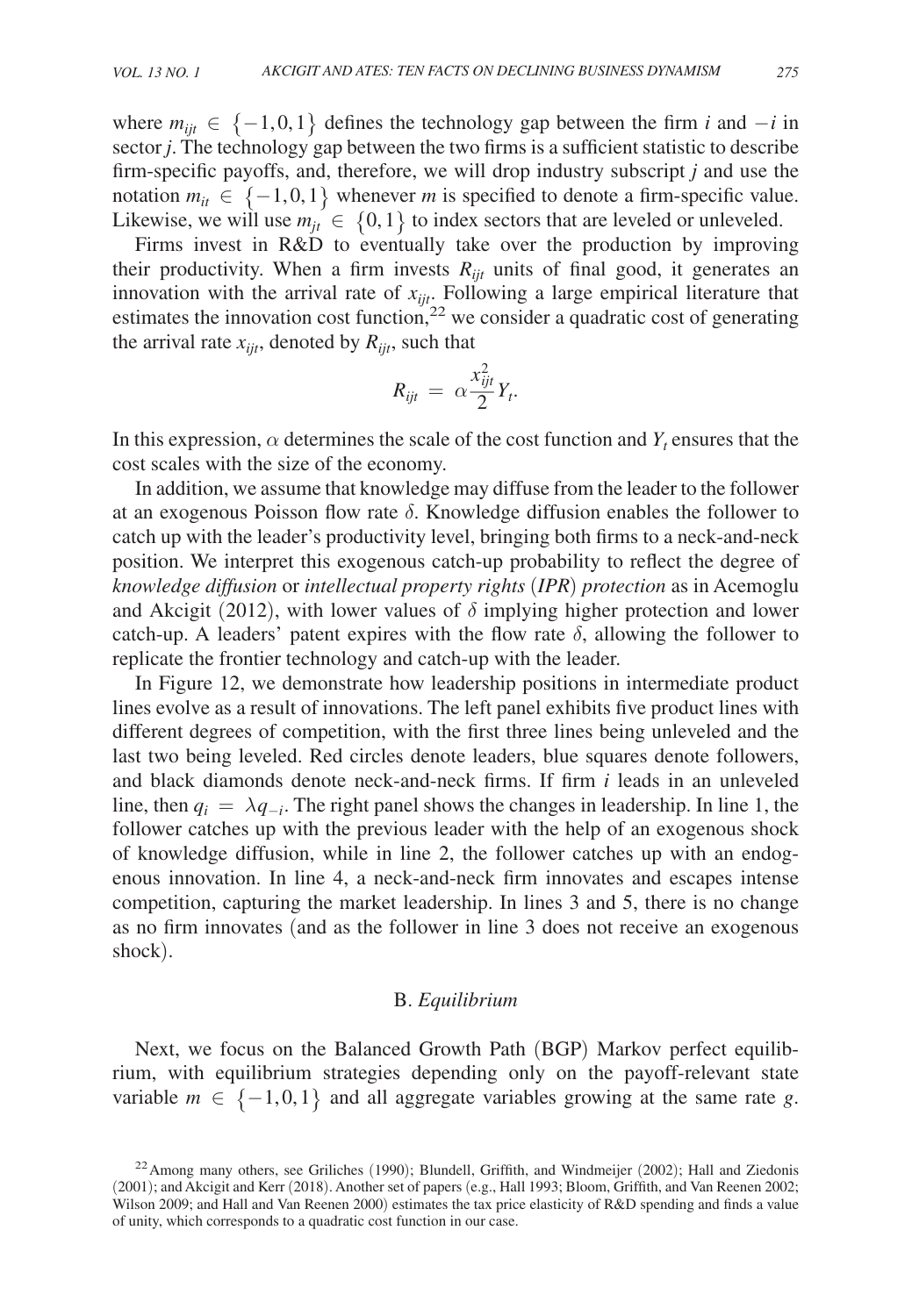

FIGURE 12. EVOLUTION OF PRODUCT LINES

*Notes:* Panel A exhibits the positions of competing incumbent firms in leveled and unleveled industries with heterogeneous productivity levels. If firm *i* leads in an unleveled line, then  $q_i = \lambda q_{-i}$ . Panel B illustrates the effects incumbent innovation on industry leadership. Empty squares or circles denote the previous position of innovating firms.

Henceforth, we will drop the indices  $i, j$ , and  $t$  when it causes no confusion and use only the pay-off relevant state variable *m*. We first focus on the static equilibrium and then present the details of firm value functions, innovation decisions, and the resulting aggregate dynamics.

*Households*.—Optimal household decisions determine the equilibrium interest through the Euler equation such that

$$
(3) \t\t\t r = g + \rho,
$$

where *g* is the BGP growth rate of consumption.

*Final and Intermediate Good Production*.—The optimization of the representative final good producer generates the following demand schedule for the intermediate good  $j \in [0,1]$ :

$$
y_{ij} = \frac{Y}{p_{ij}},
$$

where  $p_{ij}$  is the price of intermediate *j* charged by the producing monopolist *i*. Notice that the unit-elastic demand implies that the final good producer spends an equal amount *Y* on each intermediate *j* .

The linear production function for intermediate goods implies that an intermediate producer's marginal cost is

$$
MC_{ij} = \frac{w}{q_{ij}},
$$

with *w* denoting the wage level. The marginal cost of production increases in the labor cost *w* and decreases in labor productivity  $q_{ii}$ . Bertrand competition leads to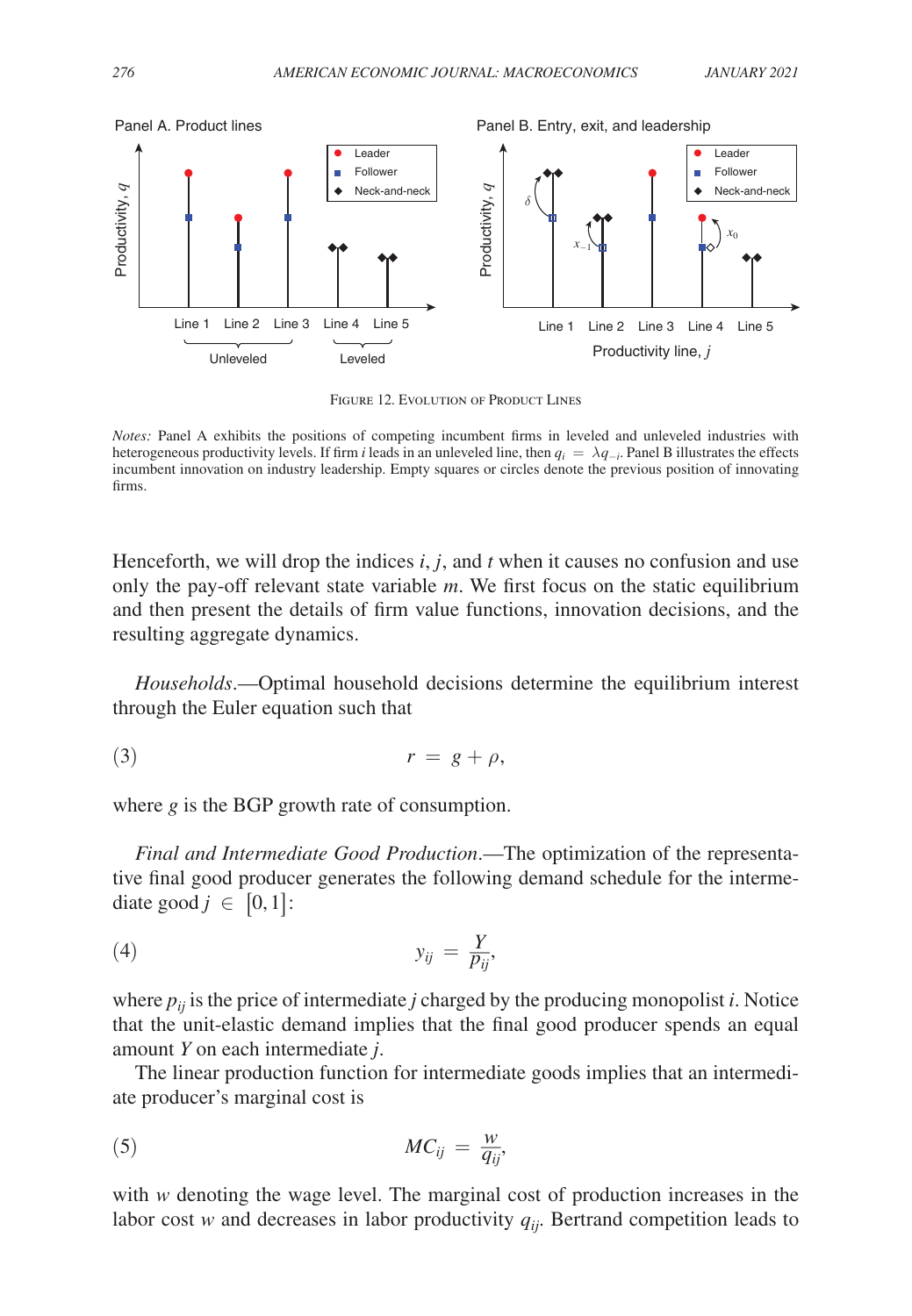limit pricing such that the intermediate producer sets its price to the marginal cost of its competitor:

(6)

\n
$$
p_{ij} = \frac{w}{q_{-ij}}.
$$

We define the normalized wage rate in the economy, which also corresponds to the labor share, as

$$
\omega \equiv \frac{w}{Y}.
$$

Then the equilibrium intermediate good quantities are simply  
(7) 
$$
y_{ij} = \frac{q_{-ij}}{\omega}
$$
 for  $q_{ij} \ge q_{-ij}$ 

and  $y_{ij} = 0$  otherwise. We assume that production is randomly assigned to both firms in that period when  $q_{ij} = q_{-ij}$ . The optimal production employment of the intermediate producer is given by

intermediate producer is given by  
\n(8) 
$$
l_i = \frac{y_i}{q_i} = \frac{1}{\omega \lambda^{m_i}} \quad \text{for } m_i \in \{0, 1\}.
$$

It follows that the operating profits of an intermediate firm exclusive of its R&D

expenditures becomes 
$$
\pi(m_i) = (p_i - MC_i)y_i
$$
, which implies

\n
$$
\pi(m_i) = \begin{cases} \left(1 - \frac{1}{\lambda}\right)Y & \text{if } m_i = 1 \\ 0 & \text{if } m_i \in \{0, -1\}. \end{cases}
$$

Notice that the markup, and thus the profit level, is positive only for the leader. Therefore, the model provides a useful starting point to analyze the dynamics of markups in an economy, which are determined by the distribution of intermediate lines across leveled and unleveled ones. That, in turn, crucially depends on firms' endogenous innovation decisions. More specifically, combining (5) and (6), the  $\frac{3}{5}$  (  $\frac{3}{5}$ 

markups in leveled 
$$
(m_j = 0)
$$
 and unleveled  $(m_j = 1)$  sectors are  
\n
$$
Markup_j = \frac{p_{ij}}{MC_{ij}} - 1 = \begin{cases} \lambda - 1 & \text{if } m_j = 1 \\ 0 & \text{if } m_j = 0. \end{cases}
$$

We are now ready to solve for the aggregate wage and output. To this end, we first define

$$
Q \; \equiv \; \exp\!\Big(\!\int_0^1\!\ln\!{q_j}\,dj\Big)
$$

as the aggregate productivity index of the economy. Moreover, we denote the share of unleveled industries, which also acts as a proxy for the level of *market concentration*, by

$$
\mu \ \equiv \ \int_0^1 \! {\bf 1} \big( q_{ij} \, \neq \, q_{-ij} \big) \, dj.
$$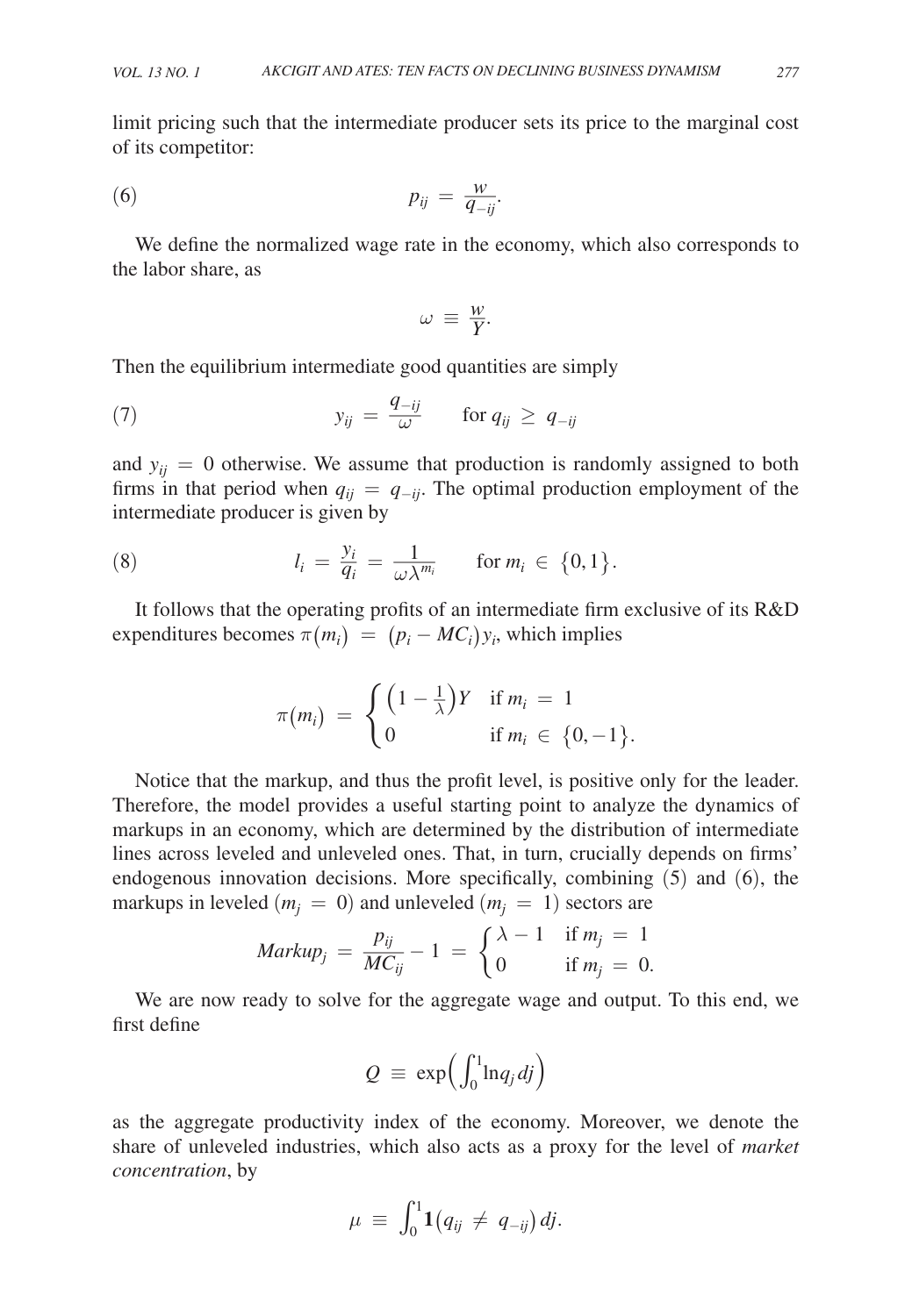Then the final good production function (1) and the equilibrium intermediate-good output (7) yield

$$
(9) \t\t\t w = \frac{Q}{\lambda^{\mu}}.
$$

Moreover, the labor market clearing condition,  $\int_0^1 l_{jt} dj = 1$ , yields the labor share  $\omega$ as

Moreover, the labor market clearing condition, 
$$
\int_0^1 l_{jt} d
$$
  
as  
(10)  $\omega = 1 - \mu \frac{(\lambda - 1)}{\lambda}$ .

This expression (10) shows the behavior of the labor share in the model. Note that the labor share is decreasing the level of market concentration  $\mu$ , and the markup parameter  $\lambda$ . If market concentration rises (i.e.,  $\mu$  increases), labor share falls in return.

Combining equations (9) and (10) gives the level of final output as  
\n(11) 
$$
Y = \frac{Q}{\lambda^{\mu} \left[1 - \mu \frac{(\lambda - 1)}{\lambda}\right]}.
$$

Notice that, along the BGP, final output is proportional to the aggregate productivity index. Therefore, the long-run growth rate of output and consumption are determined by the growth rate of aggregate productivity. Note another interesting result that emerges from (11): The distribution of markups creates some static efficiency losses. For instance, if the economy is least concentrated ( $\mu = 0$ ), or most concentrated  $(\mu = 1)$ , then we have  $Y = Q$ . However, when markups are unevenly distributed across the sectors, then the economy suffers from some additional efficiency losses.

*Firm Values and Innovation*.—We denote the stock market value of a firm that is in state  $m_i \in \{-1, 0, 1\}$  by  $V_{m_i}$ . Then, the value function of an incumbent firm that is one-step ahead, i.e.,  $m_i = 1$ , is given by

$$
rV_1 - \dot{V}_1
$$
  
= 
$$
\max_{x_1} \left\{ \left(1 - \frac{1}{\lambda}\right)Y - (1 - s)\alpha \frac{x_1^2}{2}Y + x_1[V_1 - V_1] + (x_{-1} + \delta)[V_0 - V_1] \right\}.
$$

The first two terms on the right-hand side of the expression capture the profits net of R&D expenditure. The third term captures the result of a successful innovation by the leader.<sup>23</sup> The fourth term reflects the result of a follower innovation or the exogenous knowledge diffusion, which happens at rate  $\delta$ . In these cases, the leader loses its productivity advantage and becomes neck-and-neck with the competitor.

<sup>23</sup> When the one-step leader innovates, the gap difference does not increase, because of the imposition of an upper limit on the potential size of gaps. As a result, a one-step leader optimally chooses not to invest in R&D.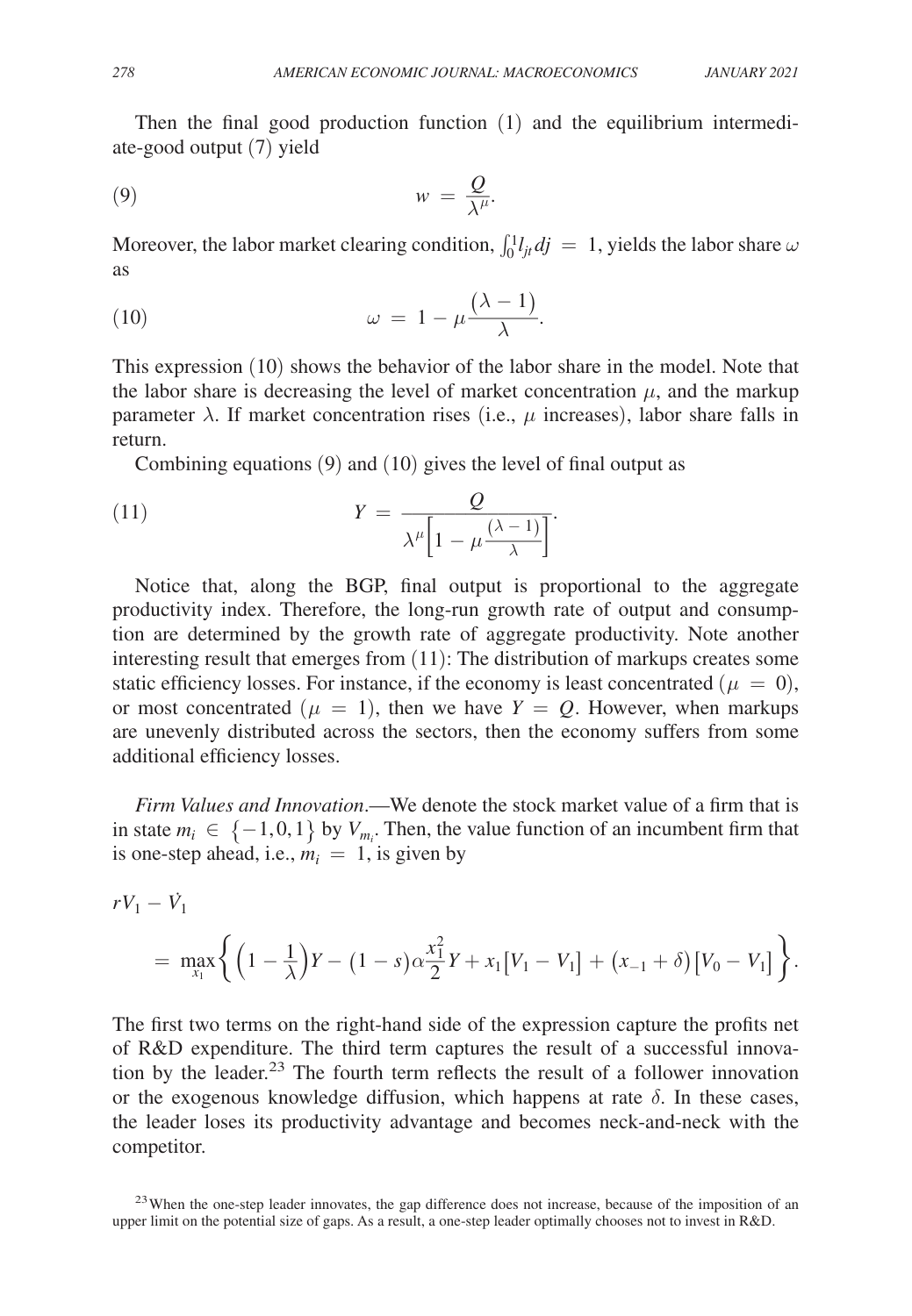Reciprocally, the value of function of a follower is defined as  
\n
$$
rV_{-1} - V_{-1} = \max_{x_{-1}} \left\{ -\alpha \frac{x_{-1}^2}{2} Y + (x_{-1} + \delta) [V_0 - V_{-1}] \right\}.
$$

Notice that the follower does not produce and, therefore, does not earn any profits. Yet, the firm is forward looking and thus invests in R&D with the prospect of first catching up with the leader and then taking it over through successive innovations. Notice that catch-up can also happen at the exogenous flow rate  $\delta$ . Finally, the value of a neck-and-neck incumbent is given by

(12) 
$$
rV_0 - \dot{V}_0 = \max_{x_0} \left\{ -\alpha \frac{x_0^2}{2} Y + x_0 [V_1 - V_0] + x_0 [V_{-1} - V_0] \right\}.
$$

A successful innovation of the neck-and-neck firm makes it a leader, whereas an innovation by the competitor makes it a follower.

To solve for the equilibrium innovation efforts, which are all stationary in the BGP, we first normalize firm values in Lemma 1 and turn them into stationary objects.

LEMMA 1: Define the normalized BGP value  $v_m$  such that  $v_{m_i} \equiv V_{m_i}/Y$ . Then,  $for m_i \in \{-1,0,1\}, v_{m_i}$  is given by

$$
\rho v_1 = \max_{x_1} \left\{ \left( 1 - \frac{1}{\lambda} \right) + x_1 \left[ v_1 - v_1 \right] + \left( x_{-1} + \delta \right) \left[ v_0 - v_1 \right] \right\}
$$
  

$$
\rho v_{-1} = \max_{x_{-1}} \left\{ -\frac{x_{-1}^2}{2} + \left( x_{-1} + \delta \right) \left[ v_0 - v_{-1} \right] \right\},
$$

$$
\rho v_0 = \max_{x_0} \left\{ -\frac{x_0^2}{2} + x_0 \left[ v_1 - v_0 \right] + x_0 \left[ v_{-1} - v_0 \right] \right\}.
$$

PROOF:

It follows directly from substituting  $v_{m_i} Y$  for  $V_{m_i}$  and using Euler equation (3). ■

The first-order conditions of the problems defined above yield the following optimal innovation decisions:

(13) 
$$
x_1 = 0,
$$
  
\n $x_0 = v_1 - v_0,$   
\n $x_{-1} = v_0 - v_{-1}.$ 

The aggregate BGP R&D expenditure is  
(14) 
$$
R = \left(\mu \frac{x_{-1}^2}{2} + (1 - \mu) \frac{x_0^2}{2}\right) Y.
$$

,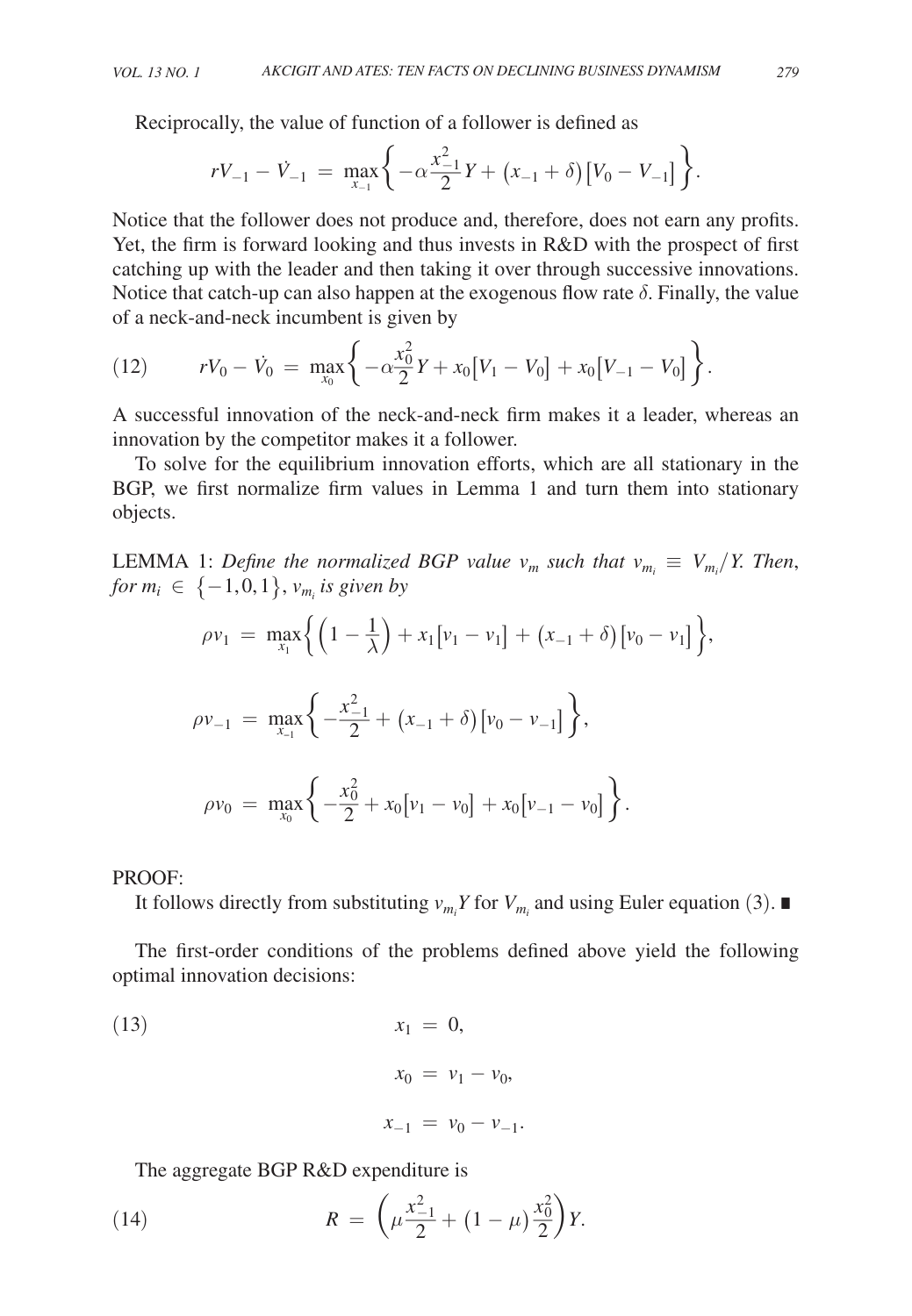The law of motion for  $\mu$  is as follows:

(15) 
$$
\dot{\mu} = -\mu(x_{-1} + \delta) + (1 - \mu)2x_0.
$$

The unleveled sectors become leveled at the rate  $x_{-1} + \delta$ , and therefore the mass of sectors that leave the unleveled state is simply  $\mu(x_{-1} + \delta)$ . However, leveled sectors become unleveled as soon as one of the two neck-and-neck firms innovate, which happens at the rate  $2x_0$ . Therefore, the mass of sectors that enter into the unleveled state is  $(1 - \mu)2x_0$ .

In the BGP, the share of unleveled sectors remains constant,  $\mu = 0$ ; therefore, the share of unleveled sectors is

(16) 
$$
\mu = \frac{2x_0}{2x_0 + x_{-1} + \delta}.
$$

We derive the closed-form solution in the Appendix.

Finally, we show the equilibrium growth rate of this economy in the following Lemma.

LEMMA 2: *The BGP growth rate of the above economy is*

$$
(17) \t\t\t g = 2x_0(1-\mu)\ln\lambda.
$$

PROOF:

See the Appendix for its derivation. ∎

The growth rate of the economy is determined by innovations of neck-and-neck firms, which improve the productivity of workers employed in intermediate-good production. The surprising result here is that firms in unleveled sectors do not contribute to the BGP growth. This happens because while the leaders do not invest in innovation—as they could not open up their lead more than one step—the followers do not push the frontier forward, but rather catch up with the leader's technology level. Therefore market concentration  $(\mu)$  has a negative impact on economic growth (*g*).

Next, we define the equilibrium. When deriving our analytical results we will focus on the BGP equilibrium, where all aggregate variables grow at a constant rate, while firms' innovation rates remain constant. We present closed-form expressions for innovation rates, market concentration  $(\mu)$ , and economic growth (*g*) in the Appendix.

DEFINITION 1 (Equilibrium): *A BGP Markov perfect equilibrium in this economy is an allocation*

$$
\big\{y_{ij},p_{ij},x_{ij},R,Y,C,w,r,\mu,g\big\}_{j\in\left[0,1\right],\,i\in\{1,2\}}
$$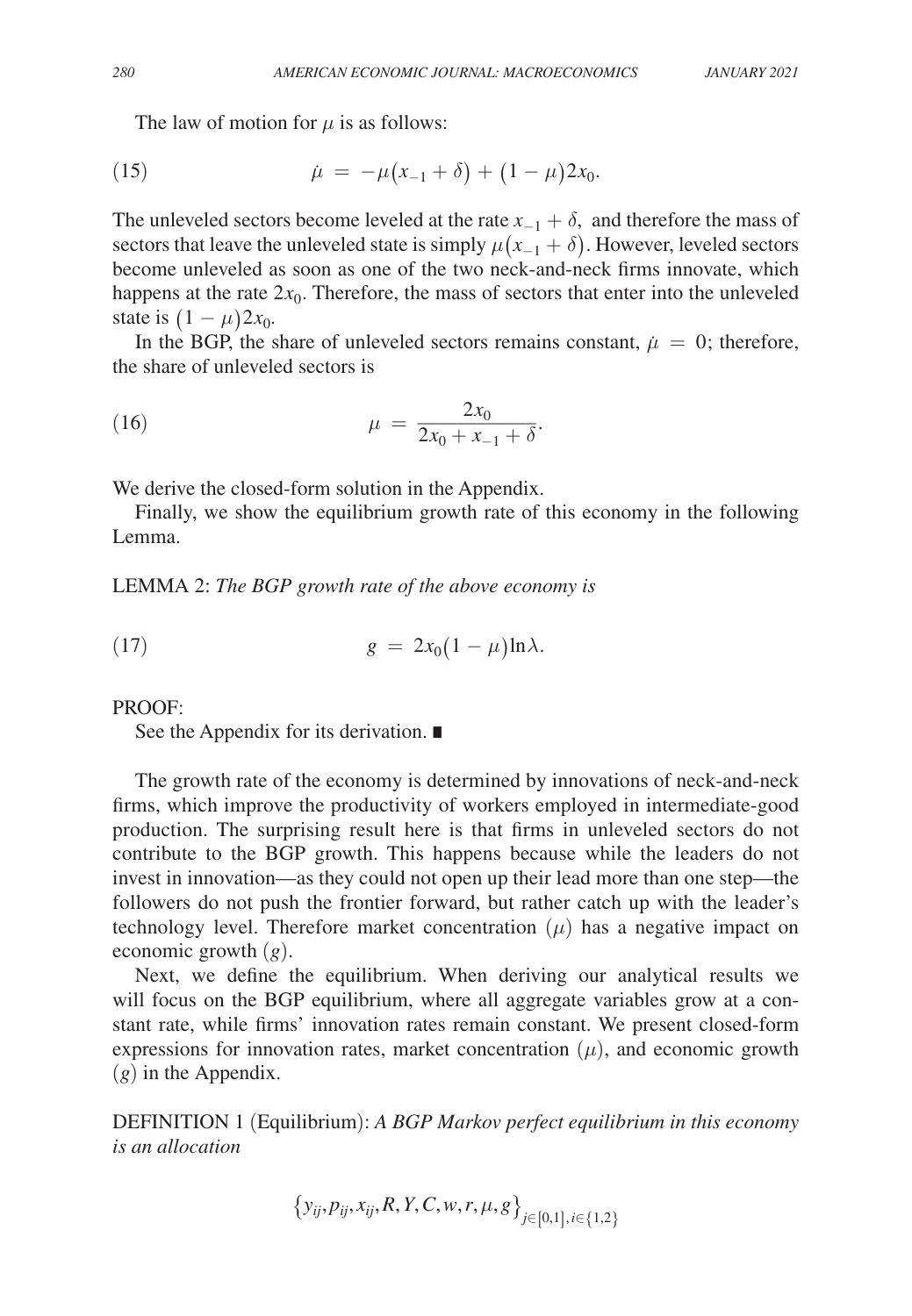*such that (i) the sequence of intermediate quantities and prices*  $\{y_{ij}, p_{ij}\}\$  *satisfy equations* (4)*–*(6) *and maximize the operating profits of the incumbent firm in the intermediate good product line j* ; (*ii* ) *the R&D decisions xij are defined in equations*  (13), and the aggregate  $R&D$  is specified in equation (14); (*iii*)  $C$  and  $Y$  are given *in equations* (2) *and* (11); (*iv*) *aggregate wage w clears the labor markets at every instant*; (*v*) *interest rates r satisfies the households' Euler equation*; (*vi*) *the share of unleveled industries* μ *satisfies* (15); *and* (*vii*) *all aggregate variables* (*Y*, *C*, *Q*, *R*, *w*) *grow at the same g* , *which is given in* (17)*.*

## C. *Impact of Knowledge Diffusion*,δ

In this section, we discuss some theoretical predictions of the framework introduced above, which shed light on several empirical trends discussed in Section I. Specifically, we focus on the effects of a decline in the intensity of knowledge diffusion on firms' innovation rates and their distributional consequences. These effects, in turn, generate changes in markups, profits, and the labor share that are comparable to the observed trends. In the next section, we provide a discussion on why a decline in knowledge diffusion is a plausible explanation in light of the changes in the US economy in recent decades.

We start with the following lemma that will form the basis of the main results.

#### LEMMA 3: *The following results hold in a BGP equilibrium:*

 (*i*) *Neck-and-neck firms have higher innovation intensity than laggard firms*, *i.e.*,

$$
x_{-1} < x_0
$$

 (*ii*) *An increase in knowledge diffusion decreases innovation efforts. The decline is even more drastic for the neck-and-neck firms*, *i.e.*,

$$
-1 < \frac{dx_0}{d\delta} < \frac{dx_{-1}}{d\delta} < 0.
$$

PROOF:

See the Appendix. ∎

The first point of Lemma 3 is a standard result of step-by-step innovation models driven by the escape-competition effect—the attempt of neck-and-neck firms to get ahead of their competitor by intensely investing in innovation. The second point implies that a decline in knowledge diffusion has a positive effect on the innovation rates of follower and neck-and-neck firms, but more so for neck-and-neck firms. The reason is that the value of being a leader increases disproportionately as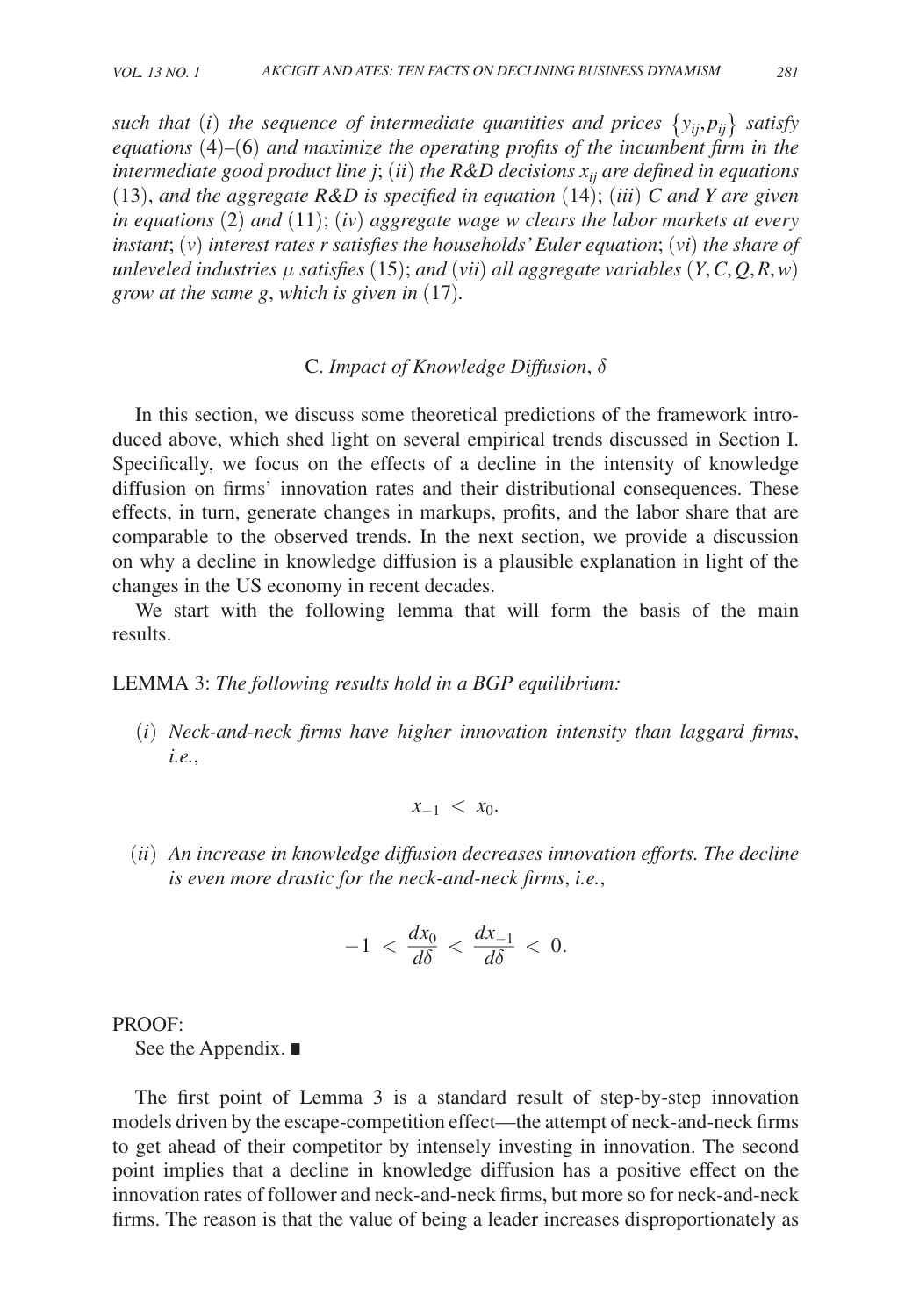the exogenous risk of losing the positions declines. These relationships lead to the following corollary.

COROLLARY 1: *The following result holds in a BGP equilibrium:*

(*i*) *A decrease in knowledge diffusion increases market concentration:*

$$
\frac{d\mu}{d\delta} < 0.
$$

PROOF:

See the Appendix. ∎

Corollary 1 describes the main predictions of the model when two BGPs with different knowledge diffusion rates are compared. The relatively larger increase in neck-and-neck firms' innovation rates in response to a decline in the intensity of knowledge diffusion results in an associated increase in the measure of unleveled sectors. This compositional shift forms the backbone of the theoretical predictions that we discuss in Section IIID.

For the sake of analytical tractability, we clearly abstracted from important features of an economy that would potentially affect the dynamics of the model economy and its implications in regard to the stylized facts. One such feature is firm entry. Restricting the maximum number of technological gap differences to one also forgoes richer dynamics. In a complementary study (Akcigit and Ates 2019), we incorporate these features along with some others to build a much richer framework and provide a quantitative analysis that also considers transitional dynamics. The extended model also allows us to run a head-to-head comparison of potential causes of the observed empirical trends in terms of their potency to explain those trends jointly. Acknowledging these caveats, we next turn to the theoretical predictions of the model.

## D. *Reduction in Knowledge Diffusion and Empirical Facts 1–6*

Using the theoretical results above, now we are ready to generate the empirical predictions of our model.

*Fact 1: Market Concentration Has Increased*.—In our model, market competition is toughest when firms are in a neck-and-neck position, i.e., when the industry is in state  $m = 0$ . Markups and profits vanish because of limit pricing, and sales are equalized. As a result, the aggregate Herfindahl-Hirschman index (HHI) can be summarized as follows:

$$
HHI = \mu \times [(100\%)^2 + (0\%)^2] + (1 - \mu) \times [(50\%)^2 + (50\%)^2]
$$
  
= 0.5 + 0.5 $\mu$ .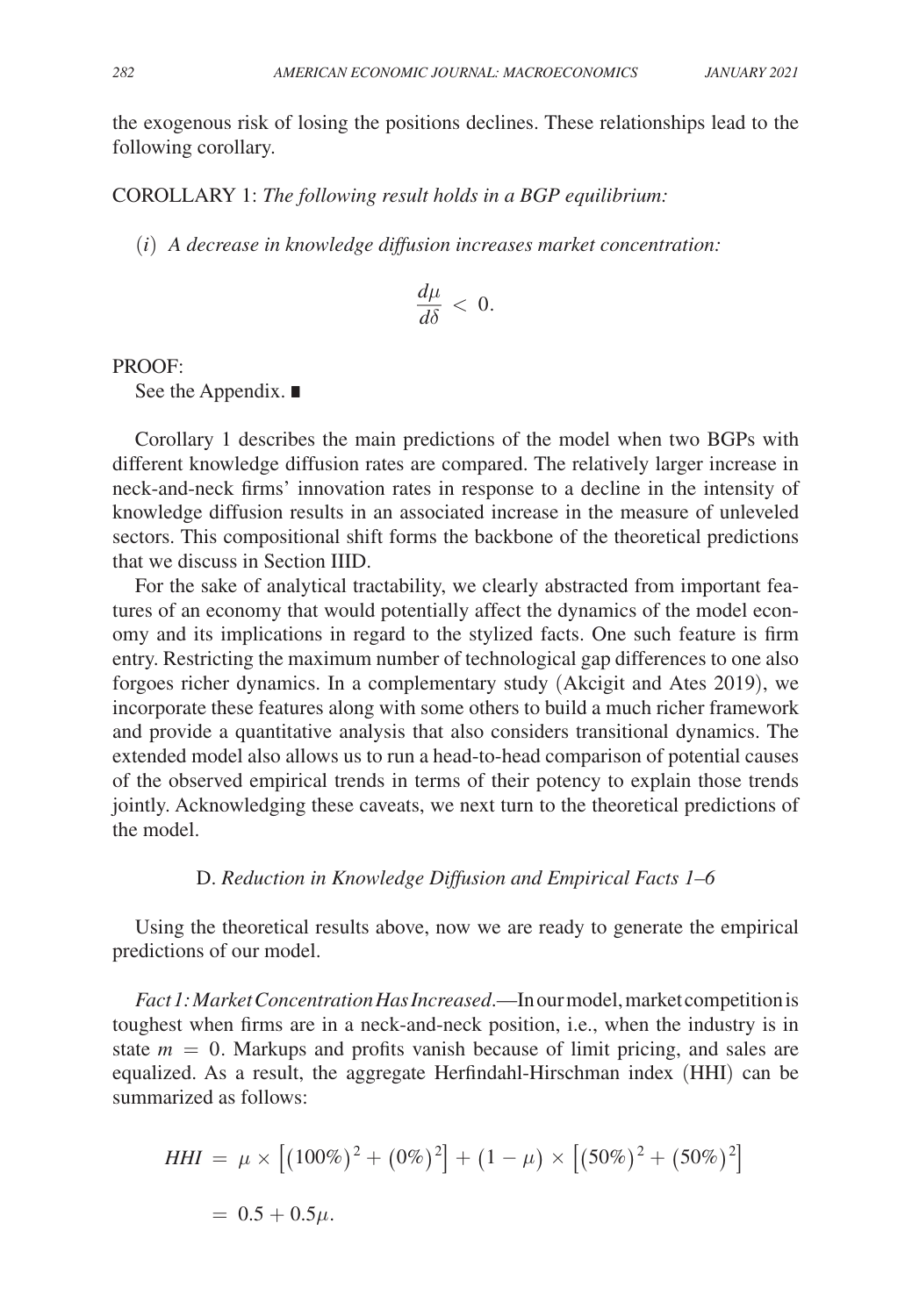Our model implies that the HHI, the key measure of market concentration, increases in the measure of unleveled industries  $(\mu)$ . Recall that the BGP expression of the unleveled industries is  $\ddot{\cdot}$ 

$$
\mu \, = \, \frac{2x_0}{2x_0 + x_{-1} + \delta}
$$

 .From Corollary 1, a decrease in knowledge diffusion increases market concentration through a direct and an indirect channel. First, a reduction in  $\delta$  reduces the frequency at which followers learn from the leaders, hence, market concentration increases. Second, reduced knowledge diffusion increases the return to being the market leader. Neck-and-neck firms are much closer to becoming a leader than a follower who needs two innovations to become a leader. Therefore, an increase in the return to being a leader gives a bigger incentive to neck-and-neck firms, which in turn expands the share of unleveled industries, hence, the market concentration, i.e., Example 1<br>share of<br> $\frac{d(HHI)}{d\delta}$ 

$$
\frac{d(HHI)}{d\delta} < 0.
$$

*Fact 2: Average Markups Have Increased*.—In this model, markups are positive only when a firm has a strict advantage over its rival, i.e.,  $m_i = 1$ . Therefore, the average markup in this economy is

$$
Average\_markup = \mu \times (\lambda - 1) + (1 - \mu) \times 0
$$

$$
= \mu \times (\lambda - 1).
$$

This expression shows that the average markup is proportional to the market concentration in the economy. Using Corollary 1(i), we conclude that the average markup increases when knowledge diffusion decreases, i.e.,

my. Using Corollary 1(i), w  
swledge diffusion decreases,  

$$
\frac{d(Average\_markup)}{d\delta} < 0.
$$

*Fact 3: Profit Share of GDP Has Increased*.—Another empirical fact that the the model can directly explain is the rise in the profit share of GDP. Recall that the profits in unleveled sectors are  $(1 - \lambda^{-1})Y$  and in leveled industries they are 0. Therefore, the aggregate profit share is simply

(18) 
$$
Profit/GDP = \mu \times \left(1 - \frac{1}{\lambda}\right).
$$

We again see that a rise in market concentration increases the share of GDP that is accrued by the business owners. Hence, a reduction in knowledge diffusion also causes a rise in the profit share of GDP, i.e.,

e of GDP, i.e.,  
\n
$$
\frac{d(Profit/GDP)}{d\delta} < 0.
$$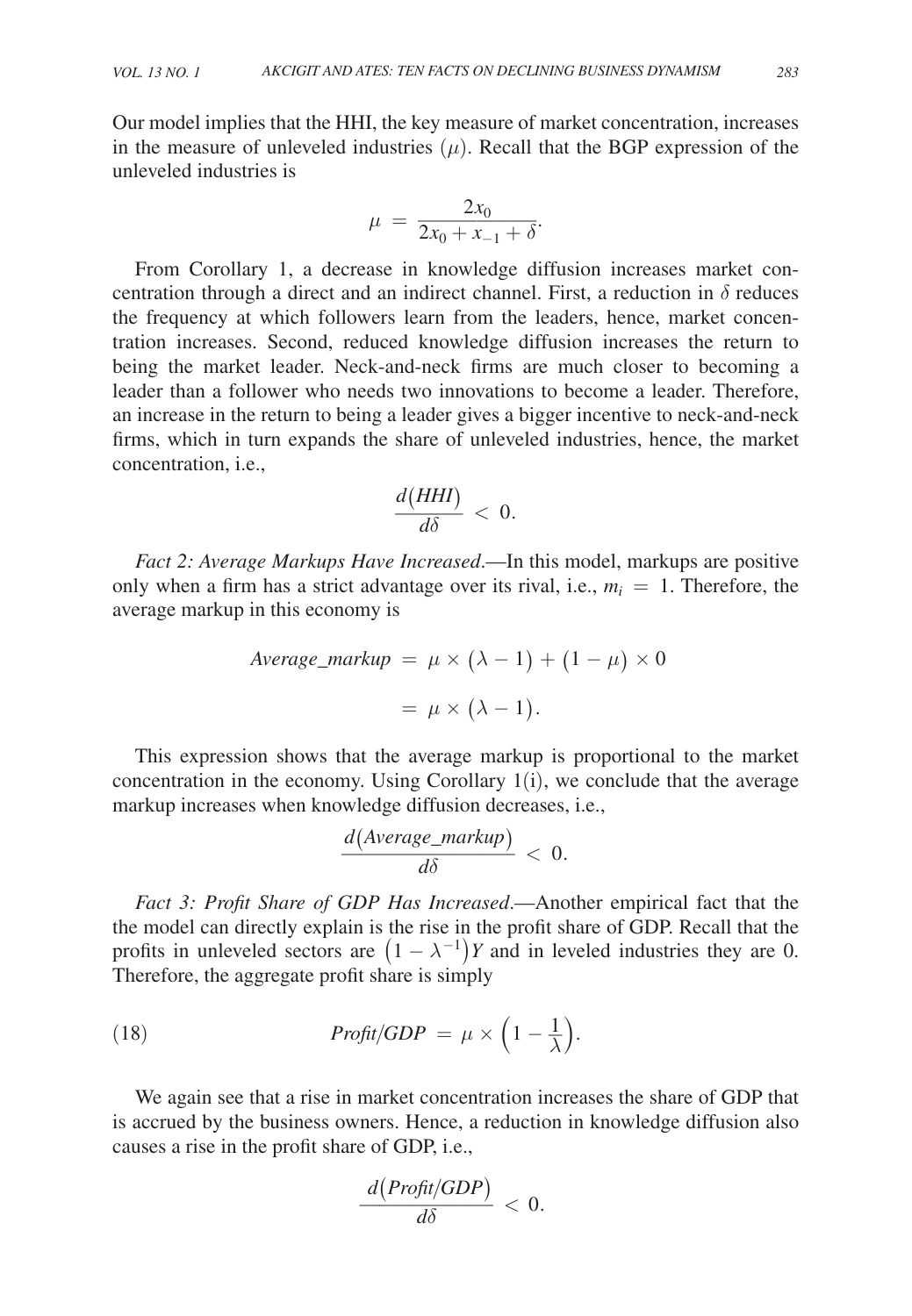*Fact 4: The Labor Share Output Has Declined*.—In our model, labor is the only input for production. When business owners generate some additional gains as a fraction of the output, it comes at the expense of reduced labor compensation. Therefore, markups and labor share go in opposite directions. More formally, the labor share in the above economy is

$$
Labor\_share = (1 - \mu) \times 1 + \mu \times \frac{1}{\lambda}
$$

$$
= 1 - \mu \times \left(1 - \frac{1}{\lambda}\right),
$$

which is again defined as  $\omega$  as in equation (10). The labor share is 100 percent in leveled industries and  $1/\lambda$  in unleveled industries. Therefore, this expression shows that the labor share decreases in market concentration and increases in the level of knowledge diffusion, as summarized by the following expression:<br> $\frac{d(Labor\_share)}{d\delta} > 0.$ 

$$
\frac{d(Labor\_share)}{d\delta} > 0.
$$

Fact 5: Market Concentration and Labor Share Are Negaatively Assocaited.— Our model has an interesting prediction on the relationship between productivity and labor share. In the same industry, firms' wage bill as share of sales decreases when they become more productive. Consider a leveled sector. When firms are neck-and-neck, the labor share is simply 100 percent, as they do not generate any profits. Yet once one of the firms innovates and becomes more productive, the labor share declines to  $1/\lambda$ . Therefore, market concentration and labor share are negatively correlated:

$$
Labor\_share(m_j = 1) < Labor\_share(m_j = 0).
$$

*Fact 6: Labor Productivity Gap between Frontier and Laggard Firms Has Widened*.—Another interesting feature of our model is the link between relative productivities  $(q_i/q_{-i})$  and knowledge diffusion ( $\delta$ ). The productivity of the market leader relative to the follower is 1 in leveled industries and  $\lambda$  in unleveled industries. Therefore, the average relative productivity can be expressed as

$$
Average\_productivity\_gap = \mu \times \lambda + (1 - \mu)
$$

$$
= 1 + \mu \times (\lambda - 1).
$$

This expression, together with Corollary  $1(i)$ , implies that when knowledge diffusion slows down, the productivity gap between the leaders and followers open up. Therefore,

The productivity gap between the  
\n
$$
\frac{d(Average\_productivity\_gap)}{d\delta} < 0.
$$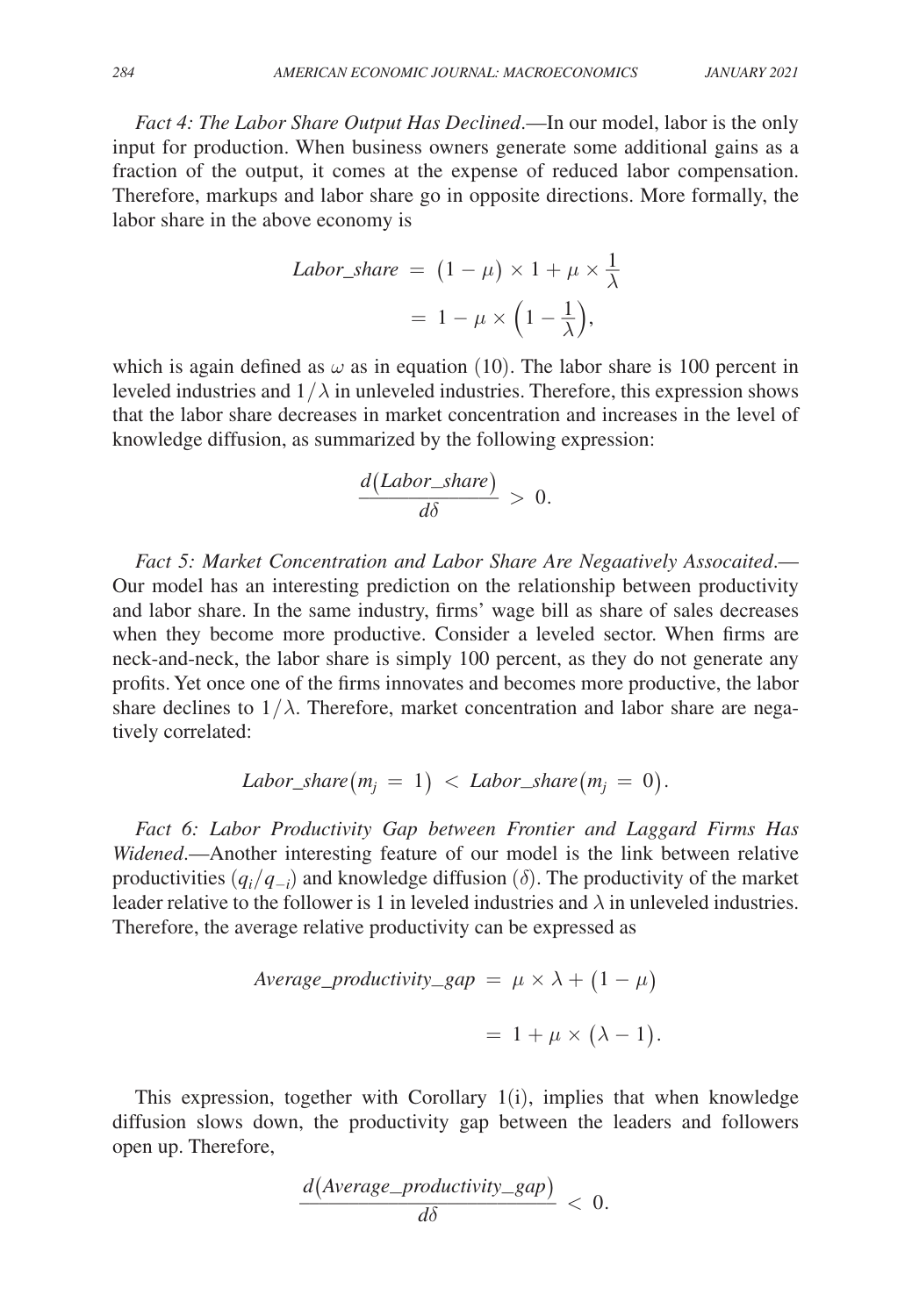#### E. *Remaining Empirical Facts 7–10*

In the introduction of this paper, we listed four more empirical facts in the US data. The first of those facts was related to entrants.

*Fact 7*: *Firm Entry Rate and the Share of Young Firms in Economic Activity Have Declined.—* Our model is silent on these closely tied observations, as we abstracted from free entry in order to keep the model analytically tractable and mostly focused on the competition between two incumbents. However, we can already develop some intuitions on the implications of free entry in this framework. Empirically, it is well known that new firms start small and some manage to grow over time. To capture this, we can think of a framework where entrants replace followers  $(m_i = -1)$  with probability  $\mu$  or neck-and-neck firms  $(m_i = 0)$  with probability  $1 - \mu$ . Since entrants would be forward looking, they would directly be influenced by those forces that impact the market concentration. In particular, the implication of reduced knowledge diffusion (i.e., a decline in  $\delta$ ) would increase market concentration  $\mu$ , which implies that a new entrant is much more likely to compete against a dominant market  $(m<sub>i</sub> = 1)$ , which would discourage new firm creation. This would also imply that the economic activity by young firms would also decrease.

The next two empirical facts concern the average growth rate of incumbants:

# *Fact 8*: *Job Reallocation and Churn Have Slowed. —*

*Fact 9*: *The Dispersion of Firm Growth Has Gone Down. —*Our model has the potential to explain these facts as well. Note that the change in the growth rate dynamics of firms is determined by two forces: (i) the composition of industries  $(\mu)$  and (ii) the innovation incentives in each of those industries. In particular, a decrease in knowledge diffusion encourages both followers and neck-and-neck firms to invest more to innova te and become the market leader since the value of market leadership increases. This creates a *positive incentive effect*. However, reduction in knowledge diffusion implies that more sectors go into an unleveled state where firms invest less in innovation. This generates a *negative composition effect*. Hence, the overall response of firm growth and job reallocation depends on the quantitative magnitudes of each of these forces.

The final fact considers aggregate productivity growth.

*Fact 10*: *The Productivity Growth Has Fallen.*—Similar to the last two facts, aggregate productivity growth in this model would be determined by the combination of incentive and composition effects. A decline in the intensity of knowledge diffusion would exert both a positive force on aggregate growth by stimulating innovation of neck-and-neck firms and a negative force by causing the share of unleveled sectors to increase. In the BGP, the direction of the combined effect of the negative force through  $x_0$  and the positive force through  $\mu$  would be ambiguous, as revealed by equation (17).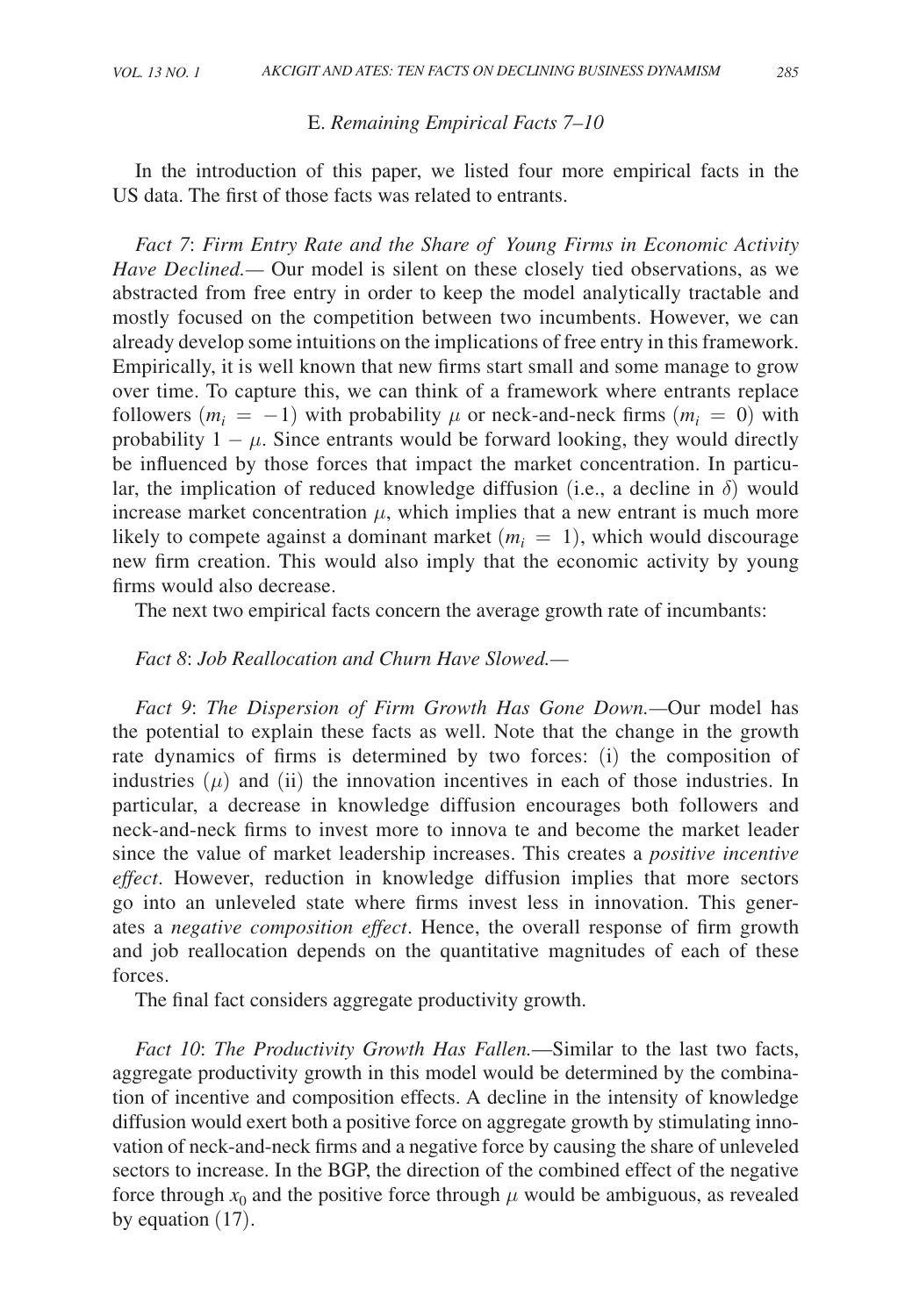While a comparison that zeros in on the BGP yields an ambiguous result, reflecting on the transition path can give a little more insight. In the model, endogenous firm decisions cause the compositional shifts in the economy. Therefore, in response to a decline in the intensity of knowledge diffusion, we would expect an initial rise in the growth rate of aggregate productivity driven by higher innovation efforts by firms in leveled sectors, unless the share of those sectors in the economy is arbitrarily small. However, as the sectoral composition of the economy shifts to unleveled sectors as a result of successful innovation by neck-and-neck firms, the growth rate of aggregate productivity would subsequently decline because the leading firms have no incentive to innovate.<sup>24</sup> As a result, a decline in knowledge diffusion would generate a hump-shaped pattern in aggregate productivity growth over time. Interestingly, the short stint of higher productivity growth in the United States between roughly the mid-1990s and mid-2000s, which many economists consider to be a consequence of diffusion of ICT throughout the economy, is followed by a growth decline. Our model can provide an avenue to analyze this intriguing pattern.

## **IV. Discussion on Knowledge Diffusion and Taking Stock**

Our theoretical analysis underscores both the potential and the limitations of the simplified step-by-step innovation framework. As to its potential, we demonstrated that even a fairly standard version of this framework is able to capture qualitatively six of the ten stylized facts regarding declining business dynamism. These results crucially depend on the interplay of incentive and composition effects. However, the direction of the combined effect is ambiguous when it comes to Facts 8 and 9, calling for a quantitative investigation of their relative magnitudes. Moreover, several aspects from which we abstracted for the sake of analytical tractability render the model mute on some other salient empirical observations, such as the secular trend in the firm entry rate. These outcomes emphasize the need for a richer quantitative framework for analyzing declining business dynamism in the United States.

In our investigation, we examined declining US business dynamism in light of a specific channel—namely the knowledge diffusion margin. The model-based responses of variables of interest to a decline in the intensity of knowledge diffusion strongly parallel their empirical counterparts, indicating that this margin is a very plausible candidate for the driving force behind the stylized facts. This finding raises the natural follow-up question: What does this reduced form parameter represent? We speculate four possible channels, which possibly interact with each other as well, that could be driving a decline in the intensity of knowledge diffusion in the US economy: (i) the increasingly data-dependent nature of production, (ii) regulations that favor established firms, (iii) increased off-shoring of production abroad, and (iv) anticompetitive (ab)use of intellectual property. Next, we reflect on each of these channels.

<sup>24</sup>This effect occurs even if leaders are allowed to open up the gap with their competitors more than one step.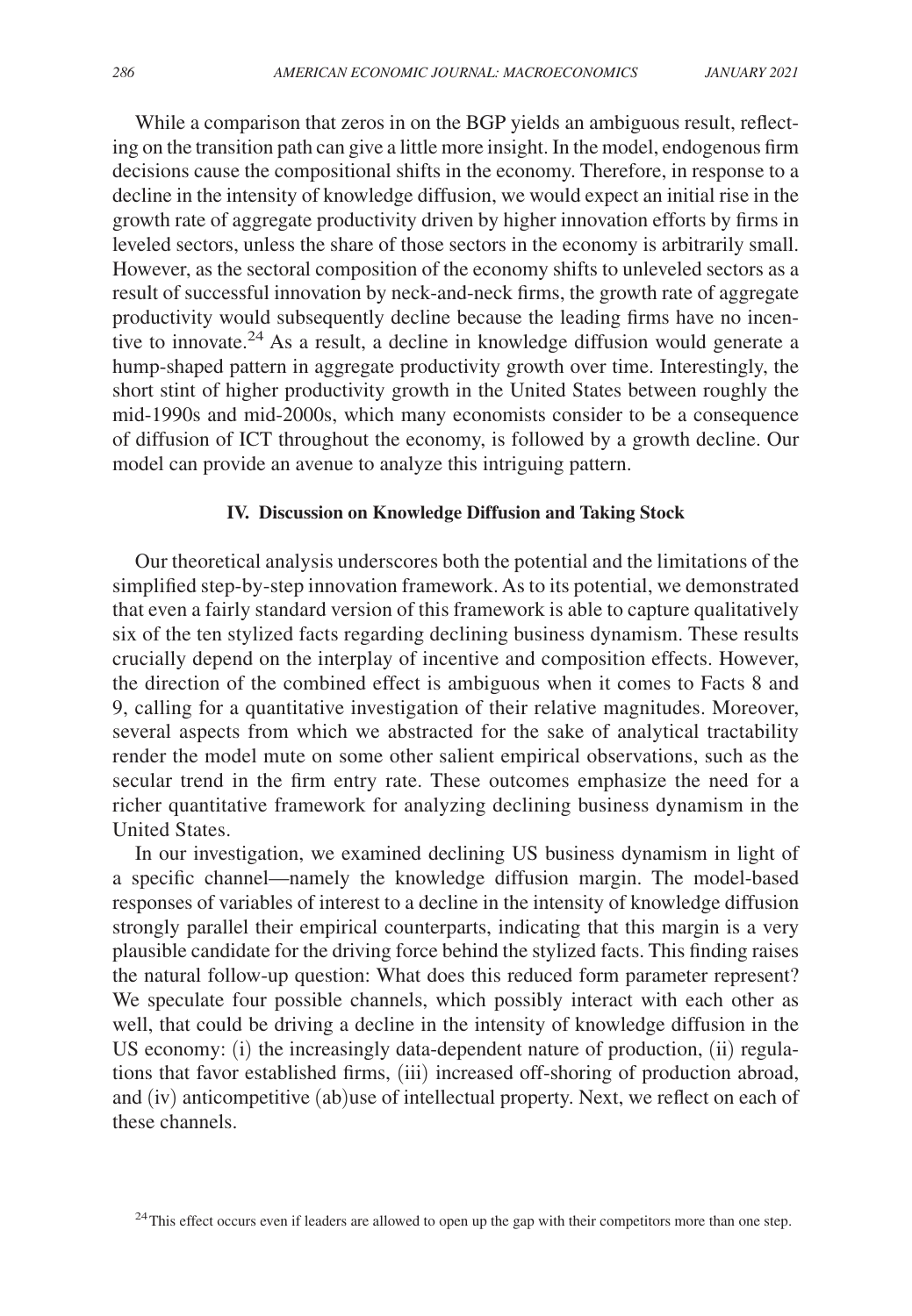A plausible story is that to the extent that tacit knowledge and big proprietary data play a larger role in the production process, established incumbents become more immune to competition from follower firms by protecting their data-dependent processes.25 As stressed in Section II, several studies highlight the particular dynamics of ICT- or digitally-intensive sectors (e.g., Bessen 2017; Calligaris, Criscuolo, and Marcolin 2018). Besides, Furman and Seamans (2018); Jones and Tonetti (2019); Arrieta-Ibarra et al. (2018) all focus on the increasing importance of data in the economy, and as Brynjolfsson, Rock, and Syverson (2017) claim, there is reason to expect its part to grow in the not-too-distant future.<sup>26</sup> As highlighted in the *Economist* (2017a), the data-dependent production processes allow large and established firms to exploit data-network effects—more data help them efficiently expand the customer base, which generates more data that help improve services, which in turn attracts more customers. With little trading of data, these companies can keep the data in house, limiting the flow of knowledge to follower or entrant firms.<sup>27</sup> Moreover, an indirect yet no less interesting channel through which technological advances may favor large firms is described by Begenau, Farboodi, and Veldkamp (2018). The authors assert that the use of big data in financial markets reduces the cost of capital for large firms, which are in an advantageous position to generate such data.

The regulatory framework can also weigh on knowledge diffusion directly or indirectly. Grullon, Larkin, and Michaely (2017) highlight a weakening enforcement of antitrust law, with the application becoming more lenient toward large firms. Their findings resonate with several studies in the corporate law literature that agree with such weakening, especially in recent decades (Crane 2012; Shelanski, Solomon, and Harty 2012; Wollman 2019; see also Section II). With increased consolidation of activity in their hands, large conglomerates may potentially find it easier to defend their turf, substantially decreasing the chances for small firms to learn from and catch up with them. The finding of Bessen (2016) on the increasing importance of lobbying and political rent seeking speaks to this possibility. Moreover, regulatory frameworks can indirectly create barriers for the dissemination of knowledge. For instance, increased and inefficient use of occupational licensing and noncompete laws could weigh on job mobility and reallocation (Marx, Strumsky, and Fleming 2009; Furman and Giuliano 2016), which in turn prevents an efficient flow of knowledge through the economy.

<sup>25</sup>In a recent *Harvard Business Review* post, James Bessen and Walter Frick argue that increasing use of software benefits larger firms disproportionately more, helping them dominate their industries (https://hbr. org/2018/11/how-software-is-helping-big-companies-dominate). See also the *Wall Street Journal* article for examples of how new technologies help large firms to better exploit economies of scale (https://www.wsj.com/ articles/the-problem-with-innovation-the-biggest-companies-are-hogging-all-the-gains-1531680310).

 $^{26}$ In a recent study, Jones and Tonetti (2019) approach the increasing importance of data economics from a novel angle—namely the optimal allocation of property rights for customer data. The authors claim that firms' attempt to hoard proprietary data for their own use in fear of potential "creative destruction" leads to an inefficient use of nonrival data. Arrieta-Ibarra et al. (2018) highlight another concern with the market power of data-owning firms. The authors argue that the monopsony position of firms collecting consumer data may depress the value of data and productivity gains from its use.

 $^{27}$  Vives (2011) and Bergemann, Heumann, and Morris (2015) provide theoretical underpinnings of the interaction between private information and market power—i.e., the ability to affect prices—in the context of supply- and demand-schedule competition, respectively.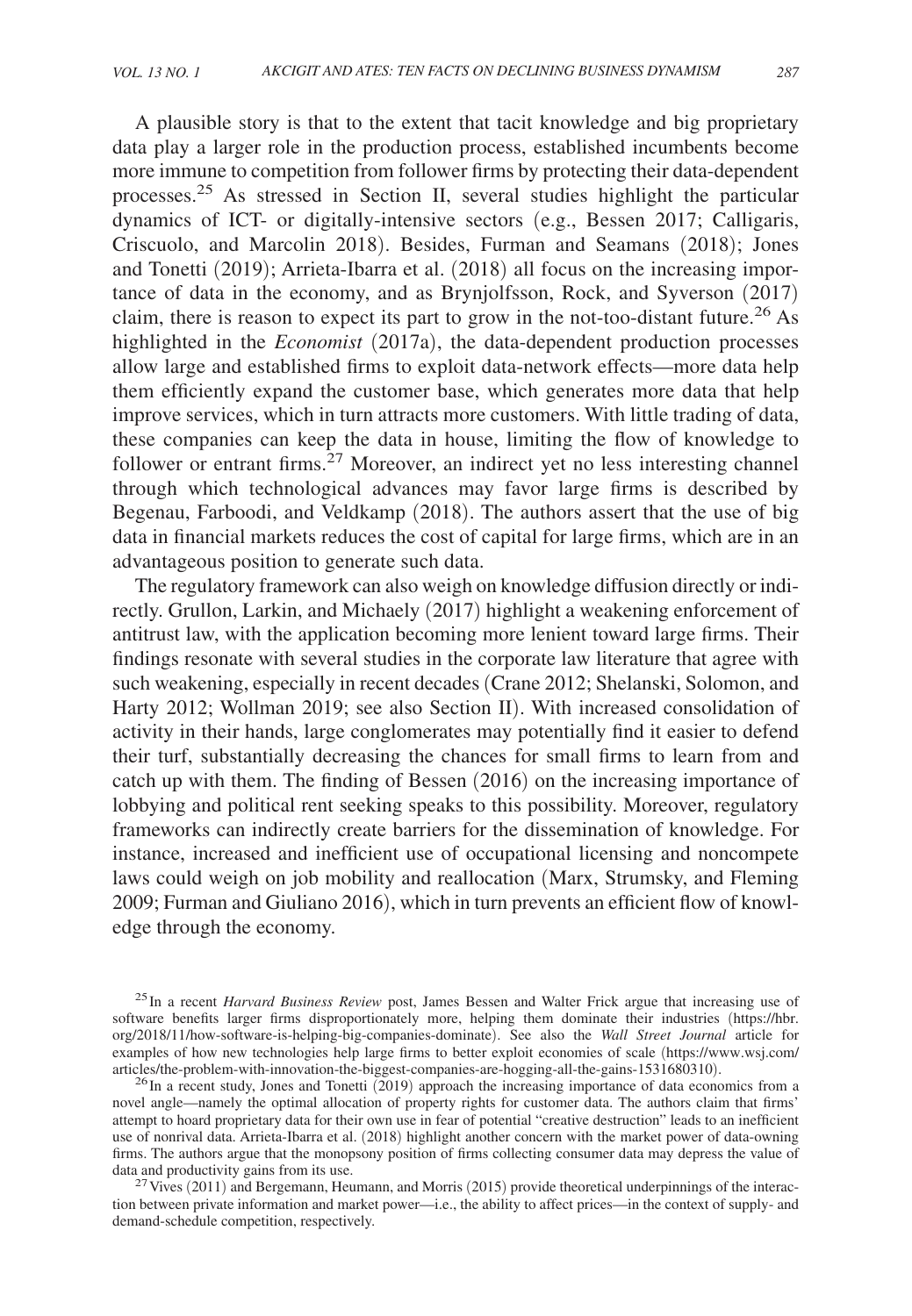A third possibility that could drive a potential decline in knowledge diffusion intensity is the increasing use of off-shore production.<sup>28</sup> A large literature has argued that geographical proximity to the knowledge source plays a very crucial role in knowledge diffusion (Jaffe, Trajtenberg, and Henderson 1993; Audretsch and Feldman 1996; Porter 2000). If the ability to utilize spillovers from other firms depends on the geographical proximity to these knowledge-source firms, it would be natural to expect a reduction in knowledge diffusion from leaders to followers in the United States if the leaders do most of their economic activity abroad. This would in turn depress domestic flow of knowledge.

Another culprit for a declining knowledge diffusion intensity could be the use of patent protection by large firms through the creation of patent thickets. To the extent that these thickets are exclusively used for defensive purposes, they may undermine the activity of followers, as they form, in words of Shapiro (2001), "a dense web of overlapping intellectual property rights that a company must hack its way through in order to actually commercialize new technology."29 For instance, Hall, Helmers, and von Graevenitz (2015) find that thickets work as a barrier to entry into technology sectors in the United Kingdom.30 Large firms also frequently buy patents of competitors before they realize the full potential of knowledge spillovers. Using patent and reassignment databases maintained by the US Patent and Trademark Office (USPTO), we provide evidence that this may indeed play a role in declining knowledge diffusion.

Figure 13, panel A demonstrates that since the mid-1980s, there has been a steady surge in the share of reassigned patents held by the largest 1 percent of buyers of patents. This finding resonates with Grullon, Larkin, and Michaely (2017) who argue that merger and acquisition activity is one contributor to higher market concentration—and with Gao, Ritter, and Zhu (2013)—who claim that one reason for the decline in the number of initial public offerings in the past two decades is that startups have become likelier to sell their assets to larger companies. In addition, we show that there has also been a parallel surge in patent concentration. Figure 13, panel B reveals that the share of patents applied for by the top 1 percent of firms with the largest patent stocks has substantially increased. This empirical contribution from the USPTO data to the discussion of declining business dynamism supports our mechanism (distortions in knowledge flow between frontier and follower firms) and its implications for observed trends. The nice feature of our proposed framework is that it provides a theoretical link between Figure 13, panel A and Figure 13, panel B and these observed trends via endogenous optimal decisions of forward-looking firms.

<sup>28</sup>We thank Pol Antràs for this interesting insight.

 $29$ Independent estimates suggest that there are about 250,000 patents related to a smartphone today (https:// www.bbc.com/news/business-15343549).

 $30$ Similarly, Hall and Ziedonis (2001) document that after the mid-1980s, large firms in the US semiconductor industry have strived for expanding their patent portfolios to protect themselves against potential holdup problems. The authors argue that this intensified strategic race for portfolios was the result of a pro-patent legal shift in the United States with the formation of a centralized appellate court (the Court of Appeals for the Federal Circuit) in 1982. For a more recent account of this shift toward stronger patent rights, see Galasso and Schankerman (2010), who study the effects of the new regime on the duration of licensing negotiations.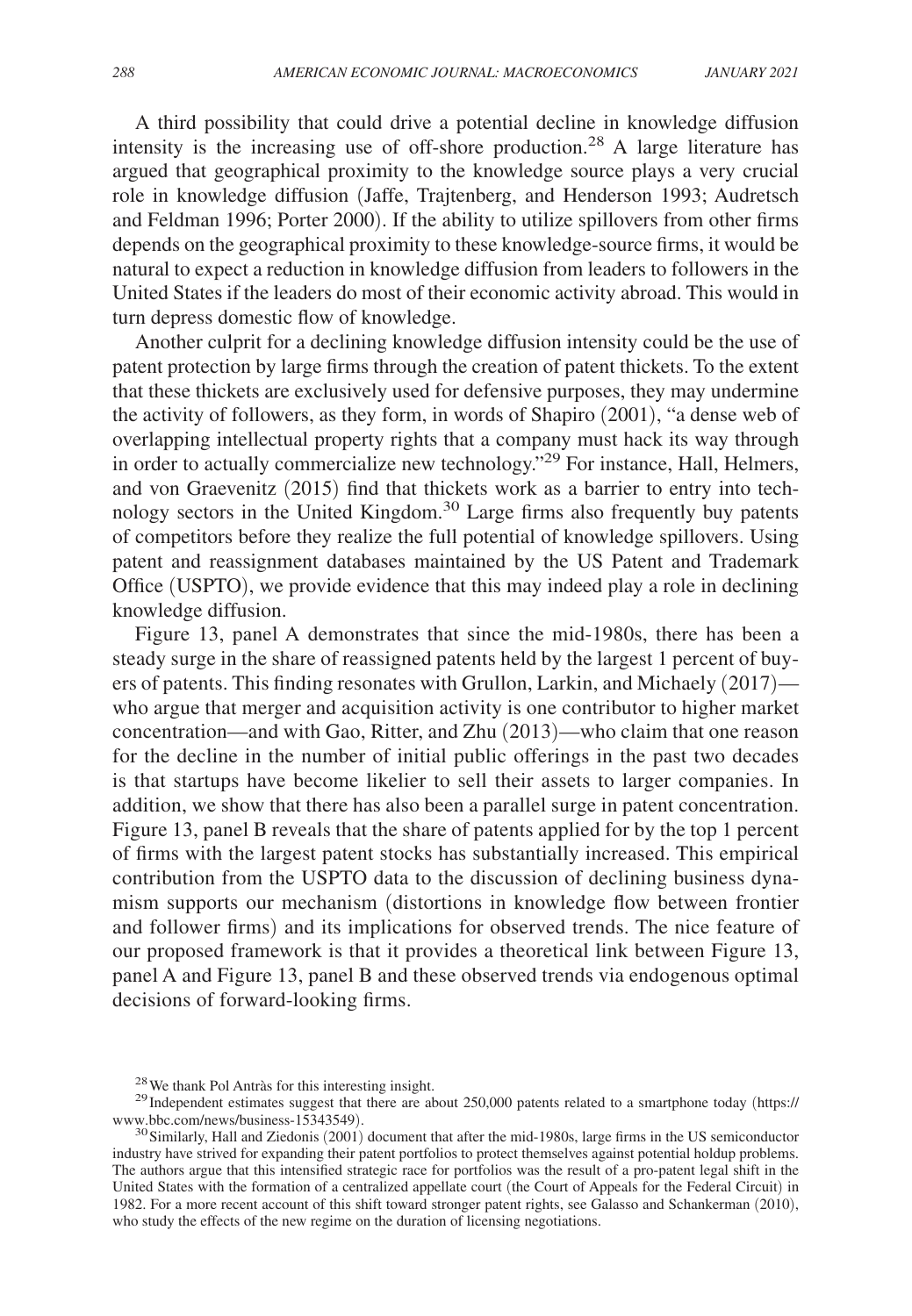



*Source:* Authors' own calculation using US Patent and Trademark Office data.

To be sure, several other factors could be responsible for declining US business dynamism. A natural next step in this line of research would be the comparative analysis of those factors, which would necessitate a richer quantitative framework. However, even through the lens of the simplified model, we can assess the limited ability of some factors to jointly speak to all stylized facts. For instance, there has been a steady decline in effective corporate tax rates in the United States, which may likely have contributed to the rise of profit shares. Yet, in the context of the step-by-step innovation models with entry, such a shift would likely generate a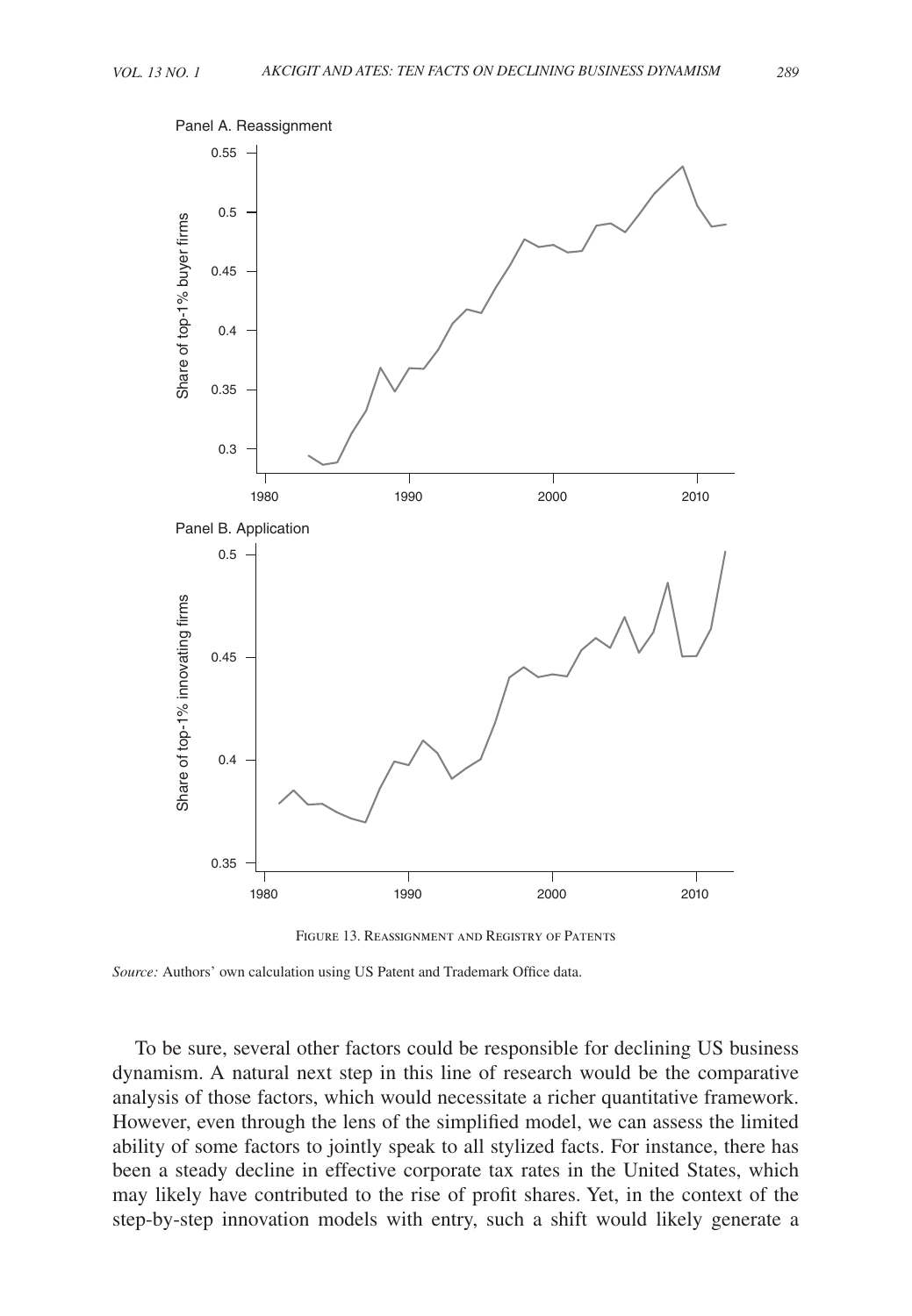stronger incentive for firm entry, going against Fact  $7<sup>31</sup>$  Of course, various other alternatives proposed in the literature require a more in-depth investigation, and we will concentrate on those alternatives in future research.

## **V. Conclusion**

In this paper, we present both a review of stylized facts on declining business dynamism and a theoretical framework suitable for a joint analysis of these empirical observations. Accounting for the nexus of competition and firm incentives, the step-by-step innovation framework provides a useful ground to explore business dynamics through the lens of endogenous firm decisions and the resulting compositional changes. Our analysis demonstrates that even a simple version of this rich framework is able to replicate a number of empirical trends associated with declining business dynamism. However, the analysis also highlights that the examination of the decades long shifts in the US economy is a matter of quantitative work. Such analysis would need to establish a tighter link between the model and the data while also accounting for the transitional dynamics of the economy. This is the next step in our research agenda.

The ultimate question is, what factors have led to a decline in business dynamism? Here we address the potential role knowledge diffusion may have played. We show analytically that a decline in the intensity of knowledge diffusion from frontier to laggard firms generates aggregate responses in line with empirical trends. Some new evidence that we obtain from the USPTO patent database supports the view that a distortion in this margin has emerged. It is of course likely that several other factors including structural or policy-induced changes may have contributed to the observed shifts in the economy. Once again, the study of these other margins warrants a richer and quantitative framework and is the central subject of our research agenda.

Finally, a good understanding of the underlying causes of declining US business dynamism is crucial to form the appropriate policy response. Is a shift in the technological nature of the economy behind the observed trends? Is there a change in policy (e.g., enforcement of antitrust policies) that has motivated firms to take actions that endogenously lead to higher concentration in product markets? These widely debated concerns call for a framework that enables a comparative study of alternative explanations. Yet, first and foremost, public policy necessitates an evaluation of the implications of declining business dynamism on income and welfare—another fruitful direction for further research.

 $31$  For a version of step-by-step models with endogenous firm entry, see Akcigit, Ates, and Impullitti (2018). In their quantitative analysis, the authors show that entry responds positively across the board to higher R&D tax incentives for incumbent firms. It is straightforward to see that a decline in corporate tax rates would generate a similar effect.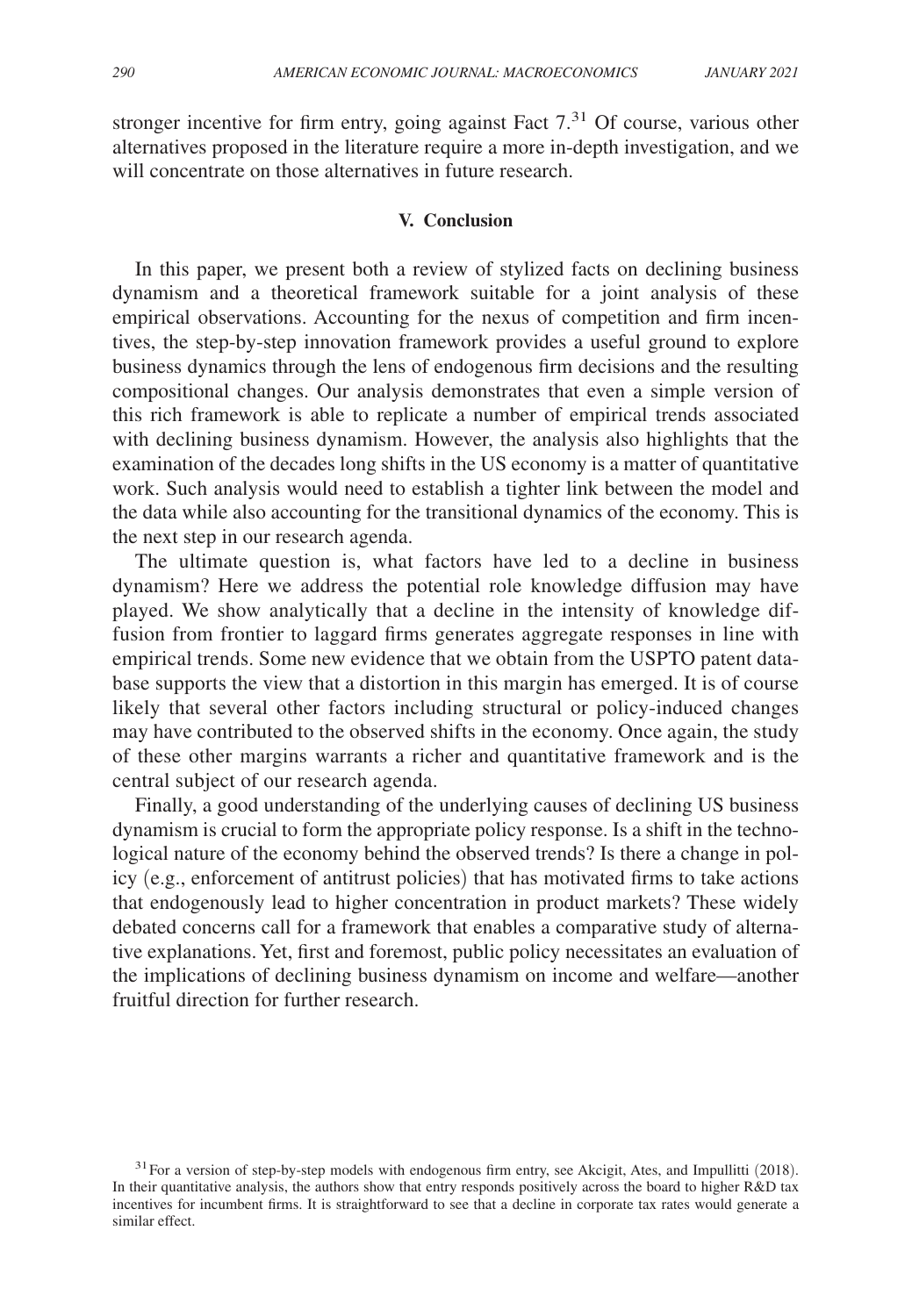## Appendix—Proofs and Derivations

## PROOF OF LEMMA 2:

On the balanced growth path, the growth rate of output *Y* is the same as that of the aggregate productivity  $Q$ , as indicated by equation (11). The transition path of  $Q_t$  is determined by innovations of neck-and-neck firms, which improve the productivity of workers employed in intermediate-good production, as summarized by

$$
\ln Q_{t+\Delta t} = \int_0^1 x_{jt} \Delta t \ln(\lambda q_{jt}) + \left[ (1 - x_{jt} \Delta t) \right] \ln q_{jt} dj \Rightarrow
$$
  
(A1) 
$$
\ln Q_{t+\Delta t} - \ln Q_t = \ln \lambda (2x_{0t} \mu_{0t}) \Delta t + o(\Delta t).
$$

Notice that any of the two firms in each neck-and-neck sector can innovate with the same flow rate  $x_{0t}$ , hence, the multiplication by two. Dividing both sides of the expression by  $\Delta t$ , taking the limit as  $t \to 0$ , and calculating at the balanced growth path obtains the aggregate growth rate in equation (17). ∎

## PROOF (BGP Solutions):

Taking the differences  $\rho v_1 - \rho v_0$  and  $\rho v_0 - \rho v_{-1}$  and rewriting, we obtain

$$
0 = x_{0t}^2 + 2(\rho + \delta)x_{0t} - 2(1 - \frac{1}{\lambda}),
$$
  
\n
$$
0 = x_{-1t}^2 + 2(\rho + \delta + x_{0t})x_{-1t} - x_{0t}^2.
$$

Solving the first equation, we obtain the following positive root:

$$
x_0 = \left[ (\rho + \delta)^2 + 2\left(1 - \frac{1}{\lambda}\right) \right]^{0.5} - (\rho + \delta).
$$

Substituting this expression into second quadratic equation and solving for  $x_{-1t}$ , we obtain  $\sim$ 

$$
x_{-1} = \left[3(\rho + \delta)^2 + 4\left(1 - \frac{1}{\lambda}\right) - (\rho + \delta)\left[(\rho + \delta)^2 + 2\left(1 - \frac{1}{\lambda}\right)\right]^{0.5}\right]^{0.5}
$$

$$
-\left[(\rho + \delta)^2 + 2\left(1 - \frac{1}{\lambda}\right)\right]^{0.5}.
$$

Replacing the expressions above in equation (16), we find

$$
\mu = 2\left\{ \left[ (\rho + \delta)^2 + 2\left(1 - \frac{1}{\lambda}\right) \right]^{0.5} - (\rho + \delta) \right\}
$$
  
\$\times \left\{ \left[ 3(\rho + \delta)^2 + 4\left(1 - \frac{1}{\lambda}\right) - (\rho + \delta) \left[ (\rho + \delta)^2 + 2\left(1 - \frac{1}{\lambda}\right) \right]^{0.5} \right\}^{0.5}\$  
\$+ \left[ (\rho + \delta)^2 + 2\left(1 - \frac{1}{\lambda}\right) \right]^{0.5} - (2\rho + \delta) \right\}^{-1}\$.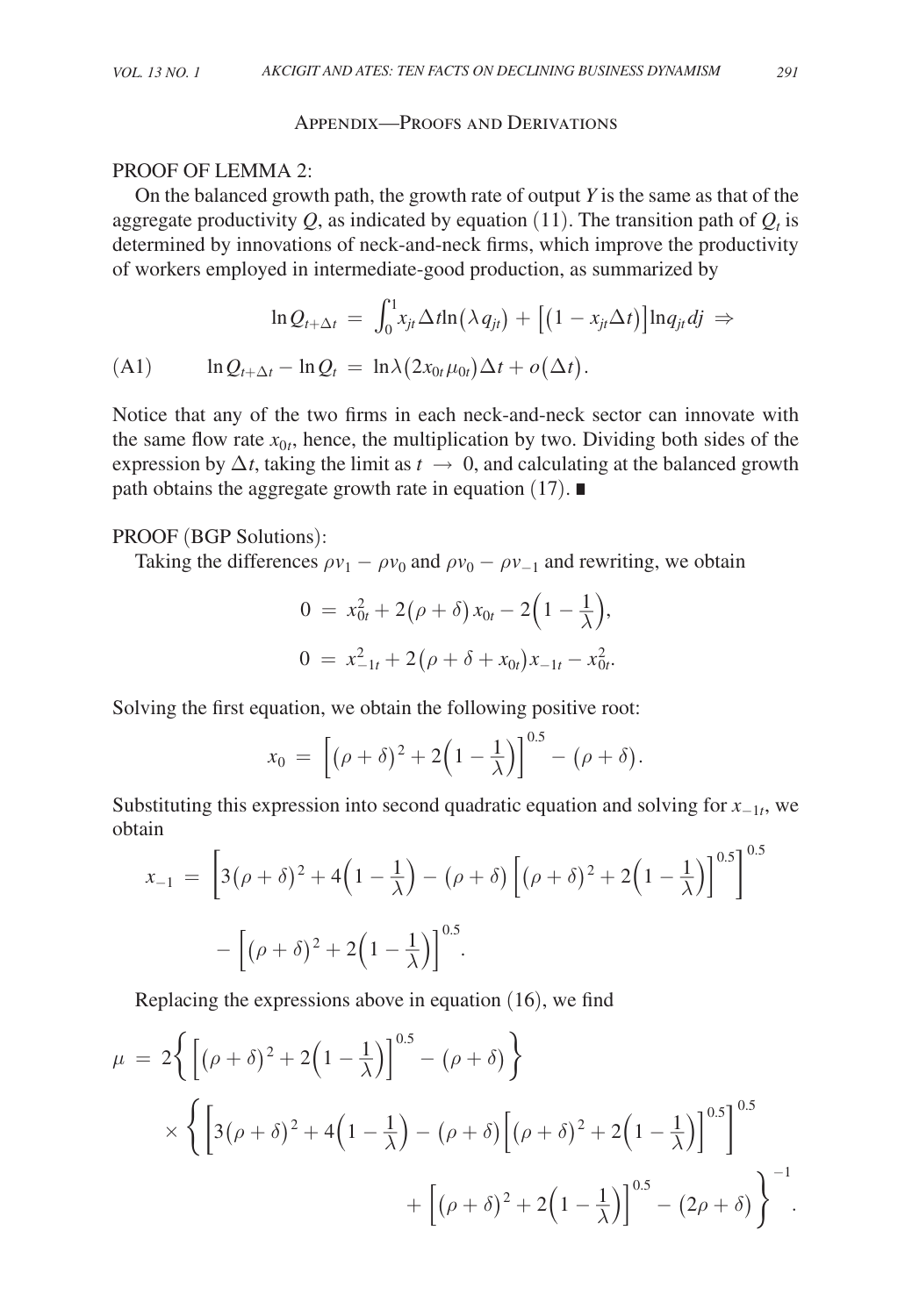After some rewriting of equation (17), we obtain

$$
g = 2x_0(1 - \mu)\ln\lambda
$$
  
\n
$$
= 2x_0 \frac{x_{-1t} + \delta}{x_{-1} + \delta + 2x_0} \ln \lambda
$$
  
\n
$$
= (x_{-1t} + \delta) \frac{2x_0}{x_{-1} + \delta + 2x_0t} \ln \lambda
$$
  
\n
$$
= (x_{-1t} + \delta)\mu \ln \lambda
$$
  
\n
$$
= 2\ln\lambda \left\{ \left[ 3(\rho + \delta)^2 + 4\left( 1 - \frac{1}{\lambda} \right) - (\rho + \delta) \left[ (\rho + \delta)^2 + 2\left( 1 - \frac{1}{\lambda} \right) \right]^{0.5} \right\} - \left[ (\rho + \delta)^2 + 2\left( 1 - \frac{1}{\lambda} \right) \right]^{0.5} + \delta \right\}
$$
  
\n
$$
\times \left\{ \left[ (\rho + \delta)^2 + 2\left( 1 - \frac{1}{\lambda} \right) \right]^{0.5} - (\rho + \delta) \right\}
$$
  
\n
$$
\times \left\{ \left[ 3(\rho + \delta)^2 + 4\left( 1 - \frac{1}{\lambda} \right) - (\rho + \delta) \left[ (\rho + \delta)^2 + 2\left( 1 - \frac{1}{\lambda} \right) \right]^{0.5} \right\}^{0.5} + \left[ (\rho + \delta)^2 + 2\left( 1 - \frac{1}{\lambda} \right) \right]^{0.5} - (2\rho + \delta) \right\}^{-1}.
$$

# PROOF OF LEMMA 3:

From the derivations above, we have

$$
x_{0t}^2 = x_{-1t}^2 + 2(\rho + \delta + x_{0t})x_{-1t},
$$

which implies  $x_{0t} > x_{-1t}$  and thus establishes result (i).

Total differentiation yields

$$
\frac{dx_0}{d\delta} = -\frac{x_0}{(x_0 + \delta + \rho)} < 0.
$$

Likewise,

$$
\frac{d x_{-1}}{d \delta} = -\frac{x_0^2 + x_{-1}(\delta + \rho)}{(x_0 + \delta + x_{-1} + x_0)(x_0 + \delta + \rho)} < 0.
$$

Comparison of the two derivatives implies  
\n
$$
\left\| \frac{dx_0}{d\delta} \right\| > \left\| \frac{dx_{-1}}{d\delta} \right\| \Leftrightarrow
$$
\n
$$
\frac{x_0}{(x_0 + \delta + \rho)} > \frac{x_0^2 + x_{-1}(\delta + \rho)}{(\rho + \delta + x_{-1} + x_0)(x_0 + \delta + \rho)} \Leftrightarrow
$$
\n
$$
(x_0 - x_{-1})(\delta + \rho) + x_0 x_{-1} > 0,
$$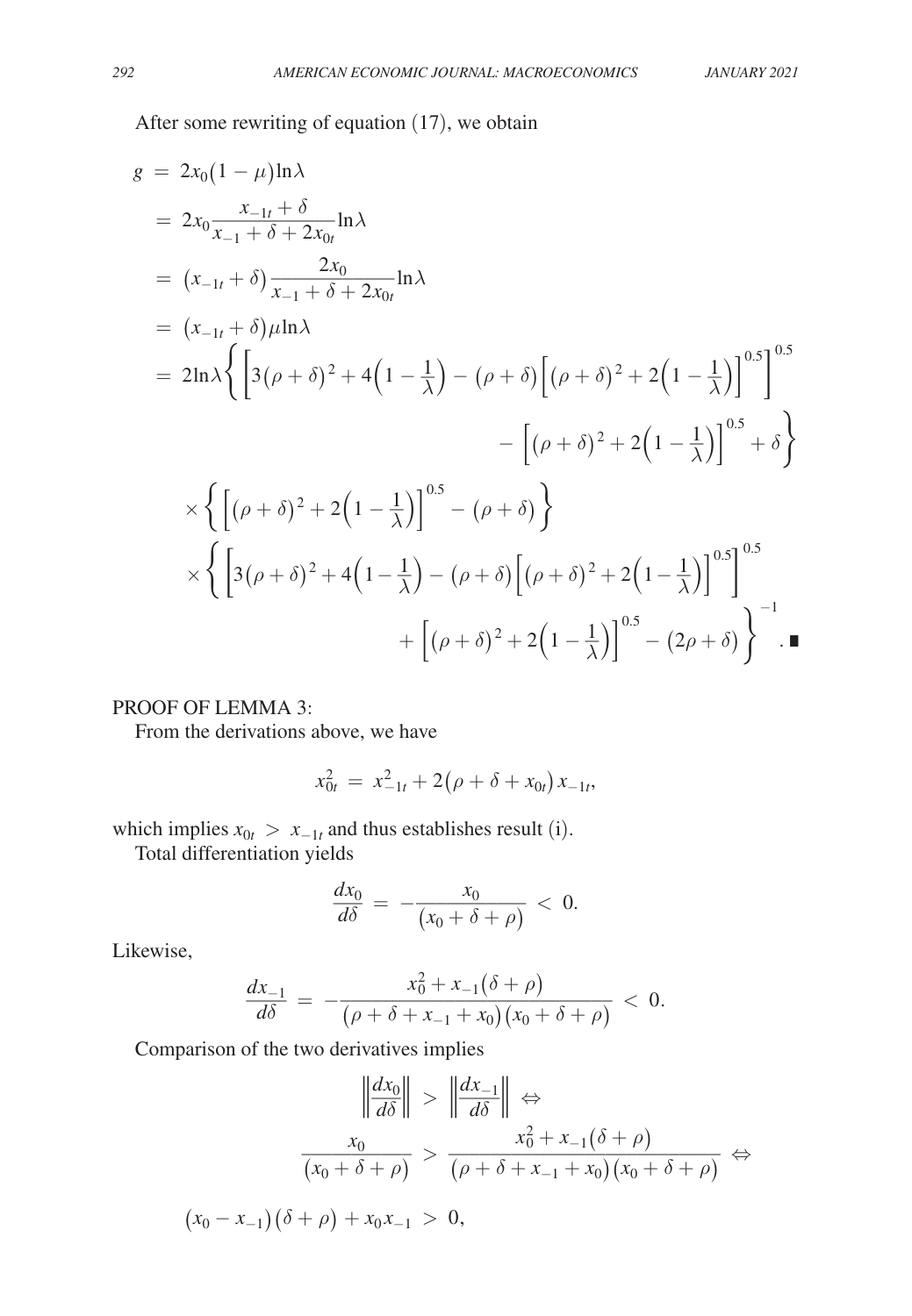which is the case as  $x_0 > x_{-1}$ . Thus, we obtain result (ii):<br> $-1 < \frac{dx_0}{d\delta} < \frac{dx_{-1}}{d\delta} < 0$ .

$$
-1 < \frac{dx_0}{d\delta} < \frac{dx_{-1}}{d\delta} < 0.
$$

# PROOF OF COROLLARY 1:

The implied distribution of gaps on the balanced growth path satisfies  $\mu = 0$ , i.e.,

$$
0 = (x_{-1} + \delta)\mu - 2x_0\mu_0,
$$
  
\n
$$
1 = \mu_0 + \mu \Rightarrow
$$
  
\n
$$
0 = (x_{-1} + \delta + 2x_0)\mu - 2x_0 \Rightarrow
$$
  
\n
$$
\mu = \frac{2x_0}{(x_{-1} + \delta + 2x_0)}.
$$

Totally differentiating the expression, we have

$$
0 = (dx_{-1} + d\delta + 2dx_0)\mu_1 + (x_{-1} + \delta + 2x_0)d\mu_1 - 2dx_0 \Rightarrow
$$
  
\n
$$
\frac{d\mu}{d\delta} = \left[ -\left(\frac{dx_{-1}}{d\delta} + 2\frac{dx_0}{d\delta} + 1\right)\mu_1 + 2\frac{dx_0}{d\delta} \right](x_{-1} + \delta + 2x_0)^{-1}
$$
  
\n
$$
= \left[ \frac{(\rho + \delta)(2x_0 + \delta + \rho) + x_0x_{-1}}{(\rho + \delta + x_{-1} + x_0)(x_0 + \delta + \rho)} \frac{2x_0}{(x_{-1} + \delta + 2x_0)} - \frac{x_{-1} + \delta}{(x_{-1} + \delta + 2x_0)} \frac{2x_0}{(x_0 + \delta + \rho)} \right] (x_{-1} + \delta + 2x_0)^{-1}
$$

 $< 0.$ 

Because  $(x_{-1} + \delta + 2x_0) > 0$ , focus on  $f(\mu) = |-(\frac{dx_{-1}}{d\delta}) +$  $2(dx_0/d\delta) + 1\mu + 2(dx_0/d\delta)$  =  $A\mu - c$ , where  $A \equiv -((dx_{-1}/d\delta) +$  $2(dx_0/d\delta) + 1$  and  $c = -2(dx_0/d\delta)$ . Since  $\mu \in [0,1], f(\mu) \ge 0$  if and only if  $A \geq c$ . However, we have

if 
$$
A \ge c
$$
. However, we have  
\n
$$
A = -\left(\frac{dx_{-1}}{d\delta} + 2\frac{dx_0}{d\delta} + 1\right)
$$
\n
$$
= -2\frac{dx_0}{d\delta} - \left(1 + \frac{dx_{-1}}{d\delta}\right)
$$
\n
$$
= c - \left(1 + \frac{dx_{-1}}{d\delta}\right) < c,
$$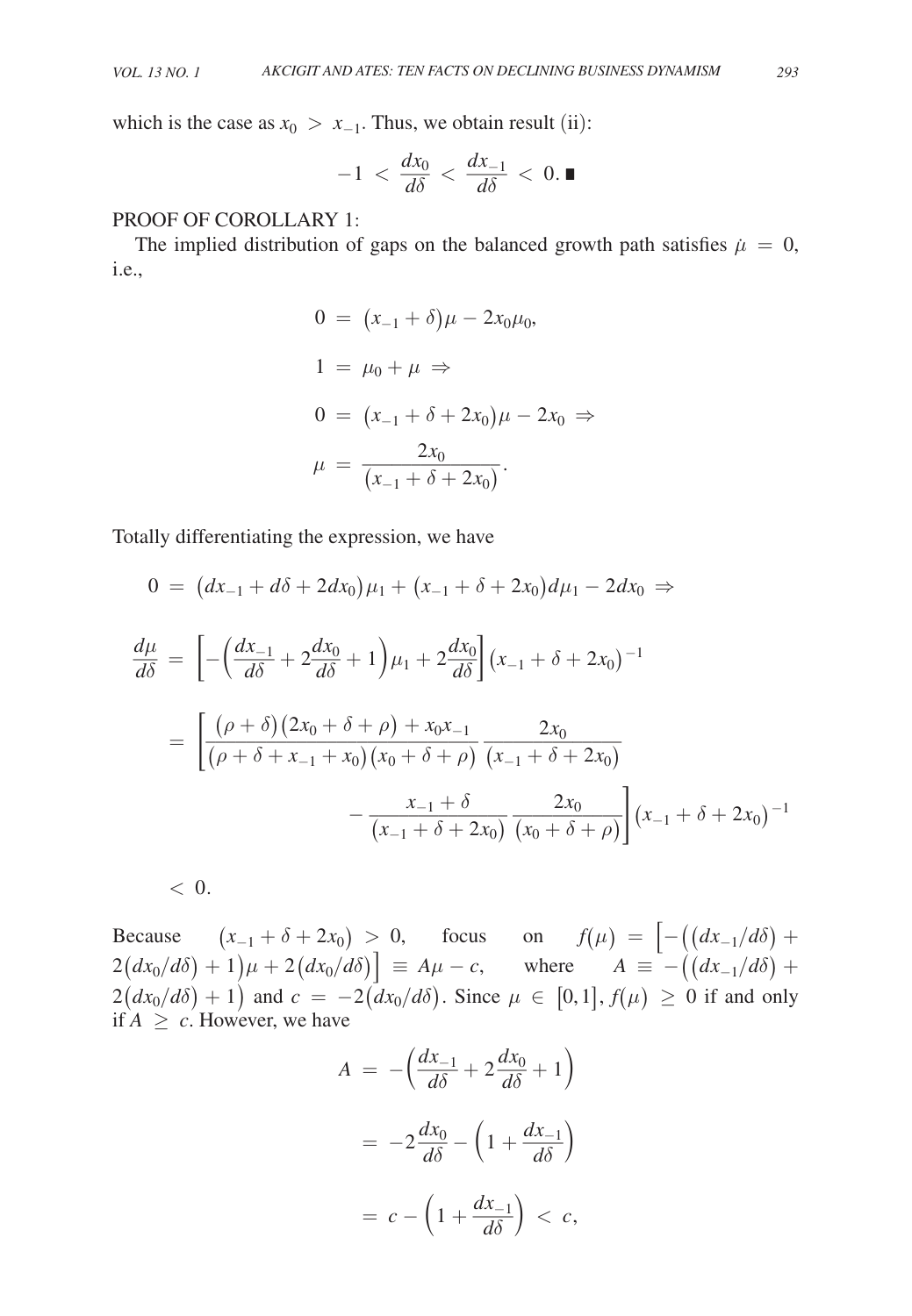because we have shown that  $0 > dx_{-1}/d\delta > -1$ , which implies  $(1 + (dx_{-1}/d\delta))$  $> 0$ . Hence,  $d\mu/d\delta < 0$ , implying that a decline in the rate of knowledge diffusion shifts the distribution to have more unleveled sectors. As shown in Akcigit and Ates (2019), in case of multiple steps, this result translates into a distributional shift to sectors with larger gap differences. ∎

#### **REFERENCES**

- **Acemoglu, Daron, and Ufuk Akcigit.** 2012. "Intellectual Property Rights Policy, Competition and Innovation." *Journal of the European Economic Association* 10 (1): 1–42.
- **Acemoglu, Daron, and Pascual Restrepo.** 2017. "Robots and Jobs: Evidence from US Labor Markets." NBER Paper 23285.
- **Aghion, Philippe, Ufuk Akcigit, Antonin Bergeaud, Richard Blundell, and David Hemous.** Forthcoming. "Innovation and Top Income Inequality." *Review of Economic Studies*.
- **Aghion, Philippe, Nick Bloom, Richard Blundell, Rachel Griffith, and Peter Howitt.** 2005. " Competition and Innovation: An Inverted-U Relationship." *Quarterly Journal of Economics* 120 (2): 701–28.
- **Aghion, Philippe, Christopher Harris, Peter Howitt, and John Vickers.** 2001. "Competition, Imitation and Growth with Step-by-Step Innovation." *Review of Economic Studies* 68 (3): 467–92.
- **Aghion, Philippe, Christopher Harris, and John Vickers.** 1997. "Competition and Growth with Stepby-Step Innovation: An Example." *European Economic Review* 41 (3–5): 771–82.
- **Ahmad, Nadim, Jennifer Ribarsky, and Marshall Reinsdorf.** 2017. "Can Potential Mismeasurement of the Digital Economy Explain the Post-crisis Slowdown in GDP and Productivity Growth?" OECD Statistics Working Papers 2017/09.
- **Akcigit, Ufuk, Harun Alp, and Michael Peters.** 2016. "Lack of Selection and Limits to Delegation: Firm Dynamics in Developing Countries." NBER Working Paper 21905.
- **Akcigit, Ufuk, and Sina T. Ates.** 2019. "What Happened to U.S. Business Dynamism?" NBER Working Paper 25756.
- **Akcigit, Ufuk, Sina T. Ates, and Giammario Impullitti.** 2018. "Innovation and Trade Policy in a Globalized World." NBER Working Paper 24543.
- **Akcigit, Ufuk, and William R. Kerr.** 2018. "Growth through Heterogeneous Innovations." *Journal of Political Economy* 126 (4): 1374–1443.
- **Akcigit, Ufuk, and Qingmin Liu.** 2016. "The Role of Information in Innovation and Competition." *Journal of the European Economic Association* 14 (4): 828–70.
- **Akerlof, George A., Andrew K. Rose, and Janet L. Yellen.** 1988. "Job Switching and Job Satisfaction in the U.S. Labor Market." *Brookings Papers on Economic Activity* 18 (2): 495–594.
- **Aksoy, Yunus, Henrique S. Basso, Ron P. Smith, and Tobias Grasl.** 2019. "Demographic Structure and Macroeconomic Trends." *American Economic Journal: Macroeconomics* 11 (1): 193–222.
- **Andrews, Dan, Chiara Criscuolo, and Peter N. Gal.** 2015. "Frontier Firms, Technology Diffusion and Public Policy." http://www.oecd.org/economy/growth/Frontier-Firms-Technology-Diffusion-and-Public-Policy-Micro-Evidence-from-OECD-Countries.pdf.
- **Andrews, Dan, Chiara Criscuolo, and Peter N. Gal.** 2016. "The Best versus the Rest: The Global Productivity Slowdown, Divergence across Firms and the Role of Public Policy." OECD Productivity Working Paper 2016/05.
- **Arrieta-Ibarra, Imanol, Leonard Goff, Diego Jiménez-Hernández, Jaron Lanier, and E. Glen Weyl.**  2018. "Should We Treat Data as Labor? Moving beyond 'Free.'" *AEA Papers and Proceedings* 108: 38–42
- **Audretsch, David B., and Maryann P. Feldman.** 1996. "R&D Spillovers and the Geography of Innovation and Production." *American Economic Review* 86 (3): 630–40.
- **Autor, David, David Dorn, Lawrence F. Katz, Christina Patterson, and John Van Reenen.** 2017a. "Concentrating on the Fall of the Labor Share." *American Economic Review* 107 (5): 180–85.
- **Autor, David, David Dorn, Lawrence F. Katz, Christina Patterson, and John Van Reenen.** 2017b. "The Fall of the Labor Share and the Rise of Superstar Firms." NBER Working Paper 23396.
- **Ayyagari, Meghana, Asli Demirguc-Kunt, and Vojislav Maksimovic.** 2018. "Who Are America's Star Firms?" Policy Research Working Paper 8534.
- **Azar, José, Ioana Marinescu, and Marshall I. Steinbaum.** 2017. "Labor Market Concentration." NBER Working Paper 24147.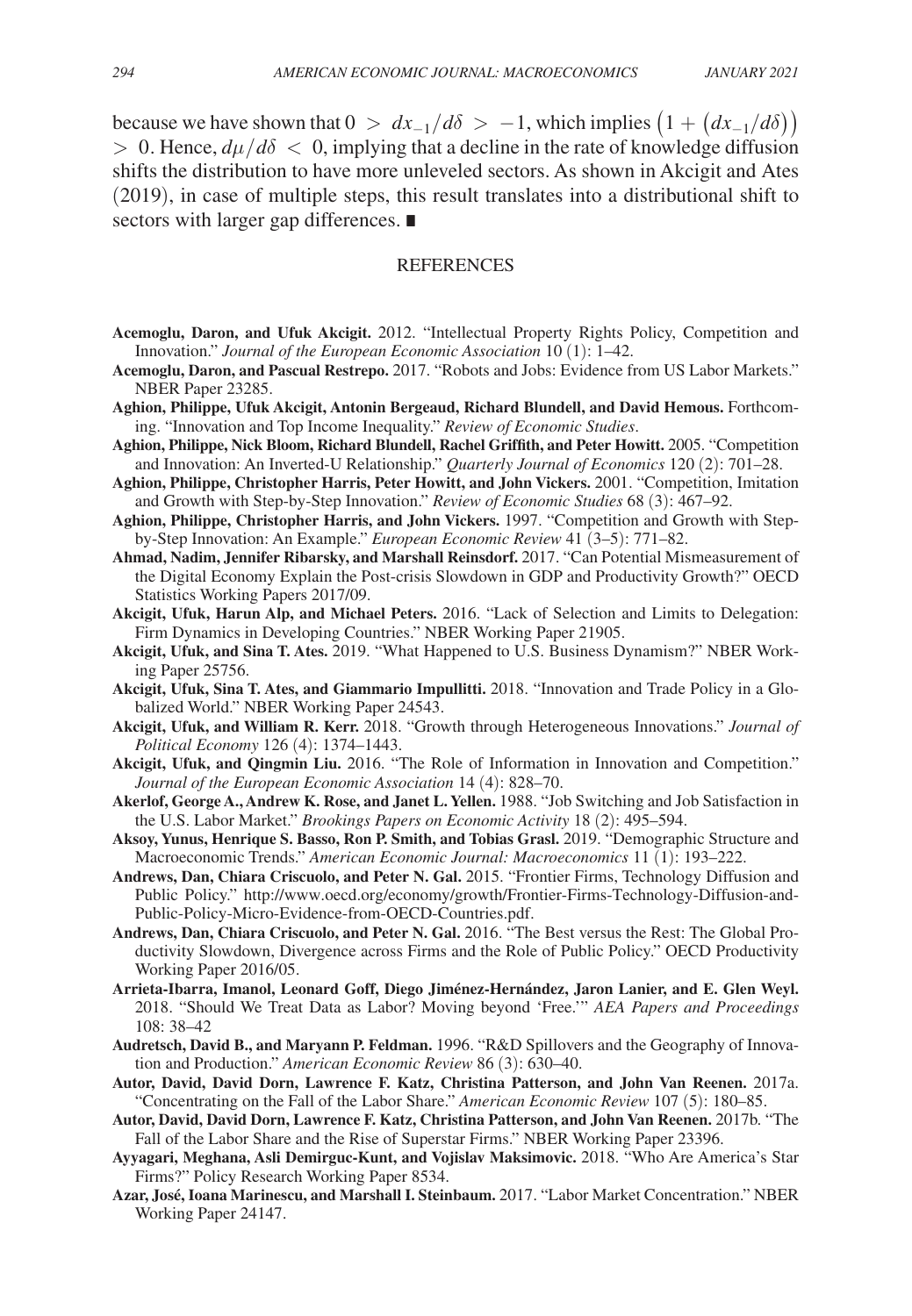- **Azar, José, and Xavier Vives.** 2018. "Oligopoly, Macroeconomic Performance, and Competition Policy." CESifo Working Paper 7189.
- **Baker, Jonathan B.** 2013. "Economics and Politics: Perspectives on the Goals and Future of Antitrust." *Fordham Law Review* 81 (5): Article 4.
- **Barkai, Simcha.** 2017. "Declining Labor and Capital Shares." Unpublished. https://www.gsb.stanford. edu/sites/gsb/files/jmp\_simcha-barkai.pdf.
- **Begenau, Juliane, Maryam Farboodi, and Laura Veldkamp.** 2018. "Big Data in Finance and the Growth of Large Firms." *Journal of Monetary Economics* 97: 71–87.
- **Bergemann, Dirk, Tibor Heumann, and Stephen Morris.** 2015. "Information and Market Power." Cowles Foundation Discussion Paper 2017.
- **Bessen, James E.** 2016. "Accounting for Rising Corporate Profits: Intangibles or Regulatory Rents?" Boston University School of Law, Law and Economics Paper 16-18.
- **Bessen, James.** 2017. "Information Technology and Industry Concentration." Boston University School of Law, Law and Economics Paper 17–41.
- **Bijnens, Gert, and Jozef Konings.** 2018. "Declining Business Dynamism." CEPR Discussion Paper DP12165.
- **Blonigen, Bruce A., and Justin R. Pierce.** 2016. "Evidence for the Effects of Mergers on Market Power and Efficiency." NBER Working Paper 22750.
- **Bloom, Nick, Rachel Griffith, and John Van Reenen.** 2002. "Do R&D Tax Credits Work? Evidence from a Panel of Countries 1979–1997." *Journal of Public Economics* 85 (1): 1–31.
- **Bloom, Nicholas, Charles I. Jones, John Van Reenen, and Michael Webb.** 2017. "Are Ideas Getting Harder to Find?" NBER Working Paper 23782.
- **Blundell, Richard, Rachel Griffith, and Frank Windmeijer.** 2002. "Individual Effects and Dynamics in Count Data Models." *Journal of Econometrics* 108 (1): 113–31.
- **Boehm, Christoph E., Aaron Flaaen, and Nitya Pandalai-Nayar.** 2017. "Multinationals Offshoring, and the Decline of U.S. Manufacturing." UC Census Bureau, Center for Economic Studies (CES) Working Paper 17–22.
- **Bravo-Biosca, Albert, Chiara Criscuolo, and Carlo Menon.** 2013. "What Drives the Dynamics of Business Growth?" OECD Science, Technology and Industry Policy Paper 1.
- **Brynjolfsson, Erik, and Andrew McAfee.** 2014. *The Second Machine Age—Work, Progress, and Prosperity in A Time of Brilliant Technologies*. New York: W.W. Norton and Company.
- **Brynjolfsson, Erik, Daniel Rock, and Chad Syverson.** 2017. "Artificial Intelligence and the Modern Productivity Paradox: A Clash of Expectations and Statistics." NBER Working Paper 24001.
- **Budd, Christopher, Christopher Harris, and John Vickers.** 1993. "A Model of the Evolution of Duopoly: Does the Asymmetry between Firms Tend to Increase or Decrease?" *Review of Economic Studies* 60 (3): 543–73.
- **Calligaris, Sara, Chiara Criscuolo, and Luca Marcolin.** 2018. "Mark-ups in the Digital Era." OECD Science, Technology and Industry Working Paper 2018/10.
- **Council of Economic Advisors.** 2016. "Benefits of Competition and Indicators of Market Power." Washington, DC: US Government.
- **Crane, Daniel A.** 2012. "Has the Obama Justice Department Reinvigorated Antitrust Enforcement." *Stanford Law Review Online* 65: 13–20.
- **Criscuolo, Chiara, Peter N. Gal, and Carlo Menon.** 2014. "The Dynamics of Employment Growth." OECD Science, Technology and Industry Policy Paper 14.
- **Crouzet, Nicolas, and Janice C. Eberly.** 2018. "Understanding Weak Capital Investment: The Role of Market Concentration and Intangibles." Paper present at Economic Policy Symposium, Jackson Hole, WY, August 24.
- **Cunningham, Colleen, Song Ma, and Florian Ederer.** 2018. "Killer Acquisitions." *Academy of Management Proceedings* 64 (1).
- **Davis, Steven J., and John Haltiwanger.** 2014. "Labor Market Fluidity and Economic Performance." NBER Working Paper 20479.
- **De Loecker, Jan, and Jan Eeckhout.** 2017. "The Rise of Power and The Macroeconomic Implications." NBER Working Paper 23687.
- **De Loecker, Jan, and Jan Eeckhout.** 2018. "Global Market Power." NBER Working Paper 24768.
- **Decker, Ryan A., John Haltiwanger, Ron S. Jarmin, and Javier Miranda.** 2016. "Where Has All the Skewness Gone? The Decline in High-Growth (Young) Firms in the US." NBER Working Paper 21776.
- **Decker, Ryan A., John C. Haltiwanger, Ron S. Jarmin, and Javier Miranda.** 2018. "Changing Business Dynamism and Productivity: Shocks vs. Responsiveness." NBER Working Paper 24236.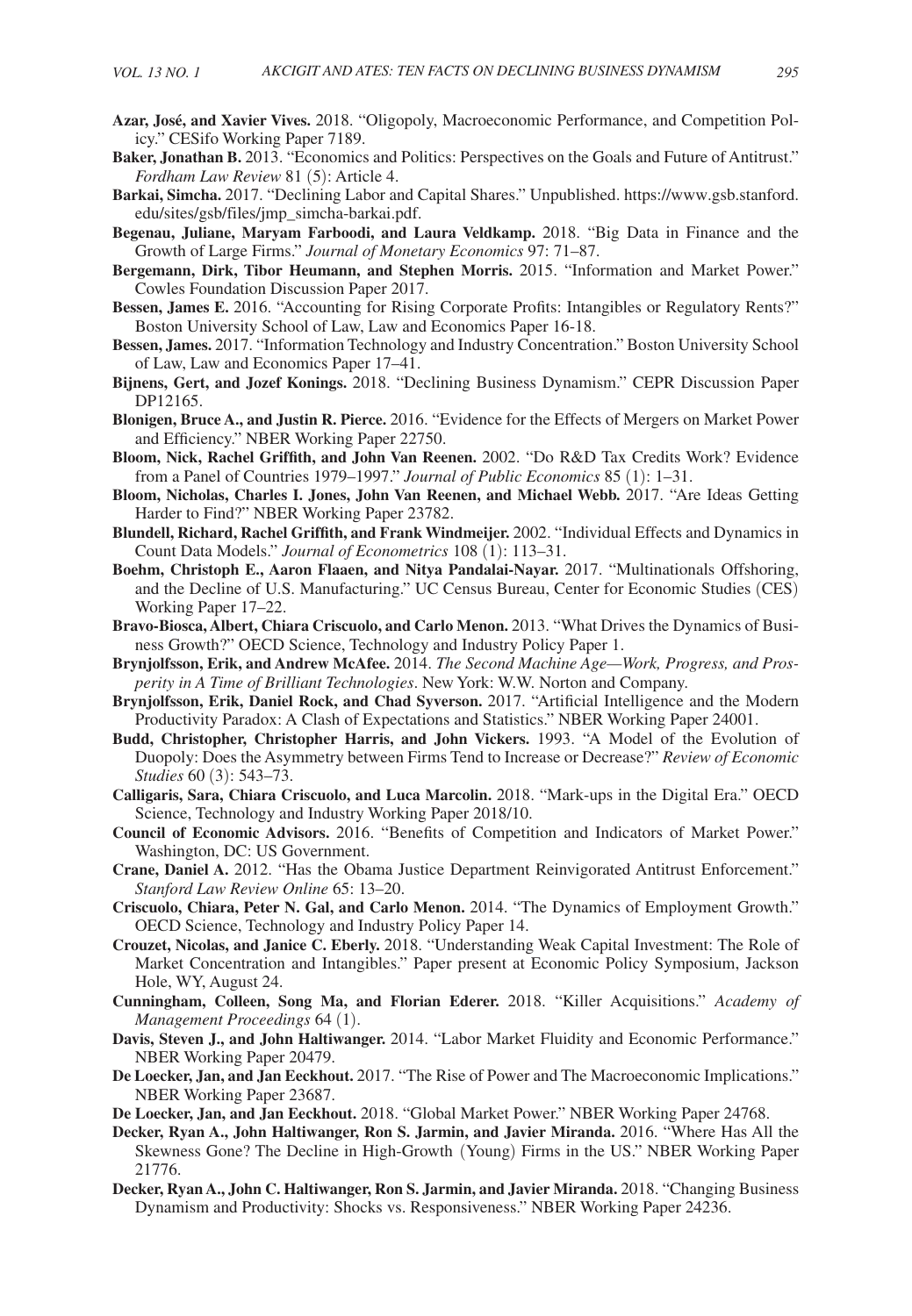- **Diez, Federico, Daniel Leigh, and Suchanan Tambunlertchai.** 2018. "Global Market Power and Its Macroeconomic Implications." IMF Working Paper 18/137.
- *Economist***.** 2016. "Business in America—Too Much of a Good Thing." *Economist*, March 26. https:// www.economist.com/briefing/2016/03/26/too-much-of-a-good-thing.
- *Economist***.** 2017a. "Fuel of the Future—Data Is Giving Rise to a New Economy." *Economist*, May 6. https://www.economist.com/briefing/2017/05/06/data-is-giving-rise-to-a-new-economy.
- *Economist***.** 2017b. "Regulating the Internet Giants: The World's Most Valuable Resource Is No Longer Oil, but Data." *Economist*, May 6. https://www.economist.com/leaders/2017/05/06/the-worldsmost-valuable-resource-is-no-longer-oil-but-data.
- *Economist***.** 2018a. "Into the Danger Zone—American Tech Giants Are Making Life Tough for Startups." *Economist*, June 2. https://www.economist.com/business/2018/06/02/american-tech-giantsare-making-life-tough-for-startups.
- *Economist***.** 2018b. "Special Reports—Trustbusting in the 21st Century—Competition." *Economist*, November 15. https://www.economist.com/printedition/specialreports/prb/sr/techstartups?year[value] [year]=2018&category=All.
- *Economist***.** 2018c. "Daily Chart—Competition Is Withering on Both Sides of the Atlantic." *Economist*, November 20. https://www.economist.com/graphic-detail/2018/11/20/competition-is-witheringon-both-sides-of-the-atlantic.
- **Eggertsson, Gauti B., Jacob A. Robbins, and Ella Getz Wold.** 2018. "Kaldor and Piketty's Facts: The Rise of Monopoly Power in the United States." NBER Working Paper 24287.
- **Elsby, Michael W.L., Bart Hobijn, and Aysegul Sahin.** 2013. "The Decline of the U.S. Labor Share." Federal Reserve Bank of San Francisco Working Paper 2013–27.
- **Farhi, Emmanuel, and François Gourio.** 2018. "Accounting for Macro-Finance Trends: Market Power, Intangibles, and Risk Premia." NBER Working Paper 25282.
- **Fernald, John.** 2014. "Productivity and Potential Output before, during, and after the Great Recession." NBER Working Paper 20248.
- **Fernald, John G., and Charles I. Jones.** 2014. "The Future of US Economic Growth." *American Economic Review* 104 (5): 44–49.
- **Furman, Jason, and Laura Giuliano.** 2016. "New Data Show that Roughly One-Quarter of U.S. Workers Hold an Occupational License." Obama White House, June 17. https://obamawhitehouse.archives. gov/blog/2016/06/17/new-data-show-roughly-one-quarter-us-workers-hold-occupational-license.
- **Furman, Jason, and Peter Orszag.** 2018. "Slower Productivity and Higher Inequality: Are They Related?" Peterson Institute for International Economics Working Paper 18-4.
- **Furman, Jason, and Robert Seamans.** 2018. "AI and the Economy." NBER Working Paper 24689.
- **Galasso, Alberto, and Mark Schankerman.** 2010. "Patent Thickets, Courts, and the Market for Innovation." *RAND Journal of Economics* 41 (3): 472–503.
- **Gao, Xiaohui, Jay R. Ritter, and Zhongyan Zhu.** 2013. "Where Have All the IPOs Gone?" *Journal of Financial and Quantitative Analysis* 48 (6): 1663–92.
- **Goldschlag, Nathan, and Javier Miranda.** 2016. "Business Dynamics Statistics of High Tech Industries." US Census Bureau, Center for Economic Studies (CES) Working Paper 16-55.
- **Goldschlag, Nathan, and Alex Tabarrok.** 2018. "Is Regulation to Blame for the Decline in American Entrepreneurship?" *Economic Policy* 33 (93): 5–44.
- **Gordon, Robert J.** 2012. "Is U.S. Economic Growth Over? Faltering Innovation Confronts the Six Headwinds." NBER Working Paper 18315.
- **Gordon, Robert J.** 2016. *The Rise and Fall of American Growth—The U.S. Standard of Living since the Civil War*. Princeton: Princeton University Press.
- **Gort, Michael, and Steven Klepper.** 1982. "Time Paths in the Diffusion of Product Innovations." *Economic Journa*l 92 (367): 630–53.
- **Gourio, François, Todd Messer, and Michael Siemer.** 2014. "What Is the Economic Impact of the Slowdown in New Business Formation?" *Chicago Fed Letter* 326.
- **Gourio, François, Todd Messer, and Michael Siemer.** 2016. "Firm Entry and Macroeconomic Dynamics: A State-Level Analysis." *American Economic Review* 106 (5): 214–18.
- **Griliches, Zvi.** 1990. "Patent Statistics as Economic Indicators: A Survey." *Journal of Economic Literature* 28: 1661–1707.
- **Grullon, Gustavo, Yelena Larkin, and Roni Michaely.** 2017. "Are US Industries Becoming More Concentrated?" https://pdfs.semanticscholar.org/138f/249c43bfec315227a242b305b9764d57a0af.pdf.
- **Gutiérrez, Germán, and Thomas Philippon.** 2016. "Investment-less Growth: An Empirical Investigation." NBER Working Paper 22897.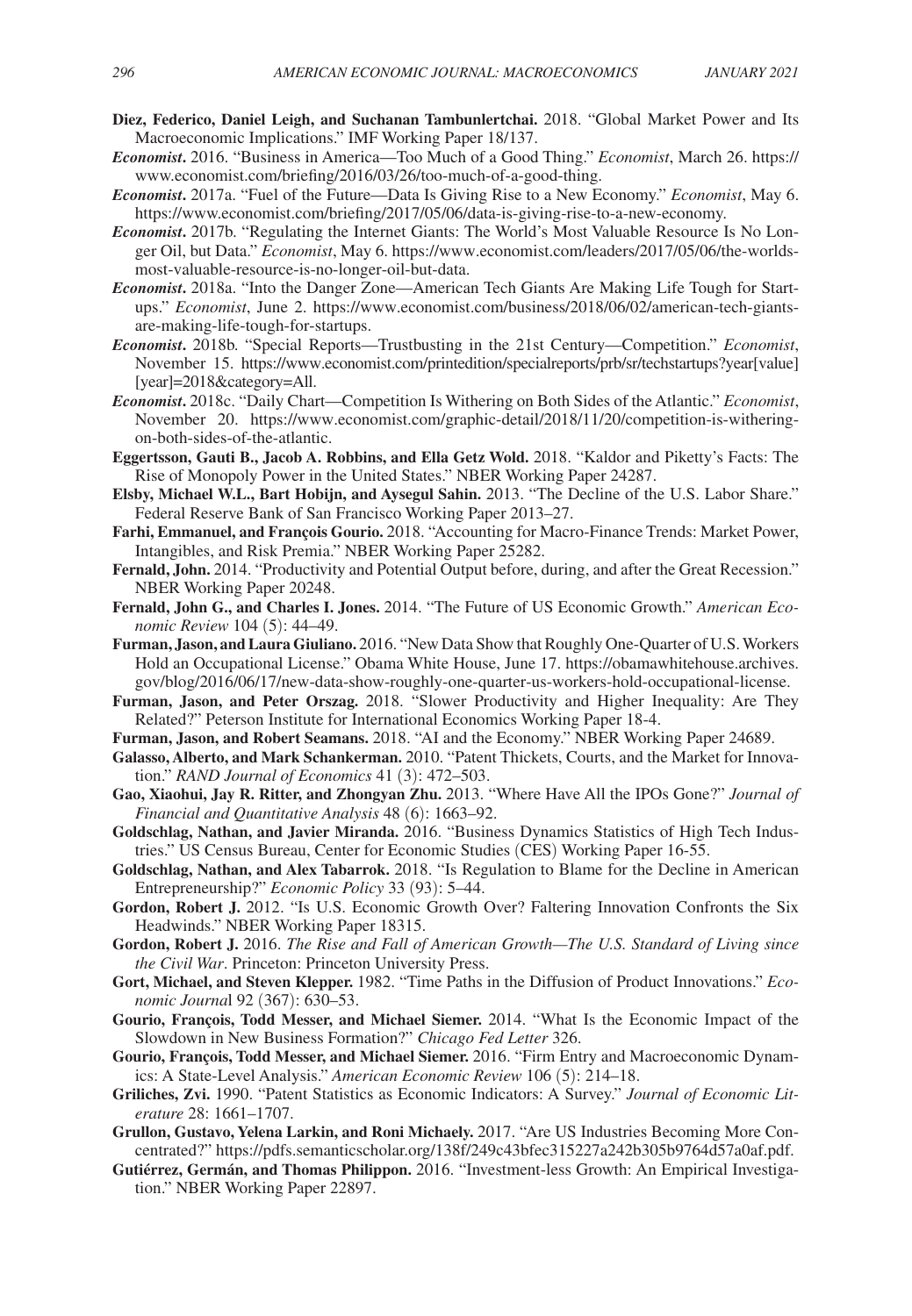- **Gutiérrez, Germán, and Thomas Philippon.** 2017. "Declining Competition and Investment in the U.S." NBER Working Paper 23583.
- **Hagedorn, Marcus, and Iourii Manovskii.** 2013. "Job Selection and Wages over the Business Cycle." *American Economic Review* 103 (2): 771–803.
- **Hall, Bronwyn.** 1993. "R&D Tax Policy During the Eighties: Success or Failure?" In *Tax Policy and the Economy*, Vol. 7, edited by James M. Poterba, 1–36. Cambridge, MA: MIT Press.
- **Hall, Bronwyn H., Christian Helmers, and Georg von Graevenitz.** 2015. "Technology Entry in the Presence of Patent Thickets." NBER Working Paper 21455.
- **Hall, Bronwyn, and John Van Reenen.** 2000. "How Effective Are Fiscal Incentives for R&D? A Review of the Evidence." *Research Policy* 29 (4–5): 449–69.
- **Hall, Bronwyn H., and Rosemarie Ham Ziedonis.** 2001. "The Patent Paradox Revisited: An Empirical Study of Patenting in the U.S. Semiconductor Industry, 1979–1995." *RAND Journal of Economics*  32 (1): 101–28.
- **Hall, Robert E.** 2018. "New Evidence on the Markup of Prices over Marginal Costs and the Role of Mega-Firms in the U.S. Economy." https://web.stanford.edu/~rehall/Evidence%20on%20 markup%202018.
- **Haltiwanger, John, Ron S. Jarmin, and Javier Miranda.** 2013. "Who Creates Jobs? Small versus Large versus Young." *Review of Economics and Statistics* 95 (2): 347–61.
- **Haltiwanger, John, Stefano Scarpetta, and Helena Schweiger.** 2014. "Cross Country Differences in Job Reallocation: The Role of Industry, Firm Size and Regulations." Labour Economics 26: 11–25.
- **Harris, Christopher, and John Vickers.** 1985. "Perfect Equilibrium in a Model of a Race." *Review of Economic Studies* 52 (2): 193–209.
- **Harris, Christopher, and John Vickers.** 1987. "Racing with Uncertainty." *Review of Economic Studies* 54 (1): 1–21.
- **Hopenhayn, Hugo, Julian Neira, and Rish Singhania.** 2018. "From Population Growth to Firm Demographics: Implications for Concentration, Entrepreneurship and the Labor Share." NBER Working Paper 25382.
- **Jaffe, Adam B., Manuel Trajtenberg, and Rebecca Henderson.** 1993. "Geographic Localization of Knowledge Spillovers as Evidenced by Patent Citations." *Quarterly Journal of Economics* 108 (3): 577–98.
- **Jones, Charles I., and Christopher Tonetti.** 2019. "Nonrivalry and the Economics of Data." https:// christophertonetti.com/files/papers/JonesTonetti\_DataNonrivalry.pdf.
- **Karabarbounis, Loukas, and Brent Neiman.** 2014. "The Global Decline of the Labor Share." *Quarterly Journal of Economics* 129 (1): 61–103.
- **Karabarbounis, Loukas, and Brent Neiman.** 2018. "Accounting for Factorless Income." NBER Working Paper 24404.
- **Karahan, Fatih, Benjamin Pugsley, and Aysegül Sahin.** 2016. "Demographic Origins of the Startup Deficit." https://economics.nd.edu/assets/217341/pugsley\_demographics\_startups\_1\_.pdf.
- **Kaymak, Baris, and Immo Schott.** 2018. "Corporate Tax Cuts and the Decline of the Labor Share." Society for Economic Dynamics 2018 Meeting Paper 943.
- **Kehrig, Matthias, and Nicolas Vincent.** 2018. "The Micro-level Anatomy of the Labor Share Decline." NBER Working Paper 25275.
- **Khan, Lina M.** 2017. "Amazon's Antitrust Paradox." *Yale Law Journal* 126 (3): 564–907.
- **Kortum, Samuel S.** 1997. "Research, Patenting, and Technological Change." *Econometrica* 65 (6): 1389–1419.
- **Lawrence, Robert Z.** 2015. "Recent Declines in Labor's Share in U.S. Income: A Preliminary Neoclassical Account." NBER Working Paper 21296.
- **Lynn, Barry C.** 2010. *Cornered—The New Monopoly Capitalism and The Economics of Destruction.*  Hoboken, NJ: John Wiley and Sons.
- **Marx, Matt, Deborah Strumsky, and Lee Fleming.** 2009. "Mobility, Skills, and the Michigan Non-compete Experiment." *Management Science* 55 (6): 875–89.
- **Nekarda, Christopher J., and Valerie A. Ramey.** 2013. "The Cyclical Behavior of the Price-Cost Markup." NBER Working Paper 19099.
- **Nordhaus, William D.** 2015. "Are We Approaching an Economic Singularity? Information Technology and the Future of Economic Growth." NBER Working Paper 21547.
- **OECD.** 2018a. "Market Concentration." https://one.oecd.org/document/DAF/COMP/WD(2018)46/en/ pdf.
- **OECD.** 2018b. "Market Concentration—Note by the BIAC." https://one.oecd.org/document/DAF/ COMP/WD(2018)72/en/pdf.